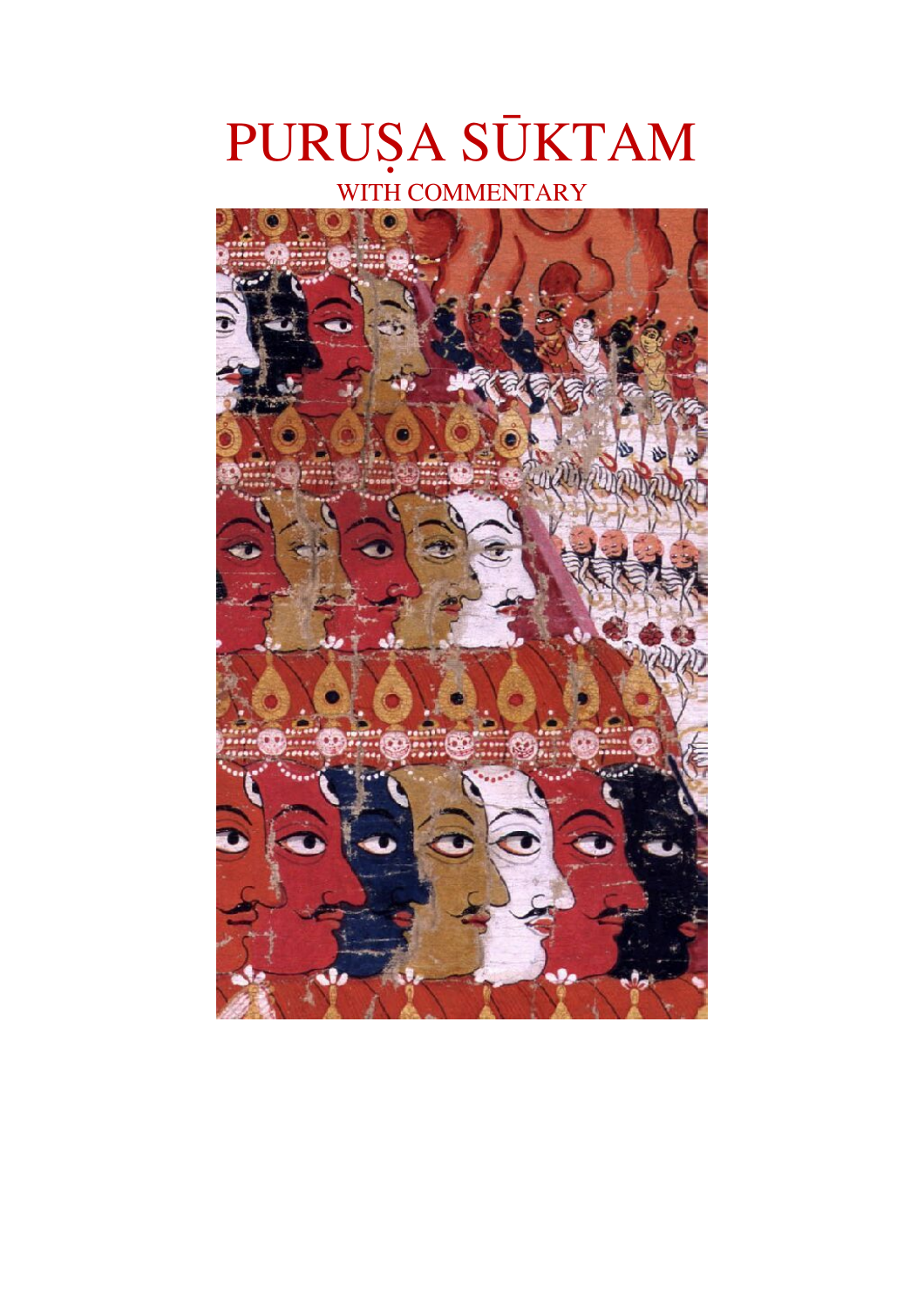

# Puruṣa Sūkta & Commentary 不可

# Introduction

The Purusa Sukta is considered to be the quintessential hymn of the Vedas. It is found in all the four Vedas with slight variations. The Mudgala Upaniṣad gives a nice summary of this hymn. It is said that if one does not have the ability or facility to study the entire Veda then one should study only this Sūkta and one would thus obtain the benefit of studying all the four Vedas. T

This text is the most commonly used text of the entire Veda and is chanted in almost every Hindu religious ceremony from birth to death. The subject of this Sūkta is the Supreme Being – Puruṣa, and the emanation of the universe.

Purusa commonly is taken to mean "man" or "person", and by extension it can mean any human being. However in the Vedic literature it is applied to the Godhead. The word is derived from the root *pṛ* = 'to protect' or 'to fill up'. The term *puruṣa* therefore means that principle, power or force which fills the entire universe and protects it or maintains it. If the term is broken up into *pura* and *śa* it means – "that which lies within the citadel (of the body)" and refers to the *jivātman*.

The Ultimate Reality is also known as *Brahman* = the Immensity, *ādi-puruṣa* = the Primeval Being, *Parameśvara* = the Supreme Lord, *Nārāyaṇa* = the Ground of Being, and *Bhagavān* = the One endowed with infinitely great qualities.

In this Sūkta, the Purusa is conceived of in three modes:-

- (1) The Supreme Being,
- (2) The individual ātma
- (3) The social or universal entity collective jīvātmans.

## **śarīra-śarīri sambandha**

According to the teachings of Visisthadvaita Vedānta (Qualified Non-dualism) there are three ultimate realities. The Supreme Being (*Brahman* or *paramātma*), the individual Self (*jivātma*) and the Universe (*jagat*). The individual jivas and the universe are related to the Supreme Being as the body is to the Self.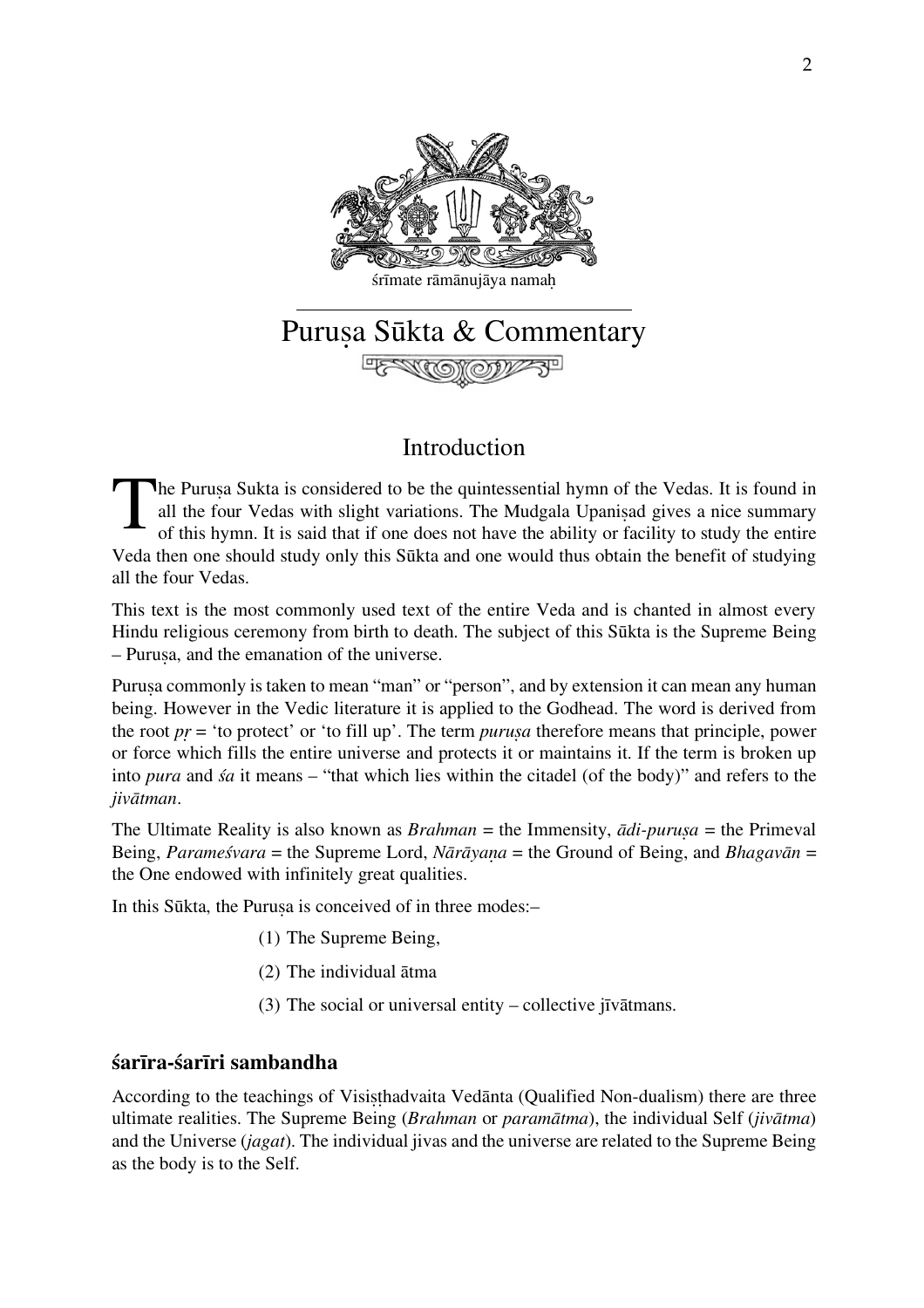Just as the body is pervaded by the individual Self, all the universe and all Selves are pervaded by the Divine Nature. This clarifies that the relationship between the Self and its body or between the Godhead and the universe is intimate and co-dependant, unlike the relationship between a person and his property which is purely superficial and one-sided.

## **Metamorphosis of the Absolute**

According to the Upanisad world view – the creative process is one of emanation from the subtle, transcendent unmanifest state of matter (noumena) to the gross, material world (phenomena). In this process the Supreme Being who is the only reality underlying all existence, takes three forms. As the transcendent Supreme Godhead, Purusa is known as the *Paramātma* or *Iśvara*. When He causes the projection of the universe through the agency of Brahmā (the Creator) and is identified with the subtle-body or *sūkṣma śarīra* of the universe He is known as *Hiranya-garbha*. When Purusa "becomes" the material universe which is His gross physical body – He is known as *Virāṭ.*

The metaphysical principle to be kept in mind when studying this text is *yathā brahma-aṇḍa tath* $\bar{a}$  *pinda-anda* – "as above so below" – the microcosm is a counterpart of the macrocosm. The emanation and evolution of the material universe has its parallel in the evolution of the individual.

Māṇḍukya Upaniṣad says that Brahman is *catuṣ-pāt*, four-footed, and its four principles are Brahman, Iśvara, Hiraṇya-garbha and Virāj.

| Macrocosm (Brahmānda) |                   |         | Microcosm (Pindānda)                                 |                   |                |
|-----------------------|-------------------|---------|------------------------------------------------------|-------------------|----------------|
| <b>Brahman</b>        | Absolute          | turīya  | the Essential Self                                   | ātma              |                |
| īśvara                | Creative<br>force | prajña  | of<br>the<br>experiencer<br>unmanifested objectivity | kārana-<br>śarīra | Causal<br>Body |
| Hiranya-<br>garbha    | Life-force        | taijasa | the experiencer of the subtle                        | sūksma-<br>śarīra | Subtle<br>Body |
| virāt                 | World             | viśva   | experiencer<br>of gross<br>the<br>things             | sthūla-<br>śarīra | Gross<br>Body  |

#### **Metaphysical Correspondences**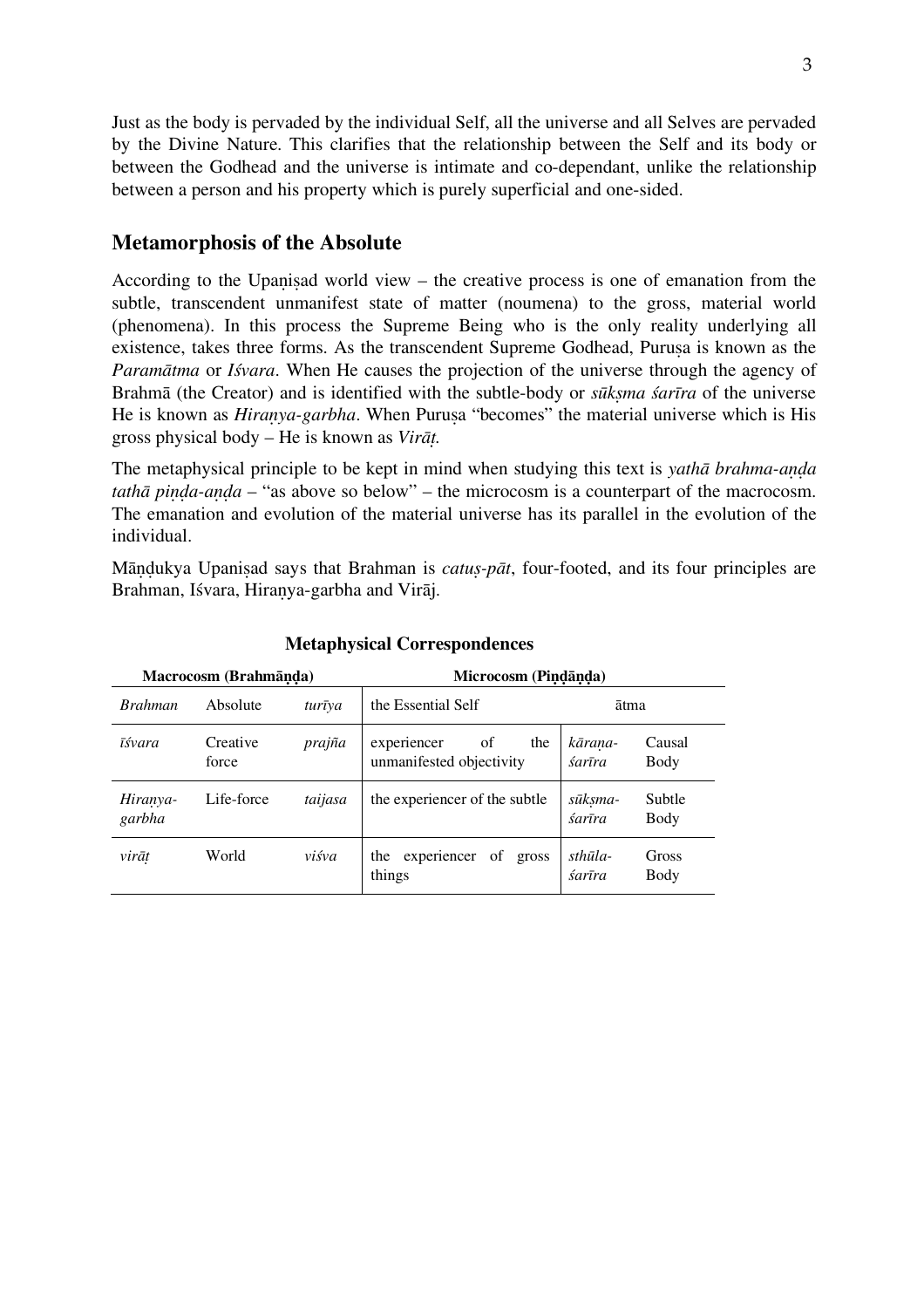## śānti pāṭh

tacchaṁyor āvṛṇīmahe | gātuṁ yajñāya | gātuṁ yajña-pataye | daivīs-svastir astu naḥ | svastir mānuṣebhyaḥ | ūrdhvaṁ jigātu bheṣajam | śaṁ no astu dvipade | śaṁ catuspade | om śāntiś śāntiś śāntih ||

We worship the Supreme Being for the welfare of all. May all miseries and shortcomings leave us forever so that we may always chant in the sacrifices and for the Lord of Sacrifices. May the medicinal herbs grow in potency, so that diseases can be cured effectively. May the devas grant us peace. May all human beings be happy, may all the birds and the beasts also be happy. Om Peace Peace Peace.

## **Mantra 1**

oṁ sahasra śīrṣā puruṣaḥ | sahasrākṣaḥ sahasra pāt | sa bhūmiṁ viśvato vrtvā | atya-tisthad daśāṅgulam ||

 $sahasra =$  thousand,  $\tilde{s}$ *irs* $\tilde{a}$  = heads, *purusah* = Supreme Being, *sahasra* = thousand,  $\tilde{a}$ *ksah* = eye, sahasra = thousand,  $p\bar{a}t =$  foot, sah = he, bhūmin = the earth, visvatah = completely, vrtv $\bar{a}$  = having covered,  $ati =$  more, extended,  $a$ *tisthat* = existed, stood,  $da$ *ś* $a$  = ten,  $a$ *n*<sup>*igulam* = finger, inches.</sup>

1. The Supreme Being has a thousand heads, a thousand eyes, a thousand feet. Pervading the cosmos in its entirety, He transcends it by ten fingers beyond.

#### **Commentary**

The words 'hundreds' and 'thousands' are used metaphorically to denote that the Supreme Being has innumerable heads, eyes, feet etc. According to Etymology (Nirukta), *śīrṣa* (head) is indicative of the mind, thus by describing the Purusa as having thousands of heads means that the Supreme Being has omniscience or unlimited power of knowledge, "eyes" indicates powers of perception and "feet' power of motion or presence, thus the Supreme Being has unlimited powers of knowledge, perception and action.

The Gita states 13 – 14; "With hands and feet everywhere, with eyes, heads and mouths everywhere, with ears everywhere, He exists in the world, enveloping all".

The second line of the mantra identifies the dual nature of the Supreme Being;

- 1. As the immanent Inner Ruler of all beings which constitute His various bodies. All their innumerable sense organs can be said to be His own, as the Lord enjoys the world through the jīvas. He is also known as Hṛṣikeśa – One-who-controls-the-sense-organs-of-all. He perceives and experiences the world through the senses of all beings.
- 2. As the transcendent Supreme Being, through reference to His Cosmic Form (*Viśvarūpa*). This Cosmic Form is described in detail in the Bhagavad Gita and mentioned in other Vedic texts like the Subala and Śvetaśvatāra Upaniṣad, and the Arunaketuka.

#### **The Pervasion by the Supreme**

The all-pervasive nature of the Supreme Being described in this mantra is confirmed by the etymological meaning of His three principle names — Viṣṇu, Vāsudeva and Nārāyaṇa.

1. **Viṣṇu** indicates external pervasion – the entire universe exists within the Supreme Being.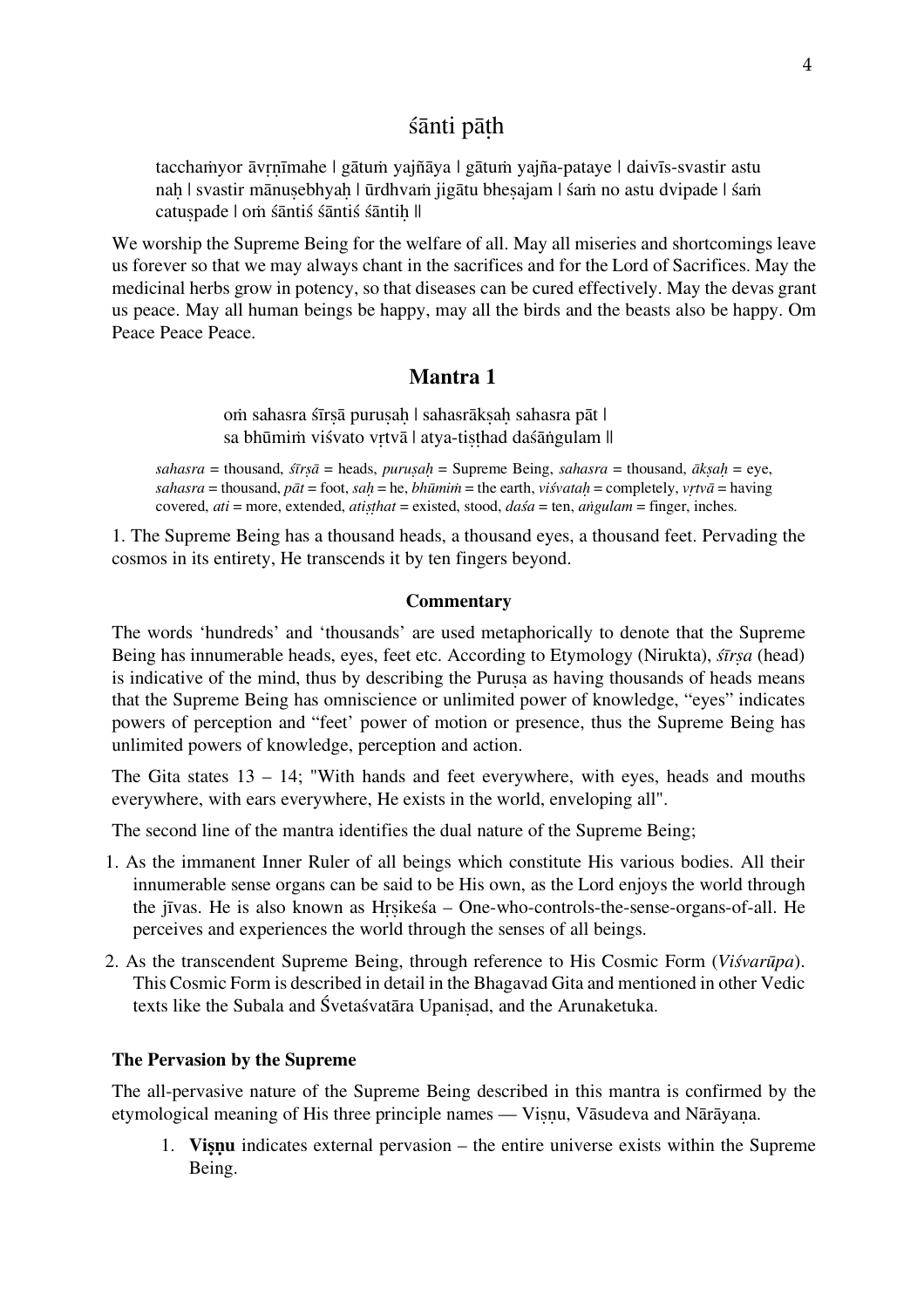- 2. **Vāsudeva** indicates internal pervasion all beings both sentient and insentient are pervaded within by the Supreme Being.
- 3. **Nārāyaṇa** means the abode or source or repository of all Jivas the "ground" of being.

*Daśāngulam* — means multiplied by ten. The Vishnu Purana 2-7-22-28 states that the 14 worlds constitute an *aṇḍa* or a 'Cosmic Egg' and that there are innumerable such 'Cosmic Eggs' or Galaxies — each one is enveloped by *āpa* (water), *tejas* (fire/energy), *vāyu*, (wind) *ākāśa* (space), *tāmasa* (darkness = ignorance) *ahaṁkāra* (ego-sense) and *mahat* (Cosmic intelligence). Each one of these being ten times the size of its immediate predecessor. It is thus understood that the Supreme Being transcends all the cosmos.

*Daśa* – also means "endless" and *angula* from the root *agi* signifies "edge" or a *yojana* (9 miles) so this also means endless yojanas.

RV. 10.10.1 Va.Sam. 31.1 Sama Veda. 6.4.3. Sa.Br. 13.6.2.12.

## **Mantra 2**

puruṣa evedaṁ sarvaṁ | yad bhūtaṁ yac ca bhavyam | utāmṛtatva syeśānaḥ | yad annenāti-rohati ||

*purusah* = Supreme Being, *eva* = indeed, *idam* = this, sarvam = all, *yat* = whatever, *bhūtam* = has been, *yat*, = whatever, *ca* = and, *bhavyam* = shall be, *uta* = indeed, *amṛtatvasya* = of immortality, *īśānaḥ* = the Lord, *yat* = that, *annena* = by sustentation, *ati* = greater, beyond, *rohati* = grows.

2. The Supreme Being indeed is all this, what has been and what yet shall be. It is He who confers on all immortality by which alone they live.

#### **Commentary**

The first mantra declared that the Purusa is all pervading and is devoid of all limitations of space. This mantra now confirms that He is also devoid of all limitations of time. He is present at all times and in all things. His omnipresence is not like that of space which is everywhere at all times as an impersonal spatial extent, but the Supreme Lord is omnipresent as the inner Ruler (*antaryāmin*) possessing all sentient and non-sentient entities as His "bodies". He is also present within each and eavery atom. Hence the second line of the mantra also adds that He is the Lord of Immortality — in other words He alone is capable of removing the suffering of repeated transmigration (*samsāra*) and bestowing immortality (*amṛtatva*, *mokṣa*, *nirvāna*).

The second line of the mantra alludes to the universal redeeming grace of the Lord. The Supreme Being, though immutable, out of compassion and in order to provide an opportunity for erring beings to redeem themselves, transforms Himself into the world. The Supreme Being is the Totality-of-Being – the Matrix.

During the intervening period between Universal Dissolution (*laya*) and Re-projection of the Universe (*srsti*) He holds within Himself the dormant jivas and the material substance of the Universe.

The doctrine that all the sentient jivas and the material cause of the universe are held latently within the Supreme Lord during the intervening period between the absorption and projection,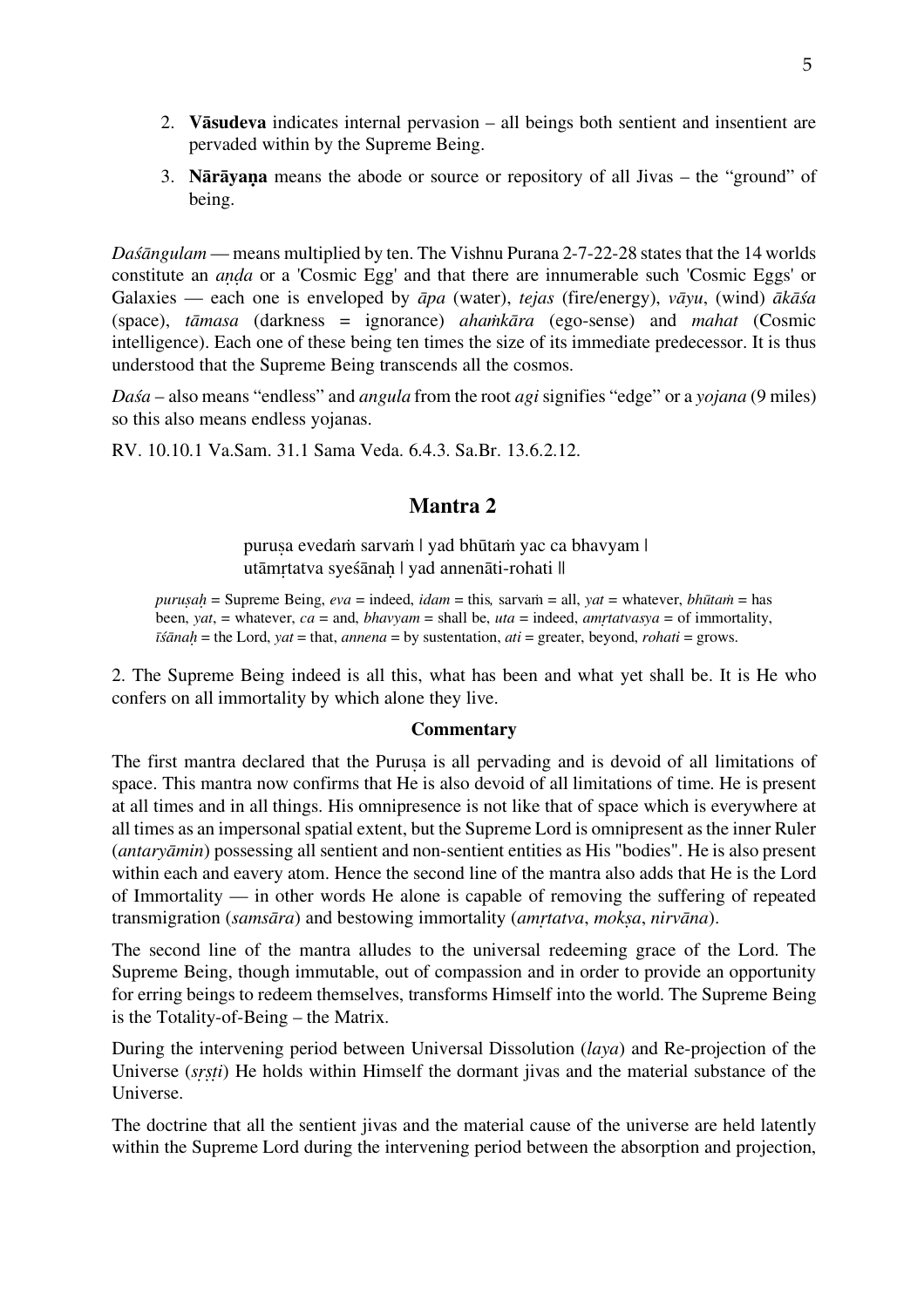and are transformed into the manifest universe, is the link between the two *statements* that "All this is the Purusa only" and "He is the Lord bestowing immortality".

- *annena* (by food) The Veda states that all beings are born through food, live by food and ultimately return to being food for some other entity (Taittiriya Up. II.2.1.) The concept of 'food' can therefore by applied to the 'ground-of-all-being'. Another interpretation is that the term 'food' refers to all the objects apprehended by the senses – because they are the objects upon which the senses depend and the purpose for which they exist. All aims of human aspiration can be assumed into the categories (*puruṣārthas*) of *dharma, artha, kāma* and *mokṣa*.
	- 1. **Dharma** refers to one's moral and ethical sphere of activity including all duties relating to learning, charity, compassion, as well as one's profession duties and social obligations etc.
	- 2. **Artha** refers to material gain and prosperity,
	- 3. **Kāma** refers to reproduction, pleasure and sensual enjoyment,
	- 4. **Mokṣa** refers to freedom, emancipation or liberation from the cycle of rebirths.

Vedānta Desika divides these four categories of human aspiration into two – *trivarga* = *dharma, artha* & *kāma*; and *apavarga* = *mokṣa* (liberation). The first three are the subject of human endeavour whereas Liberation (immortality) comes from the Lord.

> nāyamātmā pravacanena labhyo ne medhayā na bahunā śrutena yamevaisa vrnute, tena labhyas tasyaisa ātmā vivrnute tanūm svām

The Supreme Godhead cannot be attained by listening to discourses, by sacrifices, or by the study of Scripture. He can be obtained only by one whom the Supreme Being Himself chooses out of His own prerogative alone. To such a blessed one the Lord reveals His Transcendental Manifestation. Katha Upaniṣad 1.2.23

## **Mantra 3**

etāvān asya mahimā | ato jyāyāṁś ca pūruṣaḥ | pādo'sya viśvā bhūtāni | tripād asyāmṛtaṁ divi ||

 $et\bar{a}$ *v* $\bar{a}$ *n* = this much,  $\bar{a}$ *sya* = of this,  $\bar{m}$ *nahima*<sup> $\bar{a}$ </sup> = greatness,  $\bar{a}$ *ta* + than this,  $j\gamma\bar{a}$ *y* $\bar{a}$ *n* = greater,  $ca$  = and,  $p\bar{u}ru\sinh =$  Supreme Being,  $p\bar{a}dah =$  a quarter,  $asya =$  of this,  $vi\sinh =$  universe, totality, all, bhūtāni = beings, *tripāt* = three quarters, *asya* = of this, *amṛtaṁ* = immortal, *divi* = in space.

3. So mighty is His grandeur, yea greater than all this is the Supreme Being. All beings comprise only one fourth of Him, three fourths is immortal beyond.

#### **Commentary**

*viṣṭabhyāham-idaṁ kṛtsnam ekāṁśena sthito jagat* (Gita 10:42)

I abide, sustaining this whole universe with but a fraction of Myself.

The entire knowable Universe is described as only a quarter of His measureless potency. The Supreme Being is vastly greater than the whole cosmos. The Tattiriya Up. states in 2-4-1 that mind and speech recoil from its ineffable greatness. (*yato vāco nivartante aprāpya manasā saha*) and the Svetasvatara Up. 6-8 declares that there is none equal or higher than Him (*na tat samaścāpyadhikaśca dṛśyate*).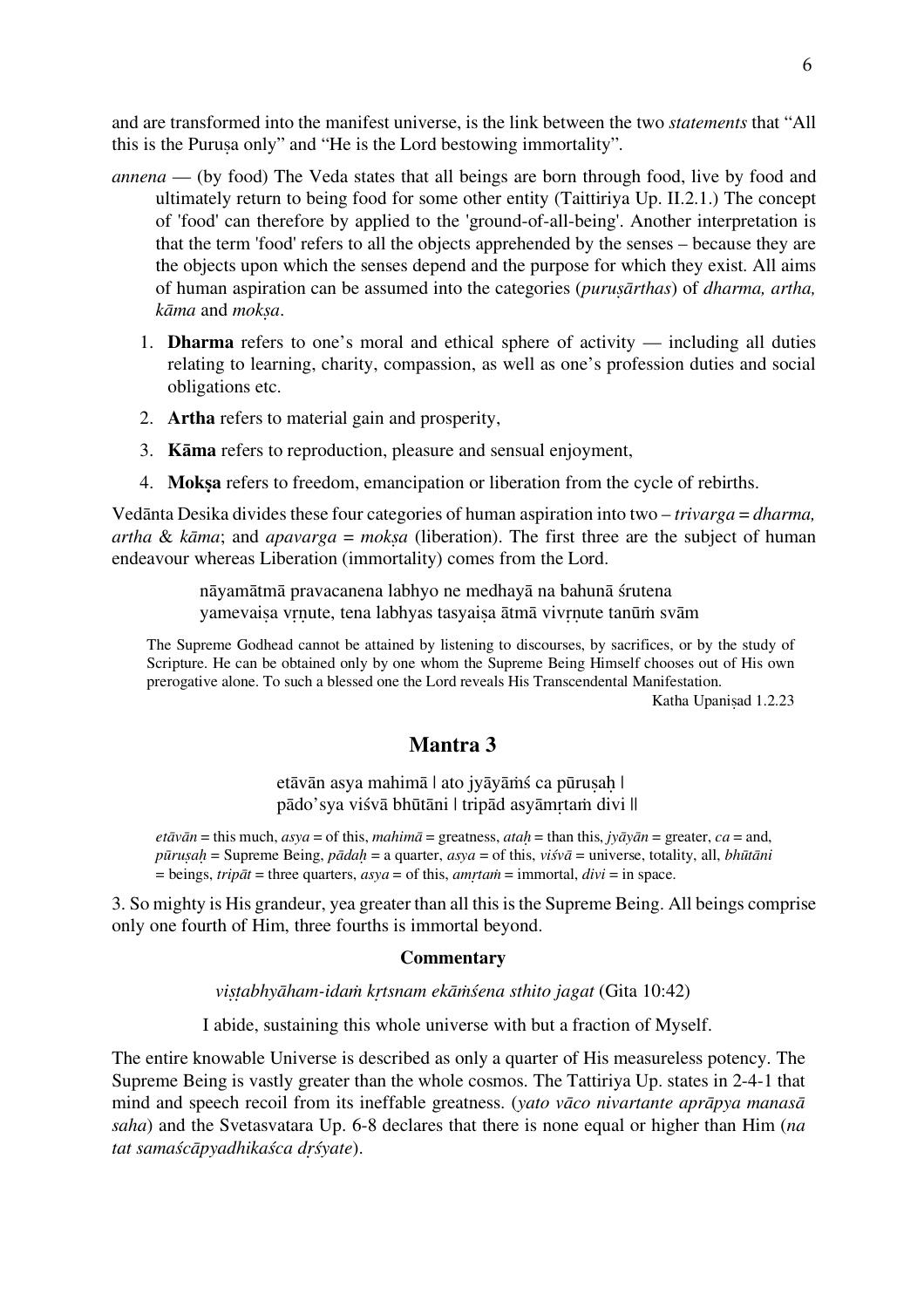All the descriptions of the Lord pervading time and space and granting liberation etc. are mentioned only to give some concept of His greatness, but in fact the Lord transcends all possible description. (This mantra # 3 is also found in the Chāṇḍogya Upaniṣad 3-12-6.)

*jyāyan* — means the foremost, greater than anything else. The Chāndogya Upanisad 3-14-3 uses this same word to describe the Supreme Being as being greater than the earth, the heaven and all the galaxies.

The Vaishnava acharyas take this verse as referring to the four-fold *Vyūha* form of the Purusa — Vāsudeva, Saṅkarṣaṇa, Pradyumna and Aniruddha. The Supreme Lord is of one essence or substance but in relationship to the cosmos and its dynamic flow, has four emanations or 'expressions', known in theological terms as 'hypostatic emanations'.

In order to understand this concept we can use the allegory of the mind and mental compartments. The mind together with all its mental and emotional processes is indivisible, but in all the various activities of daily living – our work, recreation, hobbies and emotions we use different compartments and distinct mental faculties – and so it is with the Supreme being.

The first three of these Vyūhas or hypostatic emanations manifest in the unchanging, pure and transcendental spiritual realm called *tripāda vibhūti*. The last of the Vyūhas — Aniruddha, is the Manifestor and the Controller of the material universe of sentient and non-sentient entities which is subjected to change. This world in which we live is known as *līla vibhūti*.

From the totality of the perfect being of Purusa, these four "emanations" proceed. The operative word being; *proceed* – one does not create the other. Each emanation proceeds from the one before, just as a series of candles are lit, one from the other. Another example would be the modern multi-media montage technique where one person is transformed into another using the facial features of the previous person. They are not four separate entities but are forms assumed by the one Supreme Being for the purpose of the cosmic functions of projecting, maintaining and withdrawing the Universe.

Cosmic projection in Vedānta is viewed as cyclic and not linear as in the Abrahamic Religions. The basic components of Universal Matter — the atoms, are eternal and are constantly forming compounds and again dissolving. When this process applies to the Universe as a whole it is termed as *srsthi* (projection/evolution) and *pralaya* (dissolution/ involution). This cycle is perpetual and continues forever comprising a "pulsating" Universe.

The term '*vyūha'* literally means "splitting" and refers to the splitting of the 6 essential attributes of the Lord into three pairs of *Guṇas*. This can be likened to the process of mitosis by which cells undergo multiplication by a special process of self-division. This means that each of the Emanations has two particular qualities which are active and the other four remaining dormant.

Each of these Vyūhas has two functions; a cosmic creative one, and a moral one. The creative function is connected with the origination of beings (ontology) and the moral function is connected with their ethical and spiritual progress in the world.

The creative activities of the Vyūhas come into play one after the other, thus marking out three successive stages in the process of evolution of the Universe. In the pre-creational phase, the duality of all material matter and conscious Selves exist in a state of undifferentiated unity like the presence of curds and whey in milk. Everything is absorbed and dissolved at the end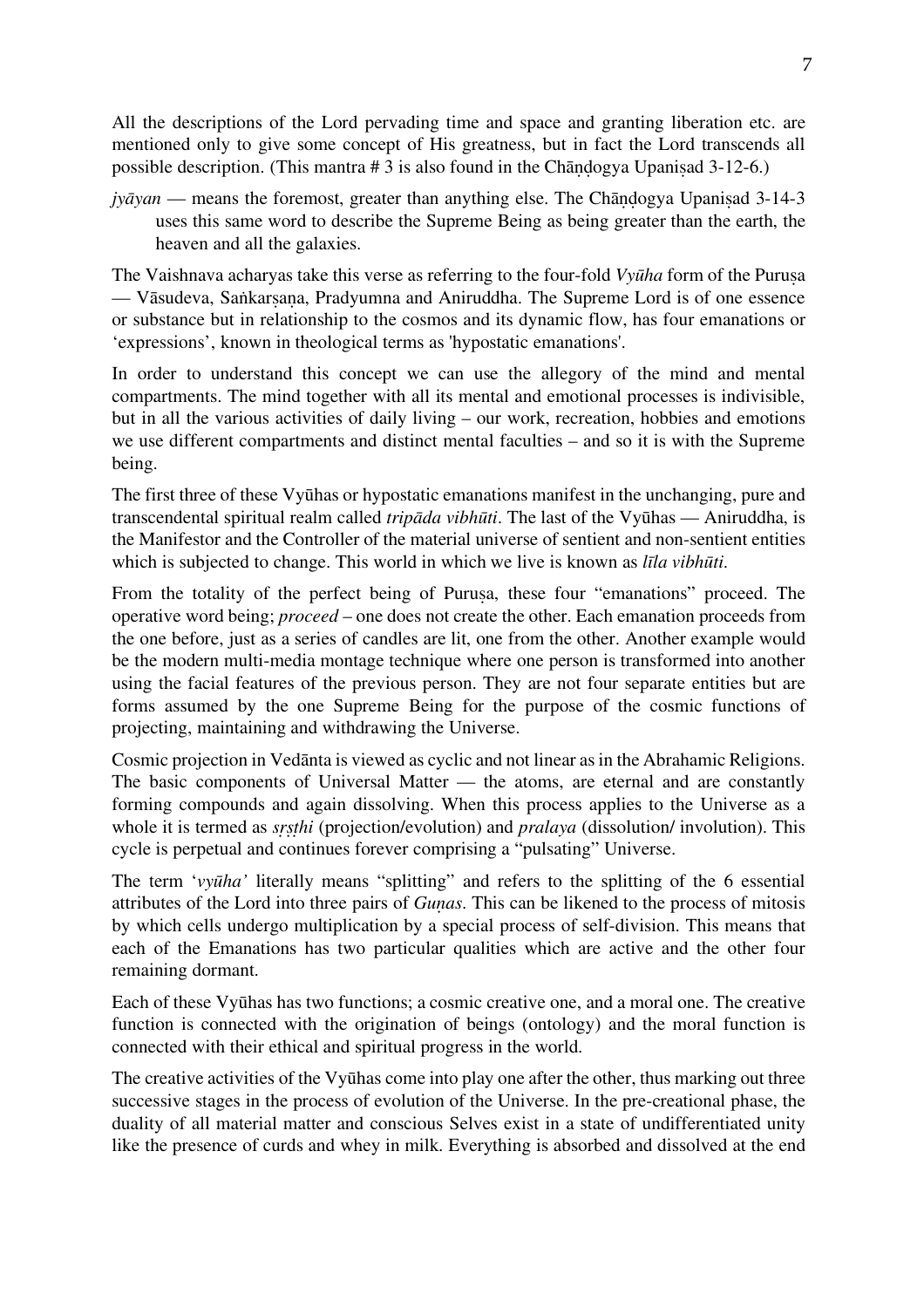of a cycle, into the Godhead which alone remains. The sentient Selves and insentient matter exist in a unity with the Godhead but remain individually separate.

In Mythological terms the Lord Nārāyaṇa (The Ground-of-Being) lies upon the couch of eternity; represented by the thousand headed snake Ananta, floating on the ocean of Milk (Undifferentiated Unity) – the original state of matter in its potential form. The Lord mythologically contains the entire universe within His belly.

## **Description of the Vyūhas and the stages of Cosmic Evolution**

- **Sankarshana** with this Vyūha the entire future universe comprised of consciousness (spirit or *puruṣa*) and matter (*prakrti*) is compressed into a tiny singularity (*biṇḍu*) without internal distinctions. It is in a state of 'potentiality' and the attribute (*guṇa*) concerned with developing this potential is **bala** (omnipotence).
- **Pradyumna** with this Vyūha the compressed embryonic mass of the Universe bursts forth into a duality consisting of Spirit/Subject (*Puruṣa*) and Matter/Object (*Prakṛti*). The attribute which is involved in this separation is **aiśvarya** (Absolute Independence) Pradyumna in turn, causes the manifestation of three things;-
	- 1. the 'group Self' (*mānava sarga*) all the individual Selves or jīvas exist together in a conglomeration known as the *puruṣa* or *hiraṇya-garbha*.
	- 2. Primordial Matter (*pradhāna* or *prakṛti*) the basic pre-molecular substance from which the universe is created.
	- 3. Subtle Time (*kāla*) which is the potency of change before it becomes divided into the measurements of gross time consisting of years, seasons, months, weeks, days etc. which are determined by the movements of the spheres.
- **Aniruddha** by the means of the attribute called **śakti** (energy), Aniruddha causes the evolution of the gross atoms out of the Primordial Matter (*pradhāna*) and the development of gross time from subtle time. Thus the evolution of Matter and Spirit under the influence of Time, produces the Mixed Creation (*miśra-sṛṣṭhi*) during which the pre-existent Selves become differentiated. Aniruddha becomes the ruler of the various galaxies and their contents. From Aniruddha emanate Brahma and Siva — personifications of his Grace and Wrath.

*Tripāda vibhūti* also refers to *Parama-pada* (Vaikunta) — the Supreme "unimpeded" State.

#### **Mantra 4**

tripād ūrdhva udait purusah | pādo'syehā'bhavāt punah | tato viśvaṅg vyakrāmat | sāśanānaśane abhi ||

*trip* $\bar{a}$  = three quarters,  $\bar{u}$ *rdhvah* = upwards,  $\bar{u}$  = moreover,  $\bar{e}$  = arose,  $\bar{p}$ *urusah* = Supreme Being, *pādaḥ* = one quarter, *asya* = of this, *iha* = here, *abhavat* = became, *punaḥ* = again, *tataḥ* = thence, *viśvaṅ* = in all directions, *vi* = participle signifying separation, *akrāmat* = spread, *sāśana* = what eats, animate, *ānaśane* = in what does not eat, inanimate, *abhi* = participle goes with *vi*.

4. With three quarters the Supreme Being rose up; one quarter again remained here. Thence on every side He pervaded the universe, which consists of sentient and insentient entities.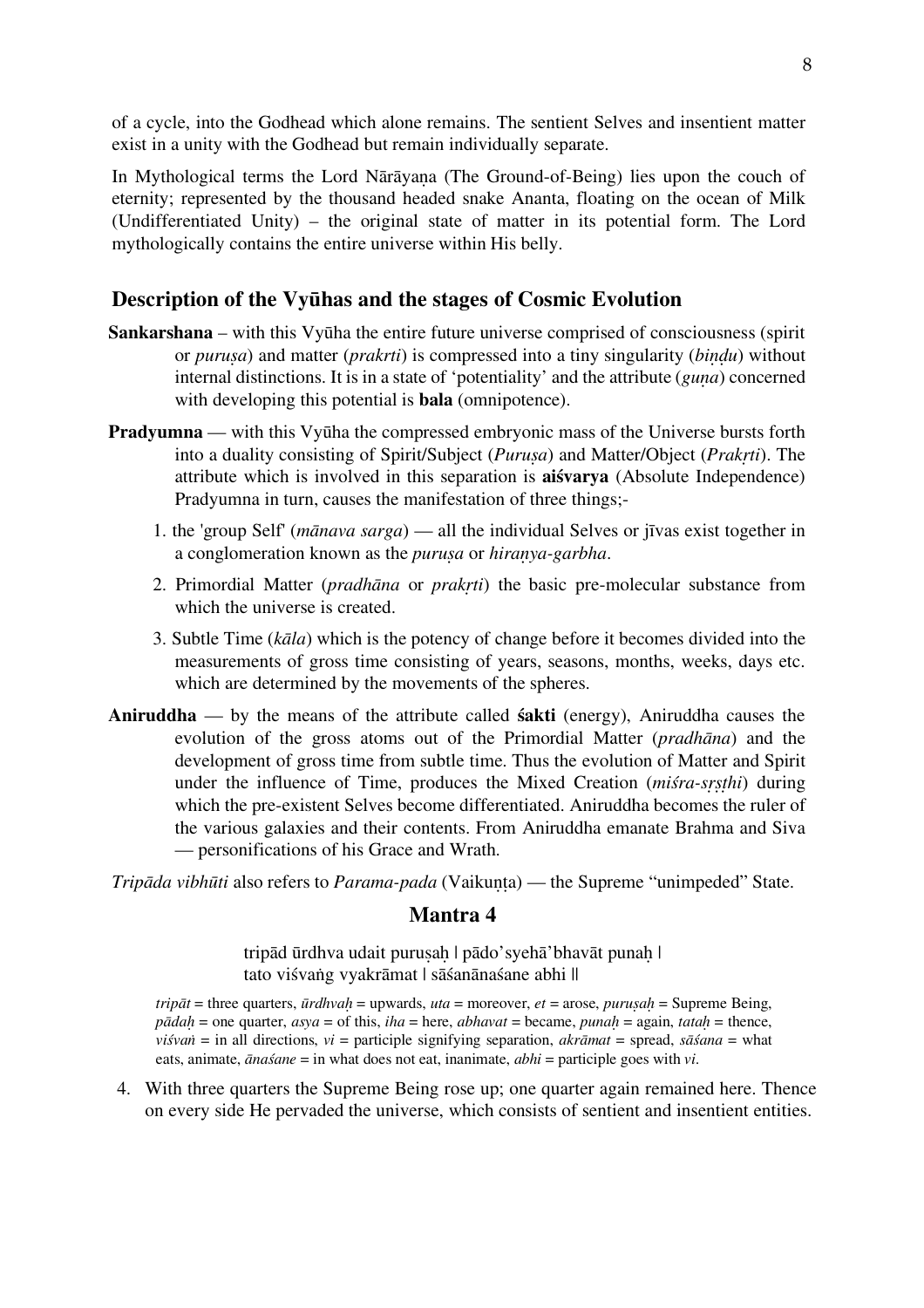#### **Commentary**

With three fourths the Supreme Being rose up; – The Scriptures are unable to adequately describe and praise the Lord in His first three hypostatic emanations, they therefore turn to Aniruddha – who remains lying on the Ocean-of-milk in yogic trance, (*kṣīrābdaśāyi*) mindful of the welfare of all beings, and is pervading the entire universe.

- *śāsana* = "eating" means sentient beings; those engaged in consumption and other activities and subject to growth, birth, decay and death.
- *anāśana* = means insentient entities; those which do not eat through mastication such as plants. Hence it is to be understood that through His mental activity or *saṁkalpa*, the Lord caused the creation of *Prakrti* (matter) and *Puruṣa* (Spirit, individual Selves) and through them, expanded the creation of movable and immovable beings.

According to the principle of logic known as *sarva-śākha-pratyaya-nyāya*, all the Vedic texts on a given topic must be taken together and construed accordingly.

In the Tattiriya Upanisad and the Chandogya Upanisad, the Supreme Being is said to have willed the creation; – *"eko 'ham bahu syām"* – "I am One! let Me become the many".

## **Mantra 5**

tasmad virād ajāyata | virājo adhi purusah | sa jāto atyaricyata | paścād bhūmim atho purah ||

*tasmād* = from Him, *virāṭ* = Primordial nature or prakrti, *ajāyata* = was born, *virājaḥ* = from Virat, *adhi puruṣaḥ* = the secondary Being, *sa* = he, *jātaḥ* = being born, *ati- aricyata* = reached, extended. *paścāt* = behind, *bhūmim* = the earth, *athaḥ* = and from this, *puraḥ* = in front.

5. From Him (*Adi-purusha* = the Primordial Being) was born *Virāṭ*, again from Virāṭ emerged the secondary being (*Adhi-puruṣa* = Immense Being). When born he spread to the east and west, beyond the boundaries of the Universe.

#### **Commentary**

Creation proceeds in two stages *samasti* (cosmic evolution) and *vyasti* (individual creation).

## **Primary Evolution — samaṣṭi sṛṣṭi (Cosmic Evolution)**

## **The Virāṭ**

Cosmic evolution requires two fundamentals: matter (*Prakrti*) and consciousness (*Puruṣa*).

From himself Ādi-Puruṣa projects what is called the *Virāṭ* – which means "Shining Forth". It is the totality of every conceivable thing in the universe in its potential or latent form. Puruṣa then enters into it and projects the devas or the 'radiant ones', the gods, who then continue the work of actively evolving the secondary evolution as authorised and directed by him. He also manifests out of himself the five subtle elements like the earth etc.

Who are these beings, called *devas, sādhyas* and *rishis*? They are the various centres of data processing and potential of action (*indriyas*) in the body of the Virāṭ energised by the further infilling of life-force (*prāna*) and consciousness (*cit*) by the Purusa himself.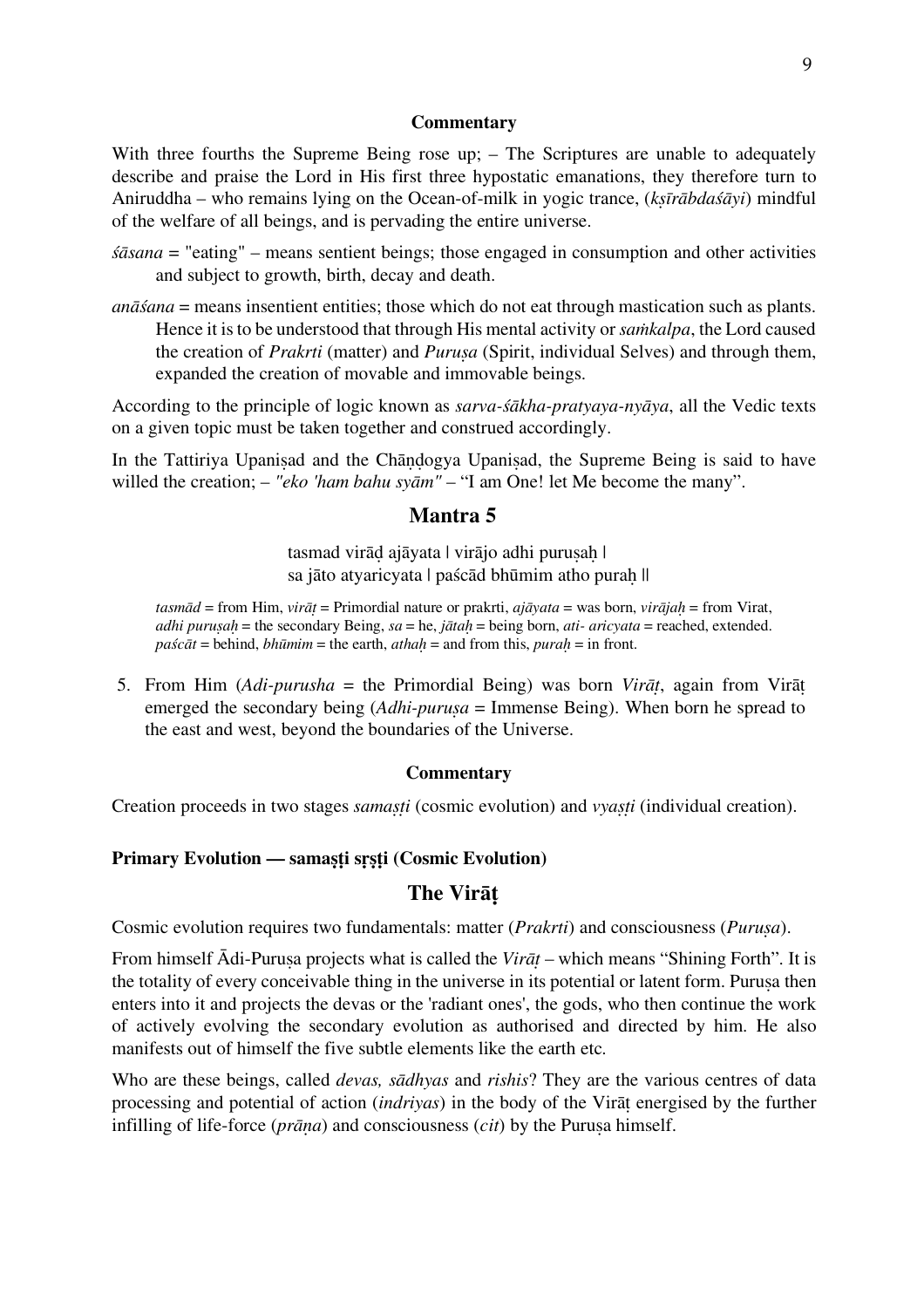They are called *devas* because of their power of consciousness (*div* = to illuminate), *sādhyas* because they are capable of bringing about further manifestation (*sadh* = to bring about, to achieve) and *ṛṣis* because of their intuitive knowledge (*ṛṣ* = to know or to visualise).

These devas – who themselves are the *sādhyas* and the *ṛṣis* — now take on the task of secondary and tertiary stages of evolution.

The first step in this process in the separation from the state of undifferentiation, of *tamas* (darkness) here referred to as *Virāṭ*. This Virāṭ or Virāj is a feminine entity also known as Primordial Nature or *Prakṛti*. This *tamas* or darkness is the principle-of-objectivity, the void which has to be illumined. In the Brhadaranyaka Upanisad 1;4 there is a detailed description of the separation of male and female principles and their subsequent copulation from which the variegated universe is produced.

*sa haitāvān āsa yathā strīpumāṁsau sampariṣvaktau | sa imam evātmānaṁ dvedhāpātayat | tatah patiśca patnī cābhavatām* ||

He became as large as a woman and a man in close embrace. He caused that Self to split into two parts. From that arose Husband and Wife.

The Subala Upaniṣad mentions four different states of Prakrti (matter) in creation.

- In its primary, undifferentiated state it is called *avibhakta tamas*, (undifferentiated dark matter).
- In its primary differentiated state it is called *vibhakta tamas* (differentiated dark matter).
- Its next state is called *aksaram* in which there are the stirring of polarisation of the three forms of energy technically known as *sattva* (centrifugal) *rajas* (revolving), *tamas*, (centripetal) and all the jivas.
- In it's last stage it is known as *avyakta* in which the internal differentiation has begun. From *avyakta* proceeds the principle known as *mahat* which is the Cosmic Intelligence, from the Cosmic Intelligence comes the *ahaṁkāra* or the Cosmic Ego sense (*ahaṁkāra* or Egoism in Indian philosophy is defined as the notion-of-individuality).

Next proceed the manifestation of the eleven *Indriyas*. The term *Indriya* – is usually translated as "organ of action and perception" and these are described as preceding the creation of the body. This is obviously absurd as the parts of a physical body cannot exist prior to the whole. What is meant is that the potentialities of action  $\&$  perception come into existence in the mind. In physiological terms the motor and sensory nerve centres come into being.

The next evolutes are the five *tanmātras* (subtle forms of matter) from which proceed the five *mahā-bhūtas* gross states of matter or the classical elements

- The solid (earth)
- the liquid (water),
- energy (fire)
- the gaseous (air) and
- space.

Together these factors constitute the 23 *tattvas* – the basic metaphysical categories which are derived from the Primordial Nature (*Prakṛti*). At the time of creation this process is set in motion by the will of God. Creation is thus only a change of state from the implicit to the explicit from potentiality to actuality, and there is no Original or First creation, or the bringing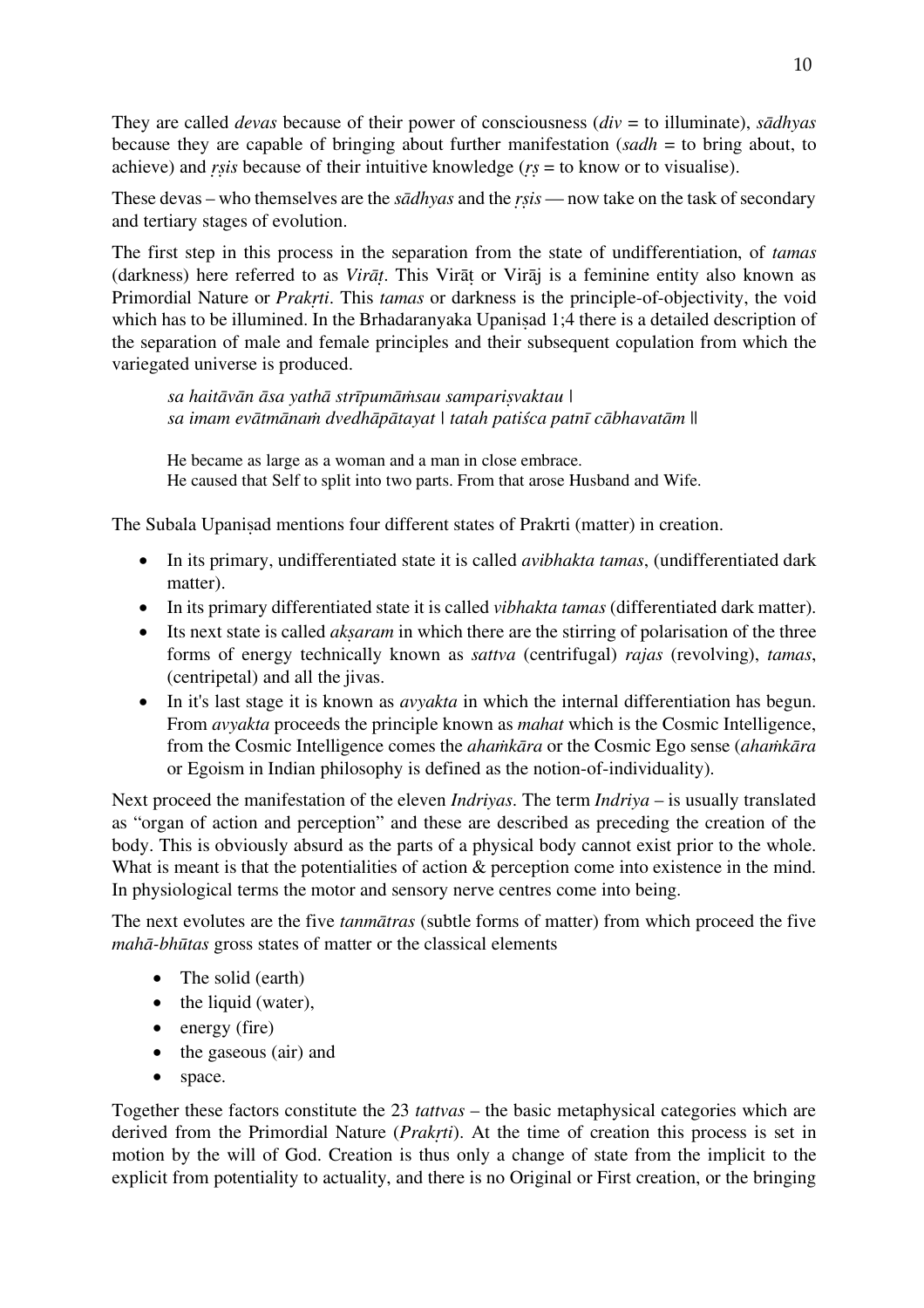forth of something from nothing (*ex nihilo*). Creation is thus cyclic, with alternating periods of involution and evolution.

Chāṇḍogya Upaniṣad 6-2 and 3 describes the creation of the elements and the process of triplication, this is a precursor of the more complicated process of quintuplication by which elements are so combined that each contains four parts of itself and one part of each of the other four. This process is clarified in Vishnu Purana 1-2-52/54.

This cosmic evolution is directly undertaken and supervised by the Supreme Being in the form of Aniruddha as explained in the Purusa Saṁhita of the Sakālya Brahmana.

In the secondary creation which is the individual evolution, the various jivas are united with their individual bodies specifically created for the experience of the results of their actions (*karma*). Again it must be pointed out that in Vedantic cosmogony the mind precedes the body. The physical body is a product of mind just as the tree is a product of the seed. All the genetic properties contained in potential form in the seed will manifest in the actual physical form of the tree. In the same way all the subliminal activators in the mind (*saṁskāras*) develop into the *persona*, body and all its associated others and circumstances. This Individual Evolution is also known as *nāma-rūpa-vyākaraṇa* – the division into names (structures) and forms (processes).

This process is effected by *Hiraṇya-garbha* (Brahmā) who is the first Being to be manifested having the Supreme Lord as his over-self directing all his actions. (Chāndogya Upanisad 6-3-2).

*so'yaṁ devataikṣata | hantāham imāstisro devatā anena jīvenā'tmanā 'nupraviśya nāma-rūpe vyākaravāṇīti* ||

The Supreme Being thought, well, let me enter into these three divinities by means of this Individual Self, and let me develop names and forms.

**adhi-purusa** — this Primeval Being is identified here as *Hiranya-garbha* more popularly personified as Brahmā – the Creator God. The Puruṣa Samhita states that Nārāyaṇa thought of the four faced Hiraṇyagarbha and he appeared. As soon as Brahmā appeared he transcended all sides of the land. Being a jiva of atomic size like the other jivas, his transcendence or pervasion is to be taken to be through his consciousness (*jñāna*) alone and not a physical pervasion like that of the air. Entrusted by the Lord with the tremendous task of creating the individual objects of the world, he was perplexed, not knowing how to set about this task. Aniruddha then asked him to perform a sacrifice appointing his sense organs (*devas*) as the priests, making his body the sacrificial oblation and offering it to the Lord, fixing his mind on Him, considering Him to be the fire consuming it. He told him;—

"By mere contact with My form, your body will expand and become the cosmic egg from which groups of living beings will come out. You attach to them various forms according to the previous creation and become the universal creator."

Vishnu Purana states 2-12-37:

"From that water which is the body of Vishnu, O Brahmana sprang the earth, lotus shaped, together with its mountains, oceans and all other things"

This seems to be the basis for the Puranic version that Brahmā was born from the lotus which sprang from the navel of Vishnu. Here, by water is meant the primordial matter and all its modifications constituting the golden egg in which Hiraṇyagarbha was born, as mentioned by Manu 1-8,9. Kulluka Bhatta commenting on the above verse opines that Manu favours the *tridaṇḍi vedānta siddhānta* i.e. the Visiṣṭhādvaitic version in his account of creation.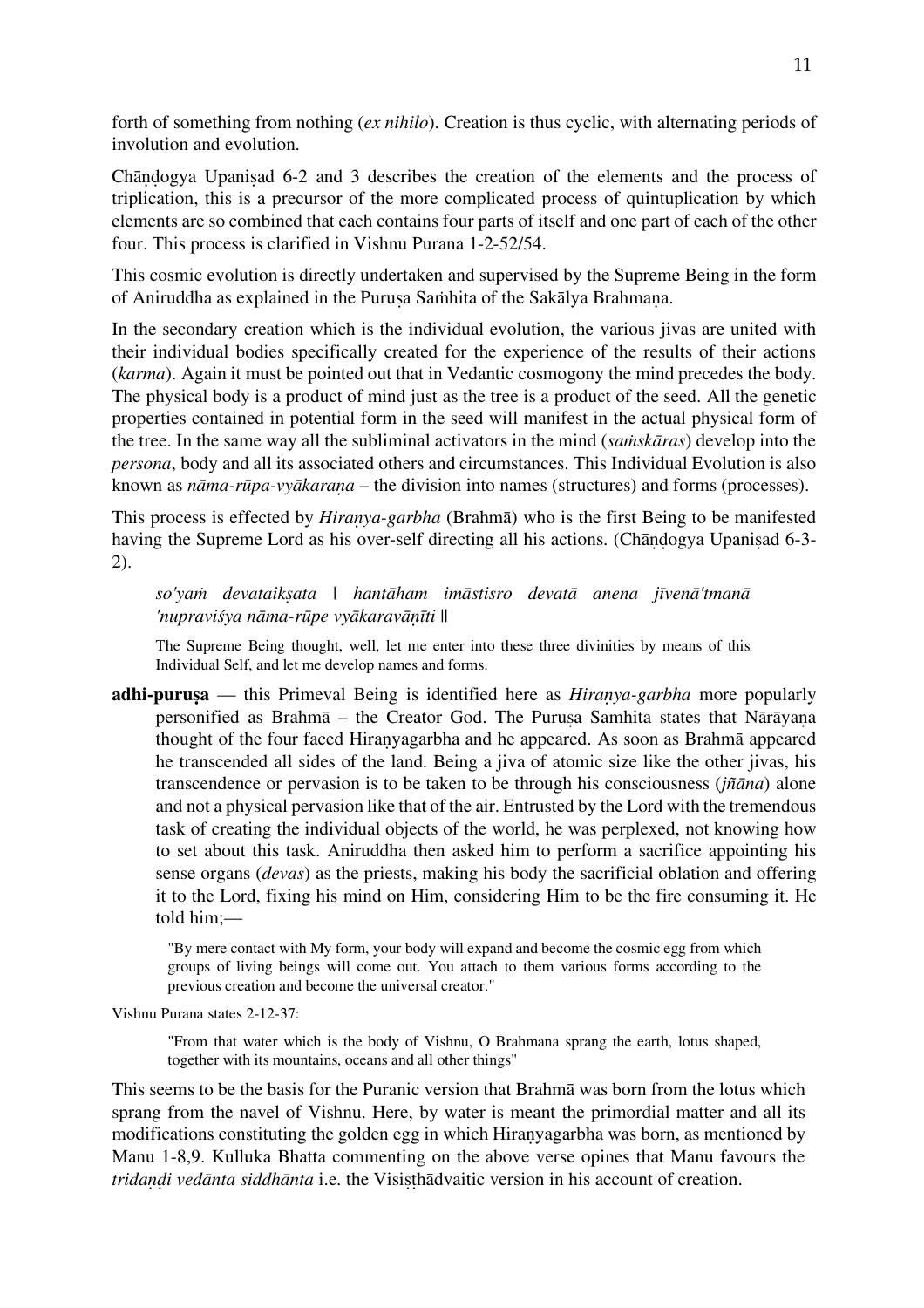The version given in the Māhābhārata – Mokṣa dharma – also tallies with the creation by Aniruddha. The Subala Upanisad affirms that the cosmic egg appeared and from its middle Hiranyagarbha came forth. He thus neither created himself nor the place of his appearance the Cosmic Evolution is outside of his sphere of duty, only *prajā-sṛṣṭhi* (Individual creation) is within his competence. (Vide Brahma sūtra Śrībhāsyam 1-3-12.

The three Puruṣas mentioned here;– Puruṣa, Virāṭ and Adhi-puruṣa are taken by some commentators to refer to the threefold division of 1. *adhidaivika*, 2. *adhibhautika* and 3. *ādhyātmika*.

| ādhidaivika                                        | ādhibhāutika                            | ādhyātmika                      |
|----------------------------------------------------|-----------------------------------------|---------------------------------|
| Relating to the Supreme.                           | Relating to the elements                | relating to the individual Self |
| Brahman (The Supreme Being)                        | The Social Entity                       | The Human Being                 |
| Agni (Fire)                                        | Intelligentsia (Brahmins)               | Speech                          |
| Indra (King of gods)                               | Law enforcement,<br>defence (ksatriyas) | Courage, confidence             |
| Bhaga (Principle of<br>Inheritance)                | Entrepreneurs (vaisyas)                 | Fortune                         |
| Tvastr (the Divine craftsman)                      | Artisans, Artists (sūdras)              | Action                          |
| Vāyu (Wind)                                        | All living entities<br>(bhūtas)         | Vital force                     |
| Aśvins (Right knowledge &<br><b>Right Action</b> ) | Healers (vaidyas)                       | respiration.                    |

The following table shows the Cosmic Principles (Devas) and their mutual relationships.

As regards the primordial God Hiraṇya-garbha, a circular process is evident. The primal being spontaneously produces the primeval waters; from these arise the primordial God as the first born of the divine Order of Creation, the golden germ of the world 'who was the first seed resting on the navel of the unborn.' Hiranya-garbha who is the World-self expresses its essence through the environment. It manifests the forms contained within itself. The world is fixed in It like the spokes in the hub of a wheel. It is the thread, *sūtrātman*, on which all beings and all worlds are strung like the beads of a necklace. It is the first-born *Prathama-jā*. It is also called *Brahmā* and these Brahmās are created anew from world to world and creation to creation.

In the Rig Veda 10:121:1 — Hiranya-garbha is the golden germ which enters into creation after the first action of the creator. In the Saṅkhya school, *Prakṛti* (matter, nature) is treated as the insentient object and develops on account of the influence of the multitude of individual selves, and the first product of development is *mahat*, the Great One, or *buddhi*, the intellect – the potential for expansion. It is the development of cosmic intelligence or Hiraṇya-garbha. On the subjective microcosmic level, *buddhi* is the first element of the *liṅga-śarīra* or the subtle body. It is the essence of the individual spirit. *Buddhi* serves as the basis for the development of the 'principle of individuation', *ahaṁkāra*, from which are derived, on the one hand, mind and the ten sense organs, five of perception and five of action and, on the other hand, the subtle elements from which arise in their turn the gross elements. *Sattva* (principle of harmony) is *buddhi*, the innermost of the three circles, the outer being rajas (activity) and *tamas* (inertia) which are identified with *ahaṁkāra* and *manas*, which are the emanations of *rajas* and *tamas*. The *sattva*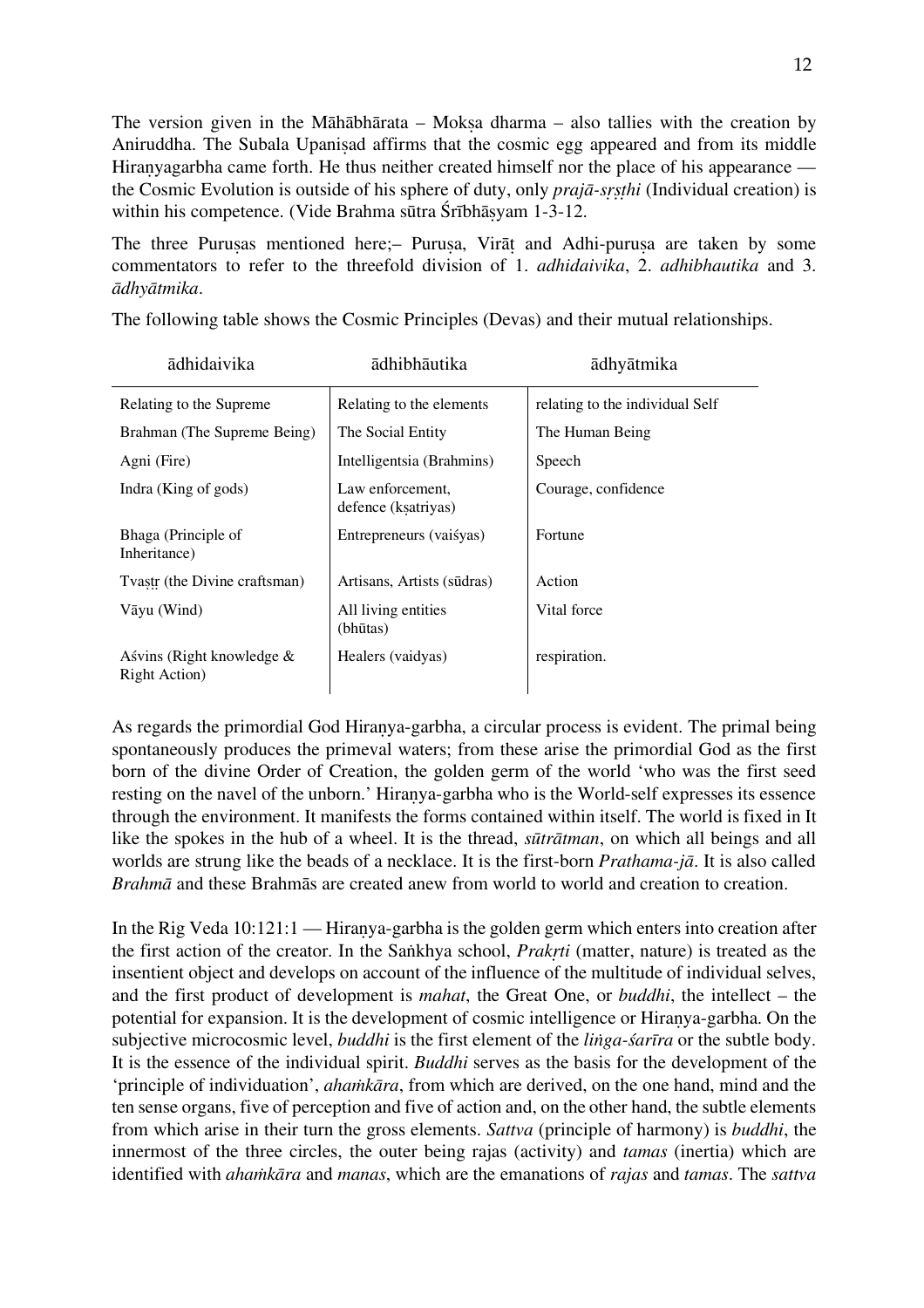or the *buddhi* is the *bija* – the seed of the living individual, since it contains the seeds of karma which develop at each birth into a sense-organism. The *sattva* or *liṅga* is called the Self, the jīva. As the *buddhi* is the *sūtrātman* of the individual, so is Hiraṇya-garbha the *sūtrātman* – the thread-controller of the world.

## **Mantra 6**

yat purusena havisā | devā yajñam atanvata | vasanto asya-sīd ājyam | grīsma idhmaś śarad havih || 6 ||

*yat* = which, when, *puruṣeṇa* = with Puruṣa, *haviṣā* = oblation, *devāḥ* = the gods, *yajñam* = sacrifice, *atanvata* = performed, arranged, *vasantaḥ* = spring, *asya* = of it, *āsīt* = became, was, *ājyaṁ* = clarified butter from goat's milk, *grīṣmaḥ* = summer, *idhmaḥ* = fuel, *śarat* = autumn, *haviḥ* = oblation.

6. Then the devas performed a sacrifice. The Primeval Being Himself was the offering. Spring became the clarified butter, summer the faggots, and the autumn the rice-offering.

#### **Commentary**

## Secondary Creation — vyaști srști (Individual Evolution)

In the ancient days, *yajñas* or *yagas* – Vedic sacrifices – were the primary aspect of religion in practice. They are comprised of three parts:–

(1) dravya (materials needed),

(2) devata (the deity to be propitiated)

(3) tyāga (making offerings).

These ceremonies were frequently resorted to for fulfilling personal desires or for bringing about a spiritual result such as the attainment of a heavenly realm after death, where human efforts were considered to be too inadequate to achieve success and divine intervention alone could accomplish it. Any task which needed great effort and sacrifice was metaphorically termed a *yajña* and the practice continues to the present day. Even the Bhagavad gita (3-9) calls all good deeds of service a *yajña*. Hence, it is but natural that the Rishi describes the secondary creation resorted to by the gods as a *yajña*.

Since this is described as happening before the material creation of the universe when no stuff were available for such a sacrifice, these devatas performed it mentally, by imagining the various parts and processes involved in it. For them the body of the *Virāṭ-puruṣa* himself was the sole basic material out of which they had to conduct the sacrifice. Since this Puruṣa was everything, including the *paśu* (or sacrificial victim), in that sacrifice, we can call it *'Puruṣayajña'*.

The text mentions the several things needed for performing the *yajña* such as *havis* (offerings like *puroḍaśa* or rice-cake), *ājya* (clarified butter), *idhma* (fuel), *paśu* (an animal) and so on. The process itself includes several acts which are also mentioned in the text, such as fixing the *paridhis* or borders for the sacrificial fires, *bandhana* – tying the victim to the *yūpa*-*stambha* – the sacrificial post, *prokṣana* – sprinkling water on the animal with sacred grass and many other ritual acts. It is believed that if a *yajña* is performed perfectly with all its subsidiary parts, it will definitely produce its results, either here or hereafter.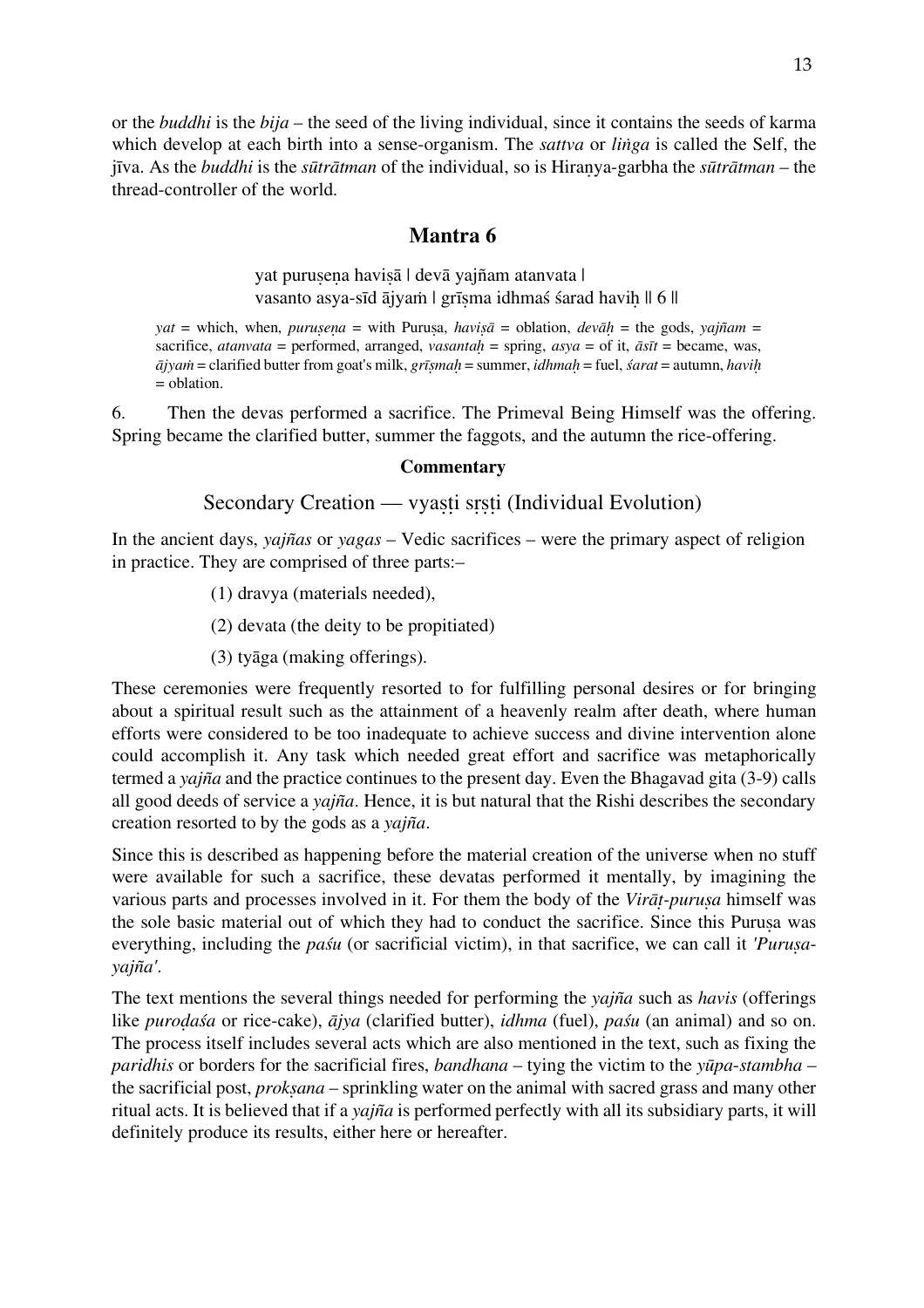The "mental" sacrifice performed by the gods as described is coached as a riddle, which needs to be understood in a proper perspective. In our empirical experience – the reality of today was only a concept of yesterday. A concept of today can become a reality tomorrow. However, the worth and moral greatness of the person who conceives such ideas is an important factor in the whole process.

Here, it is the devas – the divine beings who are all emanations from the Purusa himself and hence endowed with a modicum of his powers – that are performing the *saṅkalpika* or *mānasa yajña* (mental sacrifice, *upāsana* or deep meditation). Hence their mental activities must result in physical products, whether subtle or gross.

As directed by Aniruddha, Hiraṇyagarbha performs the *yajña* offering himself to the Supreme Lord in all humility, seeking wisdom and the ability to perform the great task of creation. The Lord being pleased with the self-sacrifice of Hiranyagarbha bestows upon him the competence to perform the great act of Creation.

The teaching conveyed in this mantra is that nothing happens in the universe without the will of God. If the Demiurge (Brahma) himself had to perform *ātma-samarpaṇa* (self-sacrifice) how much more important is it for us that are caught up in Samsara to do it in order to be free of suffering and to accomplish anything meaningful.

There are said to be three causal factors in every act of creation.

- The material cause (*nimitta-kāraṇa*) from which the physical object arises,
- the efficient cause (*upadhāna- kāraṇa*) which is the Creator, and
- the accessory causes (*sahakāri- kāraṇa*) which are the auxiliary factors which contributed to the creation.

For example, the clay is the material cause of a pot, the potter is the efficient cause and the wheel is the accessory cause. In Vedaānta all three causes are in the Godhead Itself. The Divine is the material nature from which It projects the universe. Time (*kāla*) is an essential auxiliary to the act of creation. Its modes in the form of seasons have been taken as accessories in the sacrifice.

The spring is described as the ghee for the sacrifice because it is during spring that the cows produce more milk and therefore more ghee. Summer is considered as the fuel, due to the fact that sticks for the fire are more available in the dry hot summer months. Similarly autumn is the offering because in that season the crops of rice and wheat from which the offerings are made are ripening in abundance in the fields. Autumn is also the optimum season of the year in terms of human wellbeing.

There are two views amongst the commentators about who actually performed the sacrifice. One view is that the term devas refers to the *Indriyas* (sense-organs) of Hiraṇyagarbha-Brahma. The other is that it refers to the *Nitya-Suris*, alluded to later in mantra 8 as *Sādhyas*, because the devas like Indra and the others were created only later by Hiraṇyagarbha.

The Vaikuntha Samhita says that the devas like Indra who dwell in the realm of Svarga are called *Suras*, while the *Nitya Sūris* — the eternal angelic beings who dwell in Vaikuntha are known as *Sādhyas*. In the Hari Bhakti Sudhodaya (5-66) is is said that the *Nitya Sūris* (although only jivas which are eternally liberated) can discharge the duties of creation and dissolution at the behest of the Lord. Lord Viśvaksena the principle Nitya-Sūri is often referred to as the creator of the world. Yamunācārya in the Stotra Ratna 42 says that Viśvaksena is entrusted with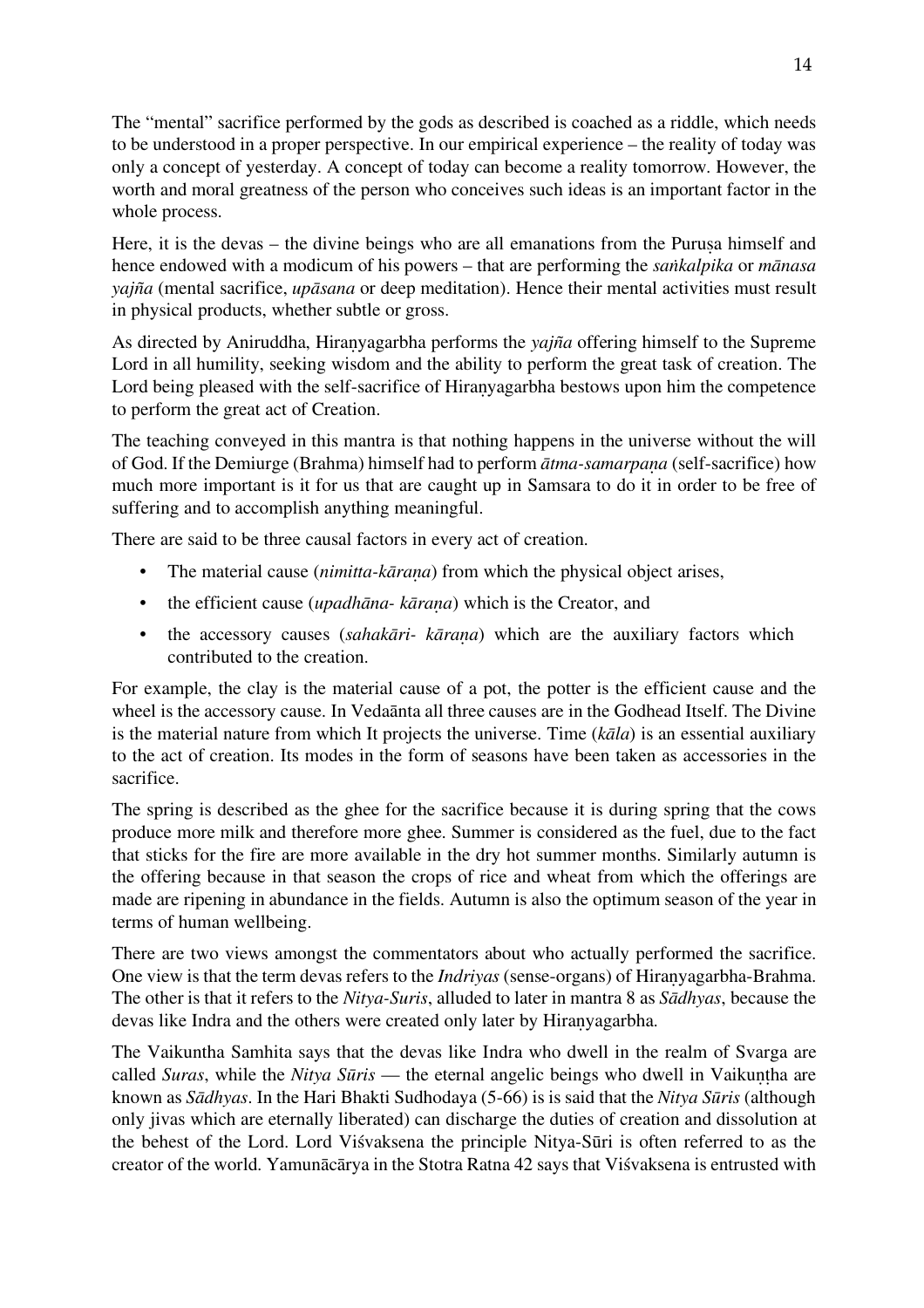the administration of the *ubhaya vibutis* (the two realms — material and the transcendental) of the Lord. Rāmānuja echoes this sentiment in his Vaikuntha Gadya. It is therefore possible to take the word *'devas'* here as referring to the eternally free beings like Viśvaksena and the other *Nitya Sūris*.

## **Mantra 7**

saptāsyāsan paridhayah | tris sapta samidhah krtāh | devā yad yajñaṁ tanvānāḥ | abadhnan puruṣaṁ paśum ||

*sapta* = seven, *asya* = of it, *āsan* = were, became, *paridhāyaḥ* = enclosing sticks, *triḥ* = thrice, *sapta*  $=$  seven, *samidhah*  $=$  fuel, *krtāh*  $=$  were made, *devāh*  $=$  the gods, *yat*  $=$  which, when, *yajñam*  $=$ sacrifice, *tanvānāḥ* = performing, *abadhnan* = bound, *puruṣaṁ* = the Supreme Being, *paśum* = victim.

7. Then seven were the enclosing sticks (*paridhis*), the kindling sticks (*samidha*) were three times seven. In that sacrifice of the Devas the Primeval Being was bound as the victim.

#### **Commentary**

**paridhis** — In the yajñas sticks are laid on the sides the fire pit (kunda) these are called the *paridhis* and they are usually only three in number. As the trees were not yet in existence this statement cannot refer to material sticks.

The seven *paridhis* are taken by some commentators to mean the three Vedic fires; (*āhavanīyaagni* – the invocatory fire, *gārhapatya-agni* – the domestic fire upon which the offerings are cooked and *dakṣina-agni* – southern fire of the ancestors); the three priests, and the cosmic fire (Sun).

The Śatapatha Brāhmaṇa interprets the seven sticks as; three indicating the northern altar – *uttara vedi*, three for the invocatory fire and the seventh symbolizes the Sun. The Maitrayani Upaniṣad states that they represent earth, water, fire, wind, ether, *ahaṁkāra* (notion-ofindividuality) and *buddhi* (intellect).

From a tantric yoga perspective the 7 enclosing sticks could refer to the 7 chakras or centres of consciousness in the subtle body (*sūkṣma śarīra*).

**Samidhas** — once the fire is kindled a bunch of sticks is thrown onto the fire after dipping them in ghee. These are called the *samidhas*. The Paingi Brahmana states that the 21 kindling sticks symbolize the 5 gross elements, 5 subtle elements (*tanmātras*), the 5 pathways of perception (*jñānendriyas*), the 5 pathways of action (*karmendriyas*) and the mind. As these 21 elements (*tattvas*) are the accessory to individual creation they are referred to as kindling sticks.

The whole of the universe and everything in it is being consumed in the Great Fire of Time – and therefore everything is kindling. Some commentators suggest that the 21 fuel sticks are indicative of the processes of time and the universe which is consumed in the on-going cosmic sacrifice. The spatio-temporal universe consists of the 12 months, 6 seasons (winter – *hemanta*; spring – *vasant*, summer – *ghrīṣma*; rainy season – *śiśira* & autumn – *śarad*); the 3 realms of existence (physical, astral and spiritual) and the Sun.

The Sādhya devas bound Hiraṇyagarbha as the sacrificial animal with a rope. This rope symbolises the Universal Laws (*ṛta*), and the sacrificial pole (*yūpa*) to which they tied him is nature (*Prakṛti*).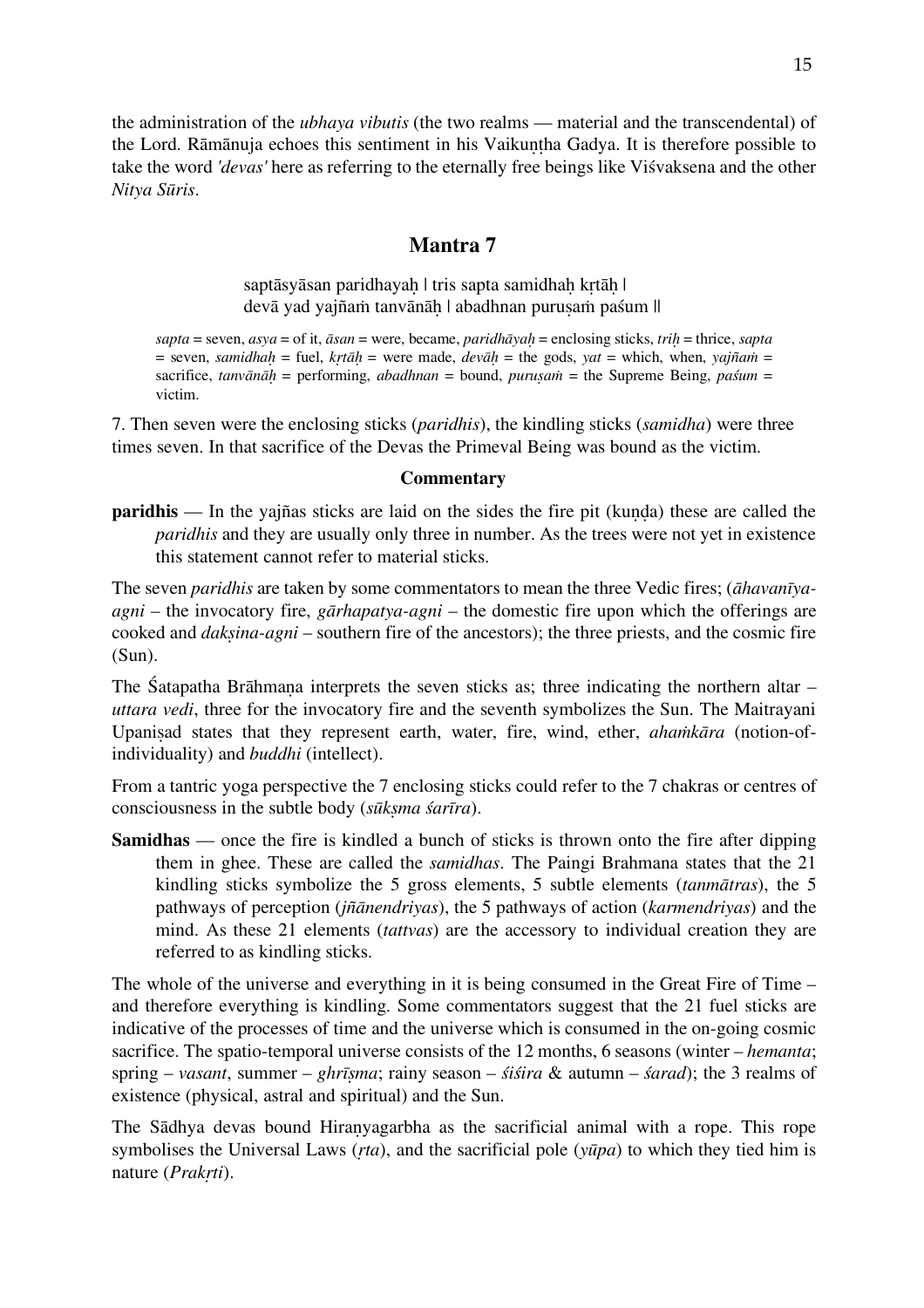In every sacrifice (*yajña*) the animal victim symbolises the lower brutish mind, this mind has to be bound to the sacrificial post (*yūpa*) which is God.

**paśu** — is also interpreted as *paśyati iti paśu* — that which sees is a *paśu*. Because the Supreme Being is all seeing He is therefore properly known as *paśu*. The Yogis meditating within their hearts bind the Supreme Seer to their own selves which are represented by the pole or *yūpa*.

## **Mantra 8**

tam yajñam barhisi prauksan | purusam jātam agratah | tena devā ayajanta | sādhyā rsayaś ca ye || 8 ||

*taṁ* = Him, *yajñaṁ* = sacrifice, *barhiṣi* = on the strew, *pra-aukṣan* = besprinkled, *puruṣaṁ* = the Supreme Being, *jātam* = born, *agrataḥ* = before, in the beginning, *tena* = with Him, *devāḥ* = the gods, *ayajanta* = sacrificed, *sādhyāḥ* = the sadhyas, *ṛṣayaḥ* = the sages, *ca ye* = who were.

8. This the Supreme Being, the first born being, was purified by aspersion. Thus was performed the first sacrifice by the devas and rishis of yore.

#### **Commentary**

The purport of this mantra is that Hiraṇya-garbha offered himself (*ātma samarpaṇam*) to the Supreme Being in sacrifice. The Gita declares that in the beginning, out of His boundless compassion for the pitiful predicament of the jivas, Krishna created living beings (in the present cycle of evolution) along with sacrifice, so that through sacrifice they could attain all their desires. Rāmānuja in his commentary on the Gita clarifies that the emphasis is on attaining the supreme desire – the *summum bonum* of life which is *mokṣa* or liberation.

The Yogaratna mentions that *virāṭ*, *barhis* & *Prakṛti* are synonyms all referring to the primordial matter. The sages referred to in the mantra cannot be the Seven Sages (*sapta*-*ṛṣi*) because they were created by Hiraṇya-garbha at a later stage. Just as the Sādhyas refer to the Nitya Sūris, the term *rsis* (seers) is taken to refer to the liberated ones (*muktas*) in Vaikuntha. The statement that the *ṛṣis* and the *sādhyas* performed the sacrifice can also be taken to mean that the vital breaths, and the organs of action and knowledge (*prāṇas*, *karmendriyas* and *jñanendriyas*) performed the sacrifice.

## **Mantra 9**

tasmād yajñāt sarva hutah | sambhrtam prsad ājyam | paśūgus tāguś cakre vāyavyān | āraṇyān grāmyāśca ye || 9 ||

*tasmāt* = from that, *yajñāt* = from sacrifice, *sarva* = completely, *hutaḥ* = offered, *sambhṛtaṁ* = was collected, *prsat* = congealed,  $\vec{a}$ *jyam* = butter,  $\vec{p}$ *as* $\vec{a}$ *n* = animals,  $\vec{a}$ *n* = they,  $\vec{c}$ *cakre* = made,  $\vec{v}$ *avavy* $\vec{a}$ *n*  $=$  beasts of the air,  $\bar{a}$ *ran* $\bar{y}$ *ān*  $=$  of the forest,  $\bar{g}$ *rām* $\bar{y}$ *āh*  $=$  of the villages, *ca*  $\bar{y}$ *e*  $=$  who were.

9. From that general sacrifice the "dripping ghee" was gathered up. He formed the creatures of the air and the animals both wild and tame.

#### **Commentary**

There is a rule according to Gargyayana, that in sacrifices which do not have any subordinate sections in them the offerings have to be made in full, this is why the sacrifice is called *sarvahut*.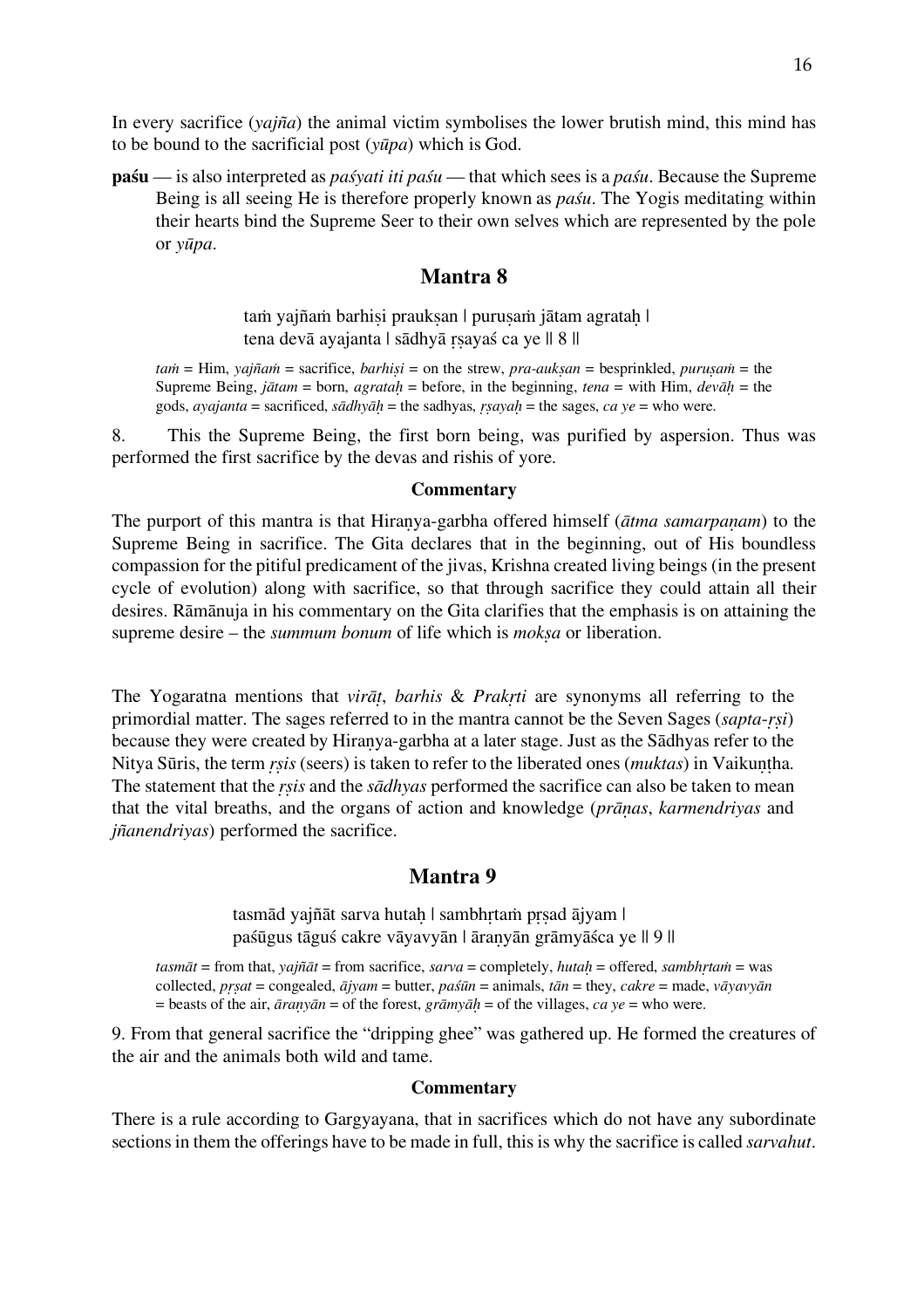It can also be understood as the sacrifice in which all the then manifested universe is offered to the Lord.

**Pṛṣadājyam** ("dripping ghee") is the congealed butter and curds, this symbolises the primordial matter from which the universe was created.

#### **Mantra 10**

tasmād yajñāt sarva-hutah | rca sāmāni jajñire | chandāgaṁsi jajñire tasmāt | yajus tasmād ajāyata || 10 ||

*tasmāt* = from that, *yajñāt* = from sacrifice, *sarva* = completely, *hutaḥ* = offered, *ṛcaḥ* = the couplets of the Rig Veda, *sāmāni* = the chants of the Sama Veda, *jajñire* = were born, *chandāṁsi* = the metres, *jajñire* = were born; *tasmāt* = from that, *yajus* = the liturgical formulae, *tasmāt* = from that, *ajāyata*  $=$  were born.

10. From that great general sacrifice, Rik and Sama hymns were born, therefrom the various metres were born, the Yajus had its birth from it.

#### **Commentary**

In this mantra the emanation of the sonic components of creation are mentioned. In their extension they connote the entire Secondary Creation. The Vedas are mentioned here as being 'born' when they are actually eternal and thus have no beginning. According to the Svetasvatara Upaniṣad 6-18. The Lord creates Brahma (*Hiraṇya-garbha*) and imparts the Vedas to him. This occurs at the commencement of each cycle of creation. Manu 1-21 affirms that it is with the help of the Vedic words that Hiraṇyagarbha created the names (*nāma*) and forms (*rūpa*) of all beings and taught them their respective duties. This is supported by Mahābhārata 12-238-93 and Viṣṇu Purāṇa 1-5-64. Thus the preter-natural character (*apauruṣeyatva*) and eternality (*nityatva*) of the Vedas are not brought into question. During the involutionary phase of the cosmos (*pralaya*) the Vedas become dormant and when the cycle of evolution starts again they are remanifested.

#### **Mantra 11**

tasmād aśvā ayājanta | ye ke cobhayādataḥ | gavo ha jajñire tasmāt | tasmāj jātā ajā vayaḥ ||

*tasmāt* = from that, *aśvāḥ* = horses, *ayājanta* = were born, *ye ke ca* = whatever, all that, *ubhayādataḥ* = have two rows of teeth, *gāvaḥ* = cattle, *ha* = indeed, *jajñire* = were born, *tasmāt* = from that, *jātāḥ*  $=$  were born, *ajā vayah* = goats and sheep.

11. From it were horses born, from it all animals with two rows of teeth. Cows were born therefrom, from it were goats and sheep produced.

#### **Commentary**

Because the cosmic institute of sacrifice arose in the beginning along with the creation of beings, creation of things that are useful in the sacrifice (*yajña*) are mentioned. Cows are mentioned because they provide the milk, curd and ghee for the offerings. The horses, goats and sheep are the victims. (vide Viṣṇu Purāṇa 1-5)

## **Mantra 12**

yat purusam vyadadhuh | katidhā vyakalpayan | mukhaṁ kim asya kau bāhū | kāvūrū pādāvucyete || 12 ||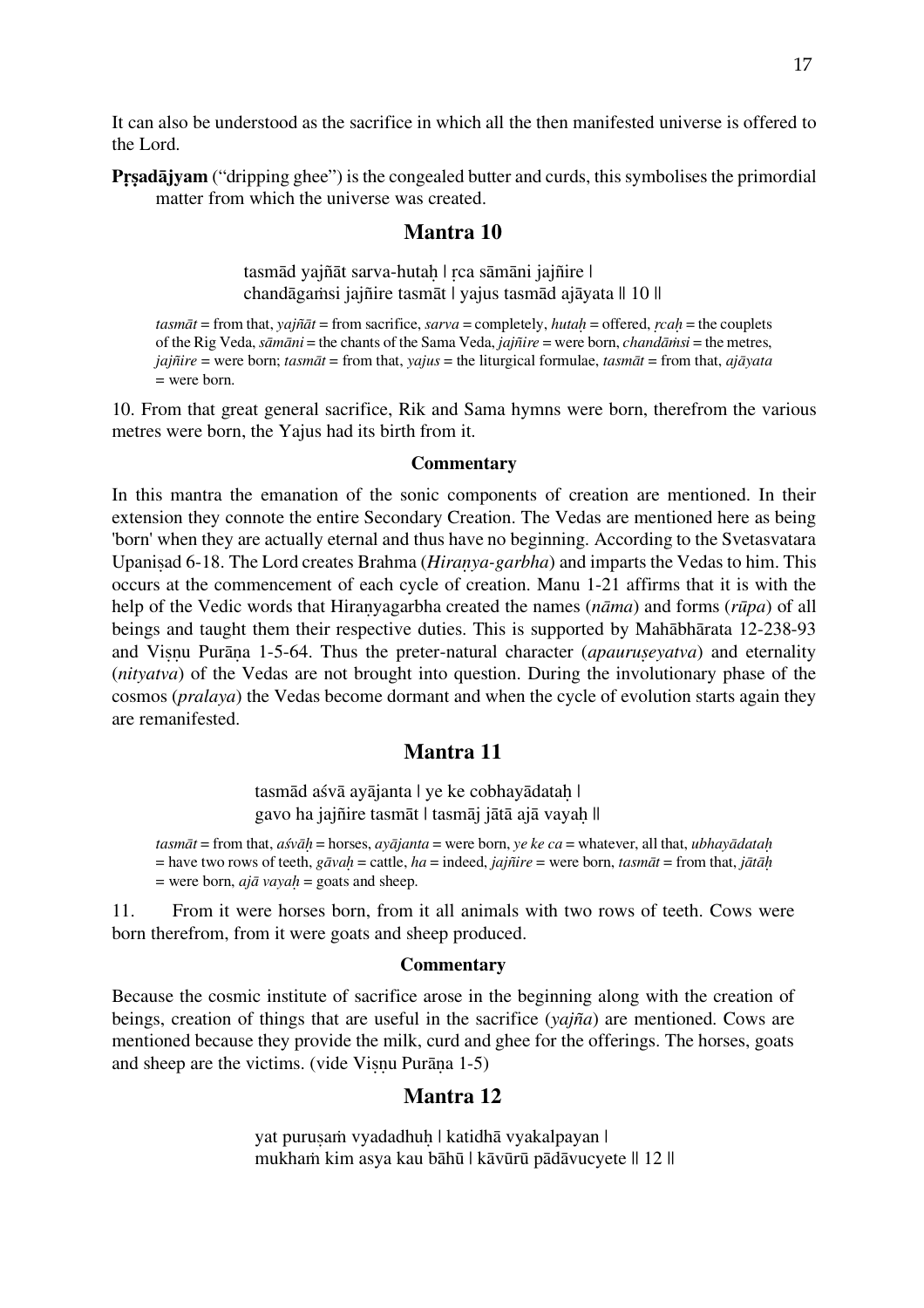*yat* = when, *puruṣaṁ* = Supreme Being, *vyadadhuḥ* = they divided, *katidhā* = how many parts, (vi)  $a$ *kalpayan* = created,  $mukhan$  = face mouth,  $kim$  = what,  $asya$  = his,  $kau$  = what,  $b\bar{a}h\bar{u}$  = arms,  $k\bar{a}$  = what, *ūrū* = thighs, *pādau* = two feet, *ucyete* = called.

12. When they contemplated the Primeval Being in how many ways did they conceive of Him? What was His mouth ? What were His arms? What were His thighs and feet called?

#### **Commentary**

After having mentioned the creation of the sacrificial objects, the creation of the performers of the sacrifice is now mentioned. In the form of questions it is asked what the various parts of Hiraṇyagarbha became. This asking is to generate curiosity in the minds of the students.

## **Mantra 13**

brāhmano'sya mukham āsīt | bāhū rājanyaḥ kṛtaḥ | ūrū tad asya yad vaiśyaḥ | padbhyāgaṁ śūdro ajāyata || 13 ||

*brāhmanah* = the brahmin, *asya* = his, *mukham* = face mouth,  $\bar{a}s\bar{t}t$  = became,  $b\bar{a}h\bar{u}$  = arms, *rājanyah*  $\bar{f}$  = the warrior, *krtah* = was made,  $\bar{u}r\bar{u}$  = thighs,  $\bar{t}at$  = that,  $\bar{a}s\bar{y}a$  = his,  $\bar{y}at$  = which,  $\bar{y}a\bar{y}ah$  = the agriculturist, *padbhyāṁ* = from the two feet, *śūdraḥ* = the proletarian, *ajāyata* = was born.

13. The *Brāhmaṇa* became his mouth, of both His arms was the *Rājanya* made. His thighs became the *Vaiśya*, from His feet was born the *Śūdra*.

#### **Commentary**

This mantra teaches the creation of the social entity. Society itself is compared to the "Body" of the Supreme Being. There is no question here about the merits of the various social orders or classes as lower and higher, superior of inferior. All sections of society are equally essential and integral to the existence and smooth functioning of the Social Entity. And it must be remembered that we are speaking of the Supreme Being – who is perfect, divine and immaculate in every part – from head to foot! Just as a person who is deprived of feet, or hands etc is not complete and cannot efficiently perform the daily tasks of living so too a society which is deficient or ailing in any of the four social orders cannot function at its optimum.

The duty of the Brāhmaṇas is to preserve the Vedas and transmit the sacred learning. All the organs of knowledge are in the face and head, therefore the Brāhmaṇas are mentioned as having arisen from the face of Hiraṇyagarbha. The characteristics of the Kṣatriya are strength and valour for the protection and governing of the society, they are therefore considered as having arisen from his arms. For agriculture and trade exertion is required, the Vaiśyas are therefore viewed as having arisen from the thighs of Hiraṇyagarbha. The feet are the limbs upon which the whole body depends for its mobility, society is mobile through the work and service of the Sūdra community.

It is important to note that the Brāhmaṇas become such (*asīt*), the Kṣatriyas are made (*kṛtaḥ*) as are the Vaiśyas, but the Sūdras are born (*ajāyata*). Everyone is born a Sūdra and it is through initiation and sacred learning that one becomes a *dvija* (twice-born). Lord Krishna states in the Gita 4-13 that these four categories of society were created by Him according to innate characteristics and predisposition.

#### **Mantra 14**

candramā manaso jātaḥ | cakṣos sūryo ajāyata | mukhād indraś cāgniś ca | prāṇād vāyur ajāyata || 14 ||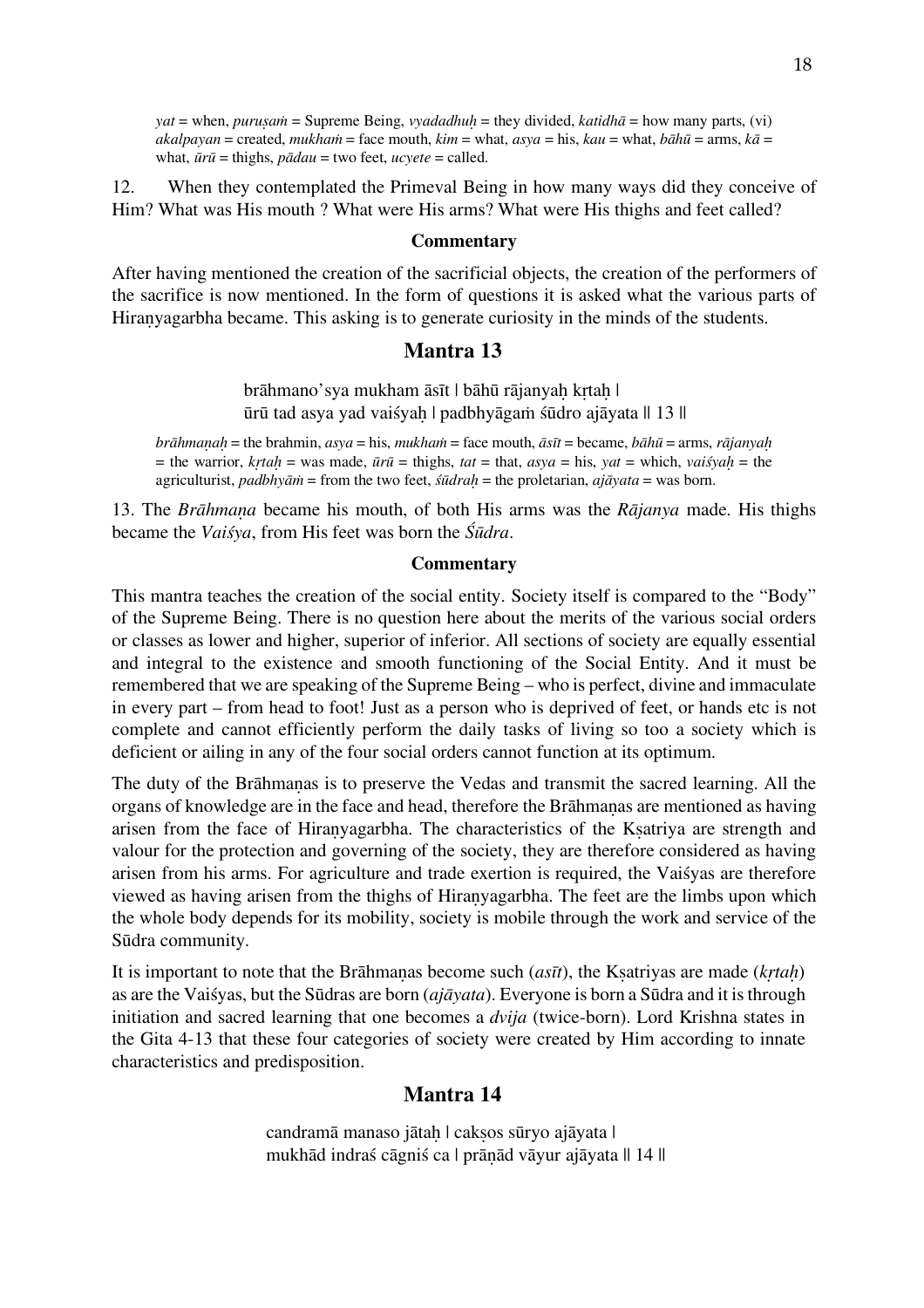*candramā* = the Moon, *manasaḥ* = from his mind, *jātaḥ* = was born, *cakṣoḥ* = from his eye, *sūryaḥ* = the Sun,  $a_j\bar{a}_y$  *at* = was born, *mukhāt* = from his mouth, *indrah* = Indra, *ca* = and, *agnih* = Agni, *ca* = and, *prāṇāt* = from his breath, *vāyuḥ* = Vayu, *ajāyata* = was born.

14. The Moon arose from His mind, and from His eye the Sun had birth. From His mouth were Indra and Agni born, from His breath came the wind.

#### **Commentary**

This mantra deals with the creation of the deities which are the recipients of the Vedic sacrifices. The moon is the presiding deity of the mind, it is cool and gratifying, bringing relief from the scorching heat of the day. This is like the disposition of the lord who gives relief from the searing heat of repeated rebirths and grants the coolness of liberation. The moon is therefore said to be born from the mind of Hiraṇyagarbha who represents the *śarīra* (body) of the Supreme.

Without light the eye cannot see objects, the Sun is representative of light in its totality. The sun as symbolic of knowledge dispels the darkness of ignorance and bestows enlightenment, he is therefore the deity presiding over the eye – both in a physical and spiritual sense – the third eye of intuition. Therefore it is maintained that the sun was born from the eye of Hiraṇyagarbha.

Agni is said to the mouth of the other deities because he carries the oblations offered in the sacred fires to them; hence Agni is said to have been born from the mouth of the Demiurge. *Prāṇa* is the vital force of the cosmos, in the external universe its gross form is the wind and its subtle form is the life breath.

**Mukha** — means face as well as mouth. The face is the index to one's character and lustre. Indra is the ruler of the devas, and thus shining in his splendour is said to have arisen from the face of the creator.

According to the Aitareya Upanisad section 2, the following are the Devas or cosmic forces which enter and reside within the human body;—

- *Agnir vāgbhūtvā mukham prāviśad* Agni (fire) became speech and entered the mouth.
- *vāyuḥ prāṇo bhūtvā nāsike prāviśad* Vayu (wind) became the breath of life and entered the nose.
- *ādityas cakṣur bhūtvākṣiṇi prāviśad* Aditya (sun) becoming sight entered the eyes.
- *diśaḥ śrotraṁ bhūtvā karṇau prāviśan* The directions of space becoming hearing entered the ears.
- *oṣadhi-vanaspatayo lomāni bhūtvā tvacam prāviśaṁś* the trees and herbs becoming hairs entered the skin.
- *candramā mano bhūtvā hṛdayaṁ prāviśan* the moon becoming mind entered the heart (all the ancients believed that the mind was located in the heart)
- *mṛtyur apāno bhūtvā nābhiṁ prāviśad* death becoming the force of elimination entered into the navel.
- *āpo reto bhūtvā śiśnam prāviśan* Water becoming semen entered into the reproductive organs.

See Atharva Veda Book 11 hymn 8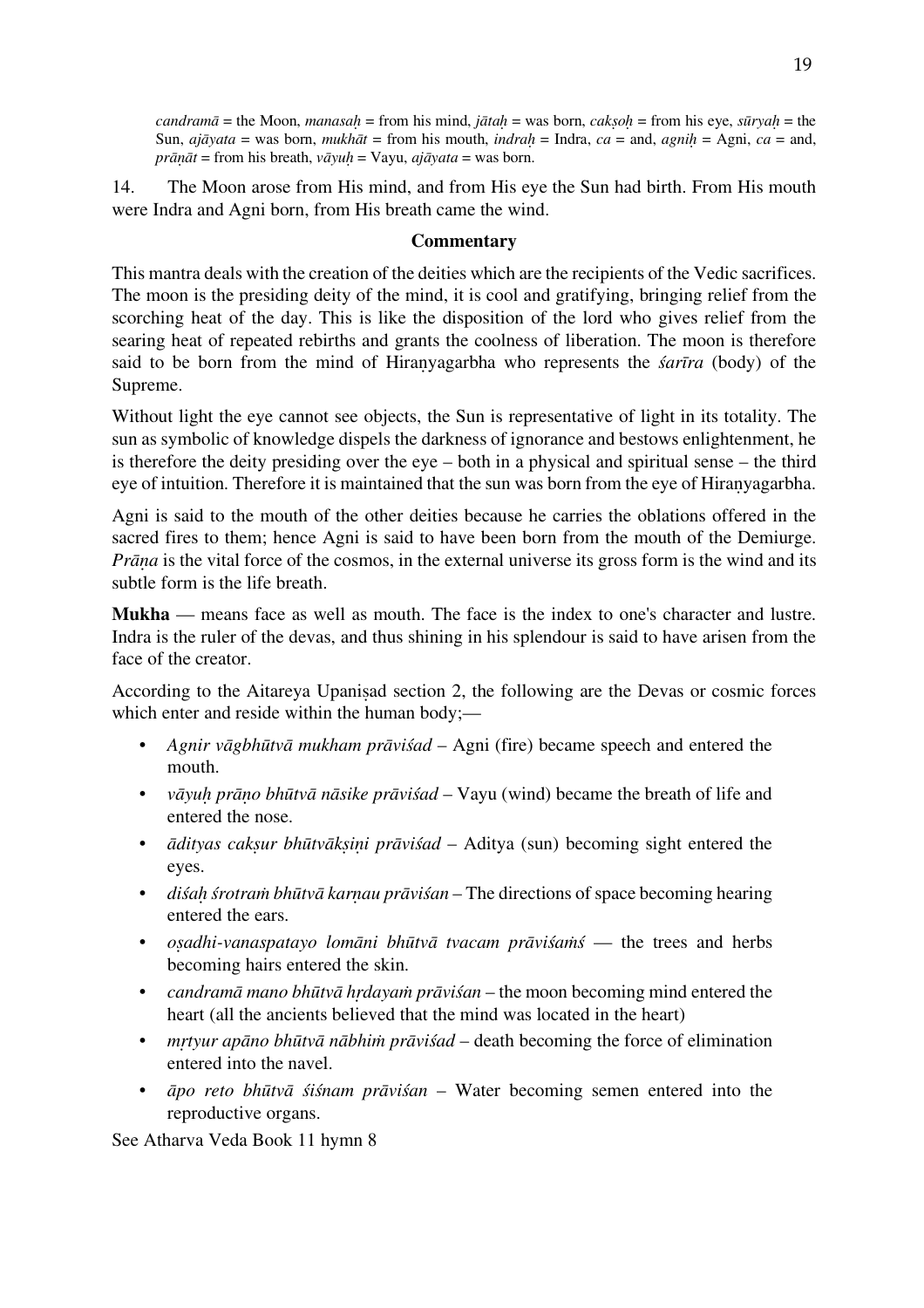## **Mantra 15**

nābhyā āsīd antariksam | śīrsno dyaus samavartata | padbhyāṁ bhūmir diśaś śrotrāt | tathā lokāgaṁ akalpayan || 15 ||

 $n\bar{a}bhy\bar{a}$  = from his navel,  $\bar{a}s\bar{t}$  = became, *antariksam* = the Astral region,  $\bar{s}$ *irsnah* = from his head, *dyauḥ* = the Transcendental region, (sam) *avartata* = was evolved, *padbhyāṁ* = from his two feet, *bh* $\bar{x}$ *mih* = the earth, *disah* = the directions, *śrotrāt* = from ears, *tatha* = thus, *lokan* = the worlds, *akalpayan* = fashioned, created.

15. From His navel came the astral world, and from His head the world beyond. Earth from His feet and space from His ears, thus did they fashion the worlds.

#### **Commentary**

This mantra mentions the creation of various worlds that are attainable by the performers of the sacrifices. *Dyaus* – The astral world – indicates all the seven transcendental realms (*lokas*). The earth came from the feet of the Cosmic Being. The earth is the support of all creatures, it is the only *karma bhūmi* – realm of action – from which final release can be obtained. All the other realms are realms of experience only – either suffering or joy. Devotion to God is the greatest means of liberation.

The word *diśa* (direction) is indicative of space as well as the various *dvīpas* or continents of the world. The word *tathā* or "thus", "in this manner" indicates that the worlds were created in the same way as they had been in the previous cycles of creation as mentioned in the Mahā Nārāyaṇa Upaniṣad and other Vedic texts. The plural of *akalpayan* – 'created' may be taken either as poetic licence or as referring to the *nitya sūris* (*sādhyas*) who were mentioned as creating the worlds through the agency of Hiraṇyagarbha.

This ends the description of the Sacrifice of Creation. The following three mantras extol the Supreme Being in answer to the question as to who knows the Highest Being with His vyūhas (Emanations) in the *tripāda vibhūti* (Transcendental world).

## **Mantra 16**

vedāham etam purusam mahāntam | āditya varnam tamasas tu pāre | sarvāni rūpāni vicitya dhīrah | nāmāni krtvā 'bhivadan yadāste || 16 ||

 $veda =$ know,  $aham = I$ ,  $etam =$ this,  $purusam =$ Being,  $mah<sub>an</sub> =$ Great,  $\overline{a}diiv =$ sun,  $varan =$ colour, *tamasaḥ* = darkness, ignorance, *tu* = but, *pāre* = beyond, *sarvāṇi* = all, *rūpāṇi* = forms, *vicitya* = manifold, *dhīraḥ* = mentally creates, *nāmāni* = names, *kṛtvā* = having made, *abhivadan* = called, *yad* = whatever, *āste* = existed

16. I know the mighty Supreme Being, whose colour is like the Sun, beyond the reach of darkness. He the Omniscient One, Himself creates all the manifold forms and calls them by various names.

#### **Commentary**

- **mahāntam** great or mighty means that He (*Nārāyaṇa*) is indescribable in His essential nature (*svarūpa*), omniscience, omnipotence, omnipresence, auspicious qualities etc. His colour is so refulgent like the sun that it is difficult to look at Him.
- **tamas** "darkness" refers in many Vedic texts to Prakṛti or Primeval matter. By the rule of association it can also be understood as referring to the other two Gunas (*rajas* and *sattva*) of which it is the first. Thus the Supreme Being is said to transcend the material world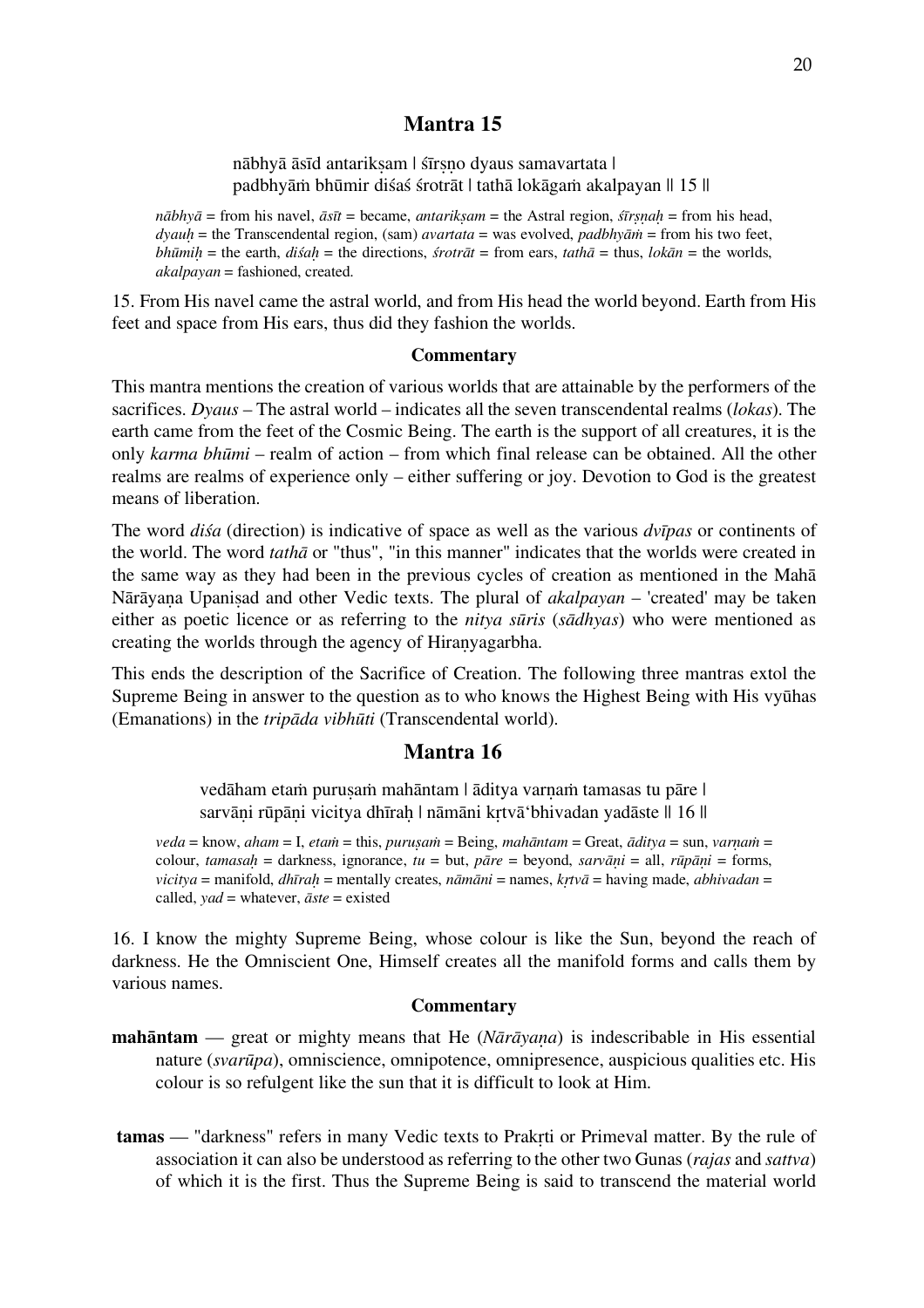and remains untouched by the effects of the material nature and the three Gunas. The transcendental region of *tripāda vibhūti* consists of pure *śuddha sattva* or transcendental matter. *Tamas* can also be taken to mean "ignorance" and so the Supreme Lord is described as the Supreme Light of Wisdom which transcends the darkness of ignorance.

**dhīraḥ** — *dhī* refers to *jñāna* (cognition) or *saṅkalpa* (resolve), it has already been said that Narayana creates the worlds by His mere will; and His will is always true and well directed (*satya-saṅkalpa*). *Dhirah* also means the "foremost among the noble ones", because the Lord's compassion is exemplified by bestowing Grace even on those who do not know Him, in order that they too may have an opportunity to attain liberation

This mantra is a summary of the account of creation and praises the Lord whose cognition is unlimited and whose power inconceivable. He also transcends the material universe which He creates and which He pervades.

## **Mantra 17**

dhātā purastād yam udājahāra | śakrah pravidvān pradiśaś-catasrah | tam evam vidvān amrta iha bhavati | nānyah panthā ayanāya vidyate || 17 ||

*dhātā* = the Creator, *purastād* = before, previously, *yam* = who, (ud) *ā jahāra* = knew in His essence, *śakraḥ* = Indra, *pravidvān* = revealed, made known, *pradiśaḥ* = in the directions, *catasraḥ* = four, tam = him, *evaṁ* = thus, *vidvān* = knows, *amṛta* = immortal, *iha* = here, *bhavati* = becomes, *na* = no, *anyaḥ* = other, *panthā* = way, path, *ayanāya* = to the Supreme Abode, *vidyate* = exists.

17. The first creator [Brahma] knew the Supreme Being, he in turn revealed [this knowledge] to Shakra [Indra] who proclaimed it in the four directions. Hence even today he who knows Him and the creation thus verily attains immortality. There is no other way. [For spiritual perfection]

#### **Commentary**

- **Indra** the King-of-the-gods in its derivative sense means the "King-of-the-sense-organs" and thus refers to the mind.
- **pradisas catasrah** means "the lords of the four directions," this indicates not only the actual regents of space but also the sages that live in all directions and who dedicate their austerities to the welfare of all beings.
- **evam** thus; he who knows the universe as permeated, pervaded and possessed by the Supreme Being attains liberation.

The Veda unequivocally declares – *brahma-vid āpnoti param* – the knower of Brahma attains the supreme, this is affirmed here and even stresses that there is no other way than empirical realisation. Vedanta is not based on belief in prescribed dogmas and creeds but on direct empirical realisation of the truth.

## **Mantra 18**

yajñena yajñam ayajanta devāḥ | tāni dharmaṇi prathamā-nyāsan | te ha nākaṁ mahimānas sacante | yatra pūrve sādhyās santi devāḥ ||

*yajñena* = by sacrifice, *yajñam* = sacrifice, *ayajanta* = created, *devāḥ* = the gods, *tāni* = these, *dharmāni* = ordinances, *prathamān*- = the first, *yāsan* = became, *te* = they, *ha* = indeed, *nākam* = the firmament, *mahimānah* = the Great Ones, *sacante* = reached, *yatra* = where,  $p\bar{u}rve$  = previously, *sādhyāḥ* = Sadhyas, *santi* = were, *devāḥ* = the gods.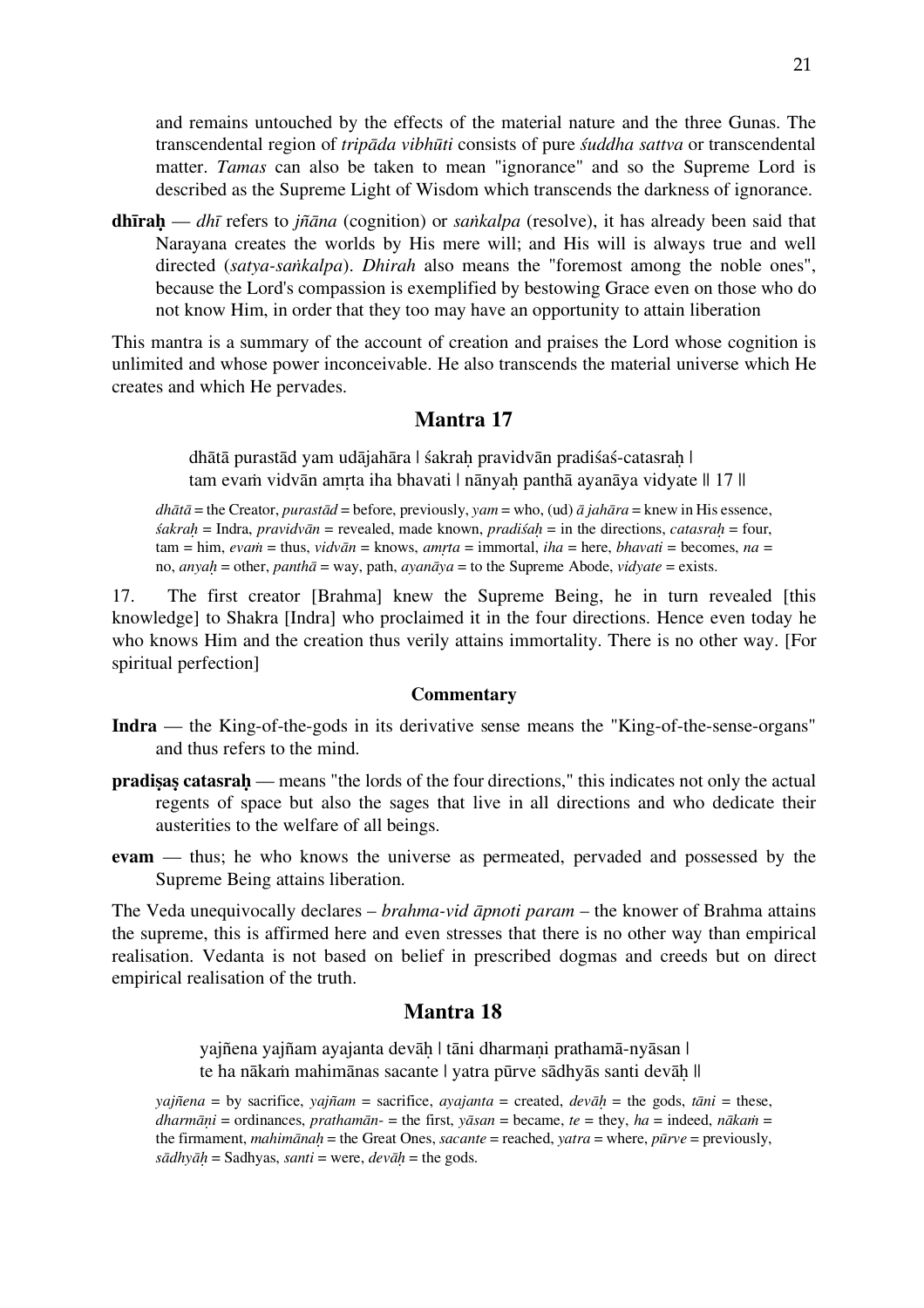18. The godssacrificed through sacrifice, thus were the first ordinances established. Those great beings who base their lives upon sacrifice verily reach the highest Spiritual Realm where all the *sādhyas* (*nitya sūris*) dwell.

#### **Commentary**

This mantra now declares the fruits obtained by those who follow this path of wisdom – *brahma-jñāna*. In the beginning the devas worshipped Nārāyaṇa through this mental sacrifice (meditation) offering themselves to the Supreme Lord – *ātma-samarpaṇa* or *prapatti* – and this surrendering to the Supreme Being is the foremost among the means to attain final liberation, ordained even in the very beginning of creation.

The Gita classifies human beings as either having *daivi sampat* – divine nature i.e. the gods, and those with *āsuri sampat* – those of demonic nature. So the 'gods' mentioned in this mantra can also be taken as referring to human beings who are endowed with *daivi sampat*.

**mahimānaḥ** — means "great ones": because they obtain a greatness equal to that of Lord Narayana as stated in the Maha Narayana Upaniṣad; *brāhmaṇo mahimānam āpnoti* – "the knowers of Brahma attain to greatness".

The sacrifice — *yajña* – upon which the life is to be based is firstly offering of oneself to God in total self-surrender (*prapatti*) and then to dedicate one's life to service of all beings, this is the meaning of sacrificing oneself for the sake of others. The mantra used in Vedic sacrifices is *svāhā* – which means *svatma-hanana* – destruction or negation of self-reference

The Veda states – *tad viṣṇoḥ paramam padaṁ sadā paśyanti sūrayaḥ* "that is the Supreme Abode of Lord Vishnu which is always seen (experienced) by the nitya suris" [Rig Veda 1;22;20] This statement is affirmed here.

## **Dvitiya Anuvaka**

## Mantra 19

adbhyah saṁbhūtah prthivyai rasāc ca | viśvakarmanah samavartatādhi | tasya tvastā vidadhad rūpam-eti | tat purusasya viśvam ājānam agre ||

 $adbhvah =$  by water, *sambhūtah* = arose, was created, *prthivyai* = the earth, *rasāt* = from the watery element, *ca* = and, etc. (the other elements) *viśvakarmaṇaḥ* = by Viśvakarma, *samavartata* = with all perfection, *adhi* = above, *tasya* = his, of him, *tvaṣṭā* = the Creator of Forms, *vidadhad* = fashioned, *rūpam* = form, *eti* = proceeded, *tat* = that, *puruṣasya* = of the Supreme Being, *viśvam* = the Universe, *ājānam* = was manifest, *agre* = previously, in the beginning.

19. In the beginning this universe arose from *Viśvakarma* [the Universal Architect] through water, earth, and the other elements. He excelled *Āditya*, *Indra* and the other gods. Fashioning the form thereof *Tvasta* proceeded, thus was the universe created in the beginning from the Primeval Being.

#### **Commentary**

Viśvakarma is another name for Brahmā the creator.

**adbhyaḥ saṁbhūtaḥ pṛthivyai** — *pṛthivi* means the Material Nature, which arose from the primeval waters (*ap*). The primeval waters are the causal substance of Material Nature. They are the source of all substances, and pervades them – they are a manifestation of the all-pervading Lord Vishnu.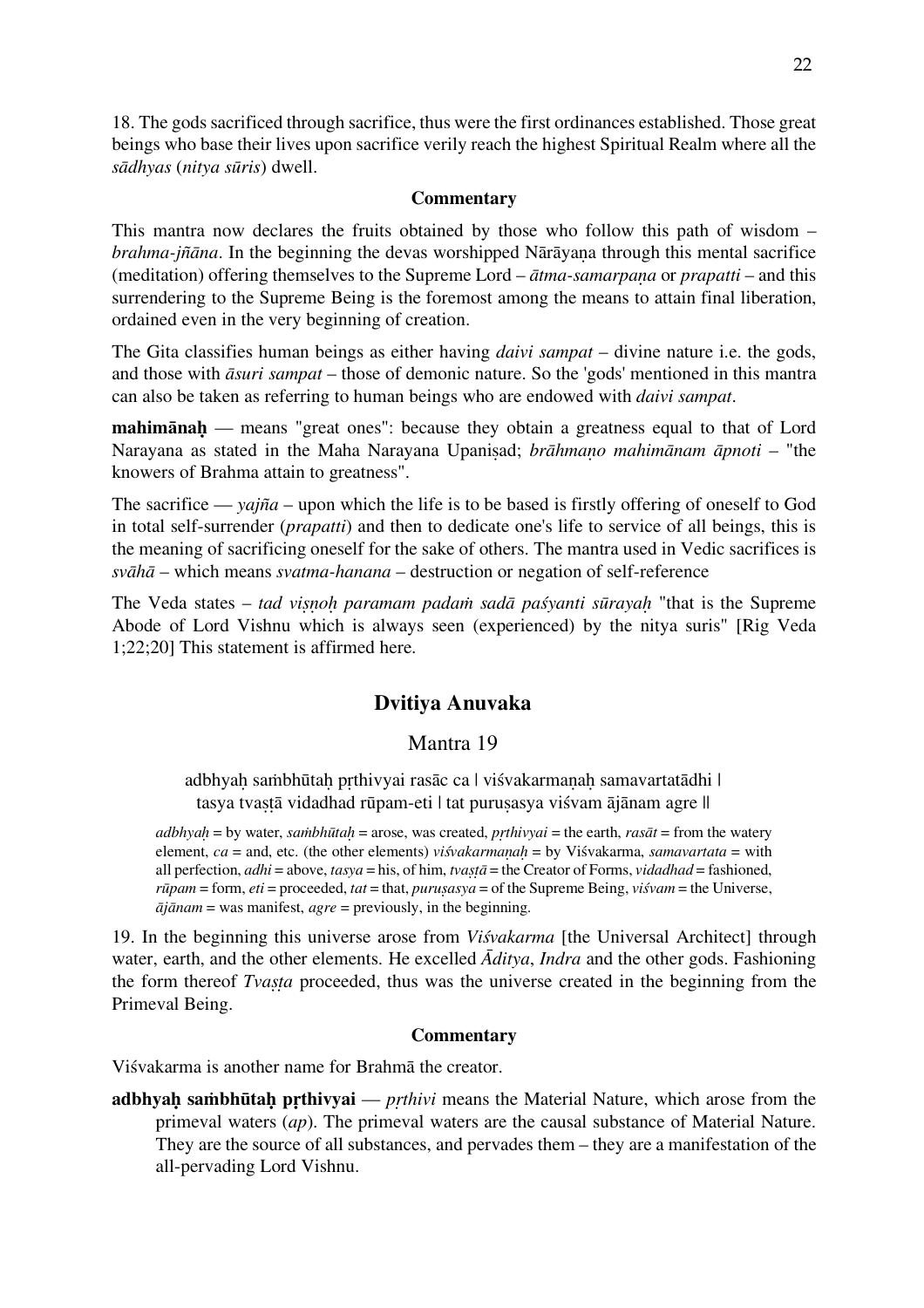The Sun is also called Tvastr who rises each day and cause all beings to begin their daily activity. This is symbolic of the Supreme Being who at the end of the night of Cosmic Dissolution (*Pralaya*) brings forth once again the entire creation from within Himself.

## **Mantra 20**

vedāham etam purusam mahāntam | āditya varnam tamasah parastāt | tam evam vidvān amrta iha bhavati | nānyah panthā vidyate' yanāya ||

*veda* = know, *aham* = I, *etaṁ* = this, *puruṣaṁ* = Being, *mahāntam* = Great, *āditya* = sun, *varṇaṁ* = color, radiance, *tamasaḥ* = than darkness, *parastāt* = transcendent, *tam* = him, *evaṁ* = thus, *vidvān*  $=$  knower, *amrta* = immortal, *iha* = here, in this world, *bhavati* = he becomes, *na* = not, *anyah* = other, *panthā* = path, *vidyate* = is, *ayanāya* = to a higher state.

20. I know this mighty Supreme Being whose splendour is like the sun, beyond the reach of darkness. He alone who knows Him becomes immortal here, there is no other path to liberation.

This mantra is also found in the Svetasvatara Upaniṣad 3-8 with a slight variation.

## **Mantra 21**

prajāpatiś carati garbhe antah | ajāyamāno bahudhā vijāyate | tasya dhīrāh parijānanti yonim | marīcīnām padam icchanti vedhasah ||

*prajāpatiḥ* = the Lord of Beings, *carati* = he moves, dwells, *garbhe* = in the womb, inner most parts, *antaḥ* = within, *ajāyamānaḥ* = the Unborn, *bahudhā* = multifarious, *vijāyate* = is manifested, *tasya* = of Him, *dhīrāḥ* = the wise sages, *parijānanti* = know well, *yonim* = location, source, *marīcīnāṁ* = of Marici and others, *padam* = abode, ultimate state, *icchanti* = they desire, *vedhasaḥ* = the first patriarchs.

21. In the womb moves Prajāpati [the Lord of beings], He, never becoming born, is manifested in variegated forms. The wise discern the Source from whence He arises, the first patriarchs sought the state which Marici and the others had obtained.

#### **Commentary**

The Supreme Lord is the effective as well as the material cause of the universe. He pervades the universe from within and from without. The ultimate can only be revealed to the human intellect through the medium of paradoxes. The Unborn becoming born in multiple forms is the ultimate paradox. If we take the one extreme we become entangled in the problem of absolutism and transcendism, if we take the other extreme of everything being God we are trapped in pantheism, the truth is somewhere in between and beyond!

Here the reference is to the Sun who is Prajāpati the "Lord of all beings" moving (poetically speaking) about in the atmosphere. Marīci (Light) according to the Mahabharata is one of the seven sages. Manu calls them the Lords of Progeny (*prajāpatis*). He was one of the sons of Brahma and the father of the sage Kaśyapa (Vision).

In the Aitareya Upanisad 1.1.2 it is stated — He (Brahma) created these worlds; the causalwaters (*ambhas*), light (*marīci*) death (*māra*) and the physical waters (*ap*).

## **Mantra 22**

yo devebhya ātapati | yo devānām purohitah | purvo yo devebhyo jātaḥ | namo rucāya brāhmaye ||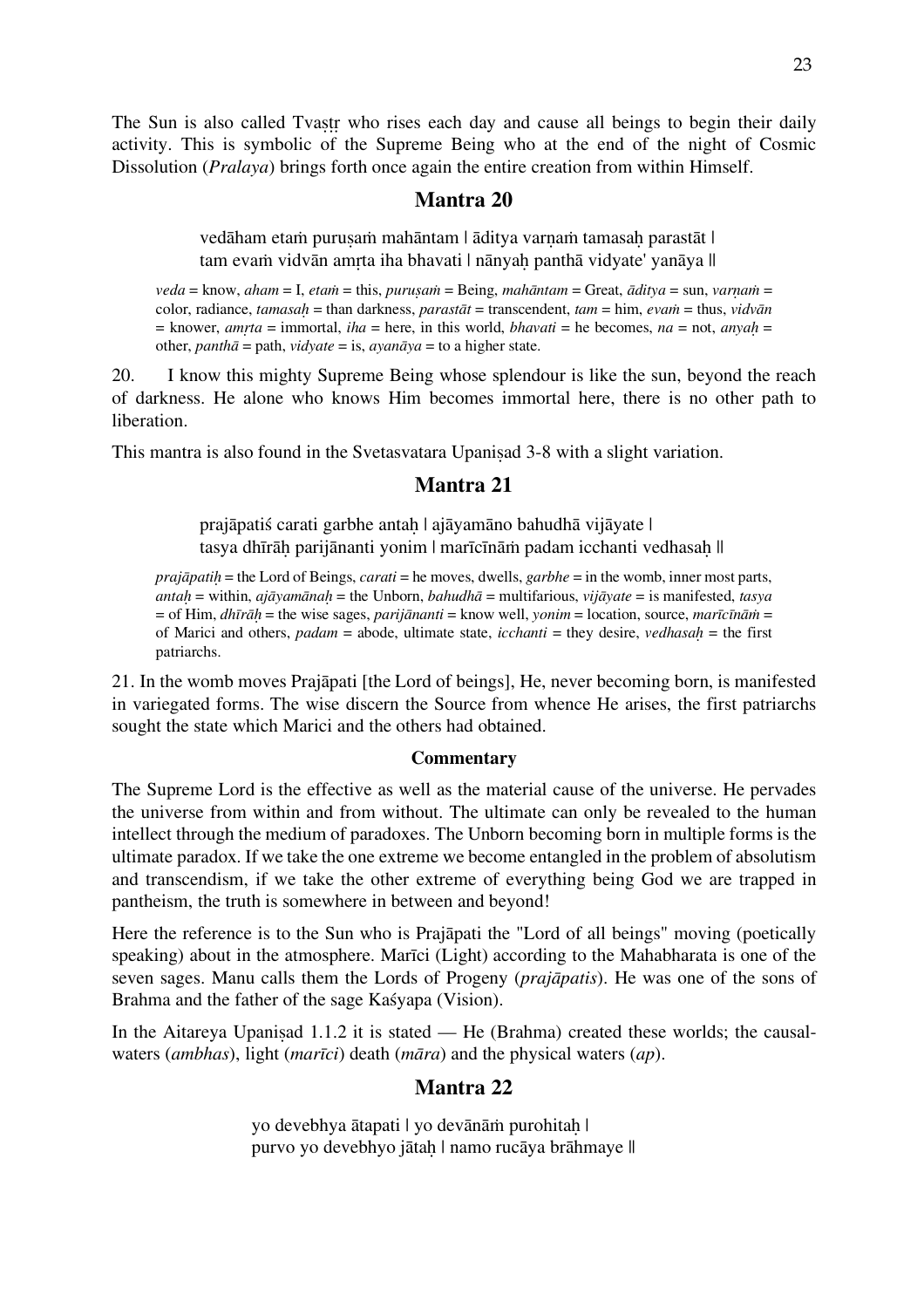*yaḥ* = he that, *devebhyaḥ* = to the gods, *ātapati* = lights up, heats, *yaḥ* = he that, *devānāṁ* = of the gods, *purohitah* = is foremost, *purvah* = before, *yah* = he that *devebhyah* = from the gods, *jātah* = was born, *namaḥ* = salutations, *rucāya* = resplendent, *brāhmaye* = to the Great One.

22. He who gives light and heat to the gods, the First, Foremost agent of the gods, manifest before the gods, To Him, to the Resplendent, to the Great One salutations be.

#### **Commentary**

This mantra is referring to Agni who is here called the *purohita* of the gods. Agni is considered to have three essential forms – earthly fire, sun and lightning.

**Purohita** means the foremost agent, and refers to the domestic priest who mediates between the devotees and the devas through the medium of the fire. Agni then mediates between the human purohitas and the gods because he is their messenger and the one that carries the oblations to them; *Havya-vāhana*. In many places in the Vedas we find the invocation that begins with *Agna-visnu*; Agni is the lowest of the gods and Vishnu is the Supreme Lord the Highest One – *Parama-purusa*. So all the other deities and celestial beings exist between these two.

*rucāya brahmaye* — can be taken as one compound referring to Brahmā-tejas or the radiance of spiritual practice.

#### **Mantra 23**

rucaṁ brāhmaṁ janayantaḥ | devā agre tad abruvan | yas tvaivaṁ brāhmaṇo vidyāt | tasya devā asan vaśe || 23 ||

*rucaṁ* = the resplendant, *brāhmaṁ* = the Great One, *janayantaḥ* = made manifest, *devāḥ* = the gods,  $\angle \textit{agree} = \text{previously}, \text{ at first, } \textit{tat} = \text{that}, \textit{abruvan} = \text{spake}, \textit{vah} = \text{whoever}, \textit{tu} = \text{indeed}, \textit{evain} = \text{thus}, \text{at first, } \textit{tah} = \text{that}, \textit{abruvan} = \text{spake}, \textit{vah} = \text{whoever}, \textit{tu} = \text{indeed}, \textit{evain} = \text{thus}, \text{at second, } \textit{tah} = \text{tria}, \text{at second, } \textit{tah} = \text{tria}, \text{at second, } \textit{t$ *br* $\bar{a}$ *hmanah* = the wise one, *vidy* $\bar{a}t$  = knows, *tasya* = his, *dev* $\bar{a}h$  = the gods, *asan* = they become, *vase*  $=$  controlled.

23. Thus spake the gods at first, as they begat the Bright and Holy One; The brahmin who may know you thus, shall obtain dominion over all the gods.

#### **Commentary**

As they begat the bright and Holy One refers here to Spiritual Knowledge of Brahman, which is illuminating. They then declared that whoever knows Brahman or the Jiva in it's essential nature, shall have dominion over all the gods because he has realised the oneness of all the jivas. If the "gods" are taken to be the sense organs then it means that one achieves self-mastery.

The fully enlightened beings are able to control the devas through their knowledge and the power of the mantras. The ideology behind this is that everyone is the creator of his/her own destiny (*karma*). By applying the fundamental laws of action and re-action one can create one's own future, and even modify the present to some extent by the manipulation of cosmic forces (*devas*). It is like harnessing the wind or water to move machinery and produce electricity etc.

#### **Mantra 24**

hrīś ca te laksmīś ca patnyau | aho rātre pārśve | naksatrāni rūpam | aśvinau vyāttam | iṣṭaṁ maniṣāṇa | amuṁ maniṣāṇa | sarvaṁ maniṣāṇaḥ || 24 ||

*hrīḥ* = Beauty, *ca* = and, *te* = to you, *lakṣmīḥ* = Fortune, *patnyau* = the two wives, *aho rātre* = day and night, *pārśve* = sides, (arms), *nakṣatrāṇi* = the constellations, *rūpam* = form, *aśvinau* = the Ashvins, *vyāttam* = mouth, *iṣṭaṁ* = desirable, *maniṣāṇa* = I desire, *amuṁ* = this, *maniṣāṇa* = I desire, *sarvaṁ* = everything, *maniṣāṇaḥ* = I desire.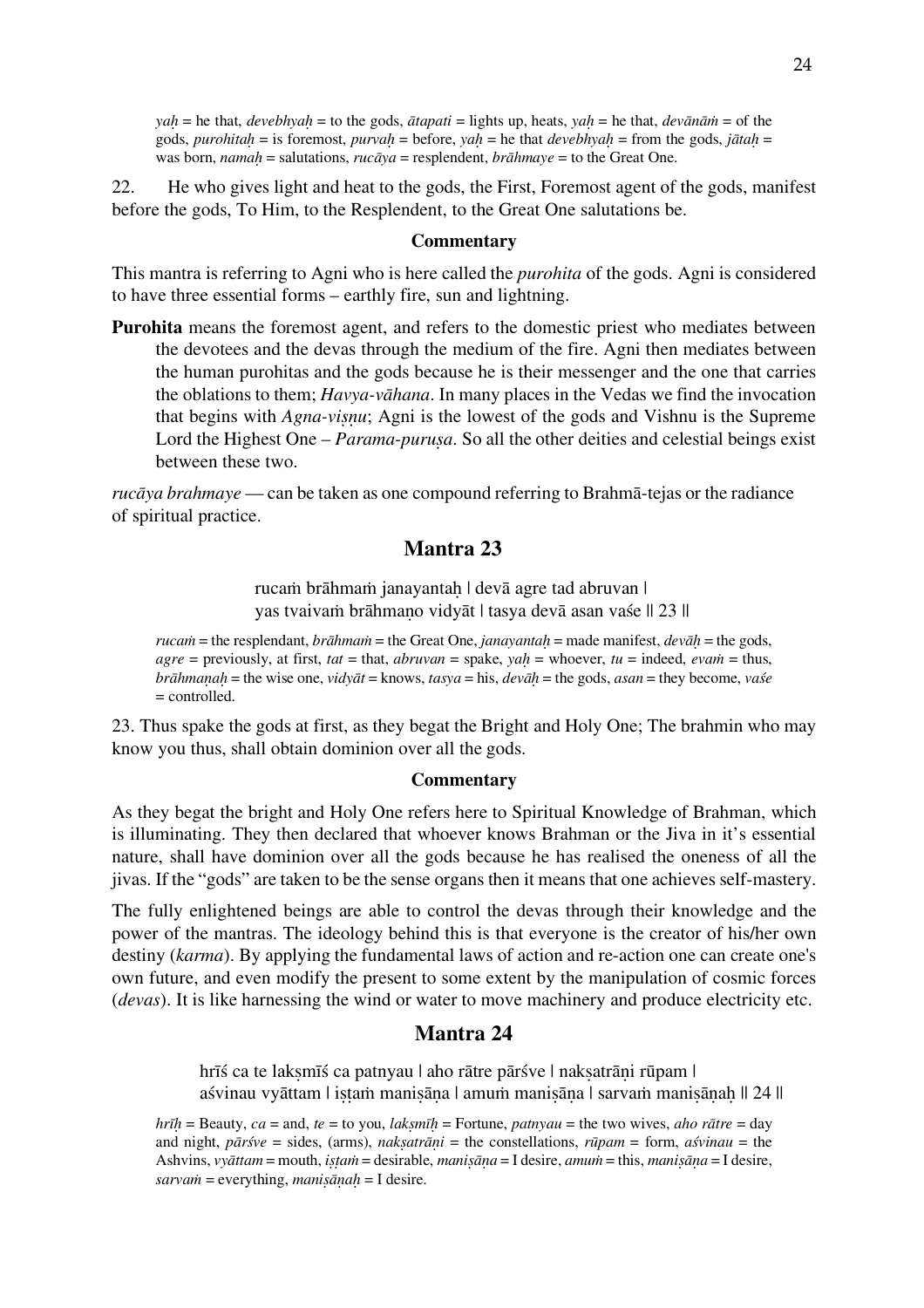24. Beauty and Lakshmi are your two consorts, each side of you are day and night. The constellations are your form, the Ashvins your mouth. Being such grant me whatever I desire; yonder world and all other happiness.

#### **Commentary**

This mantra is addressed to the Supreme Being in the form of Sūrya-Nārāyaṇa or the refulgent Sun of the universe. The two wives or *śaktis* (energies) of the Lord are Bhūdevi who is a personification of the Material Energy and the universal principle of fortitude, and Śrīdevi who is the Lord's Preserving Energy and the universal principle of compassion manifesting through prosperity and wealth which is to be used for the welfare of all beings (*dhana-dharmasyamūlam* – wealth is the root of righteousness). The world or Bhūdevi is activated, seen and appreciated by the light of the Sun, She is therefore referred to as "Beauty" and by day one works for the benefit of all beings – Lakshmi means "she-of-the-hundred-thousands" or shewho-is-concerned-for-the-welfare-of-others.

Day and night are here poetically described as the two sides of the Lord, when He faces us it is day and when He turns His back to us it is night.

The constellations are your form — all the light of the stars is nothing but the reflected light of the Sun. The Sun is the marker of Time and the zodiac (*rāśi*) and constellations (*nakṣatras*) are the hours and minutes.

Aśvins are the twin sons of the Sun – the Lord of Truth, and are the physicians of the devas. They are the powers of Truth hence they are described as proceeding from the mouth of the Supreme Lord of Truth. Their special function is to develop in humans the perfection of Right Action (*karma-yoga*) and Right Knowledge (*jñāna-yoga*) which in turn lead to the supreme Beatitude. They are always depicted as having horses' heads. The horse is the symbol of power, intelligence and skill and their other name is *Nāsatya* – Lords of movement, the guides on the spiritual journey. They are also known as the *Śubhaspati* – the Lords of perfect bliss and joy.

The Lord pervades the entire universe from within and without, grant that which I desire – To the true Vaishnava the highest desire and goal is uninterrupted service of the Lord for eternity. All other benefits we ask for are intended for His service as well as the service and welfare of others.

The Sages who are free from the pairs of opposites, whose minds are well directed and who are devoted to the welfare of all beings, become cleansed of all impurities and attain the bliss of the Brahman. (Gita 5;25)

## **Śānti Pāṭhaḥ**

tacchaṁyor āvṛṇīmahe | gātuṁ yajñāya | gātuṁ yajñapataye | daivī svastir-astu naḥ | svastir mānuṣebhyaḥ | ūrdhvaṁ jigātu bheṣajaṁ | śaṁ no astu dvipade | śaṁ catuspade | om śāntiś śāntiś śāntih

We worship the Supreme Being for the welfare of all. May all miseries and shortcomings leave us forever so that we may always chant in the sacrifices and for the Lord of Sacrifices. May the medicinal herbs grow in potency, so that diseases can be cured effectively. May the devas grant us peace. May all human beings be happy, may all the birds and the beasts also be happy. Om Peace Peace Peace.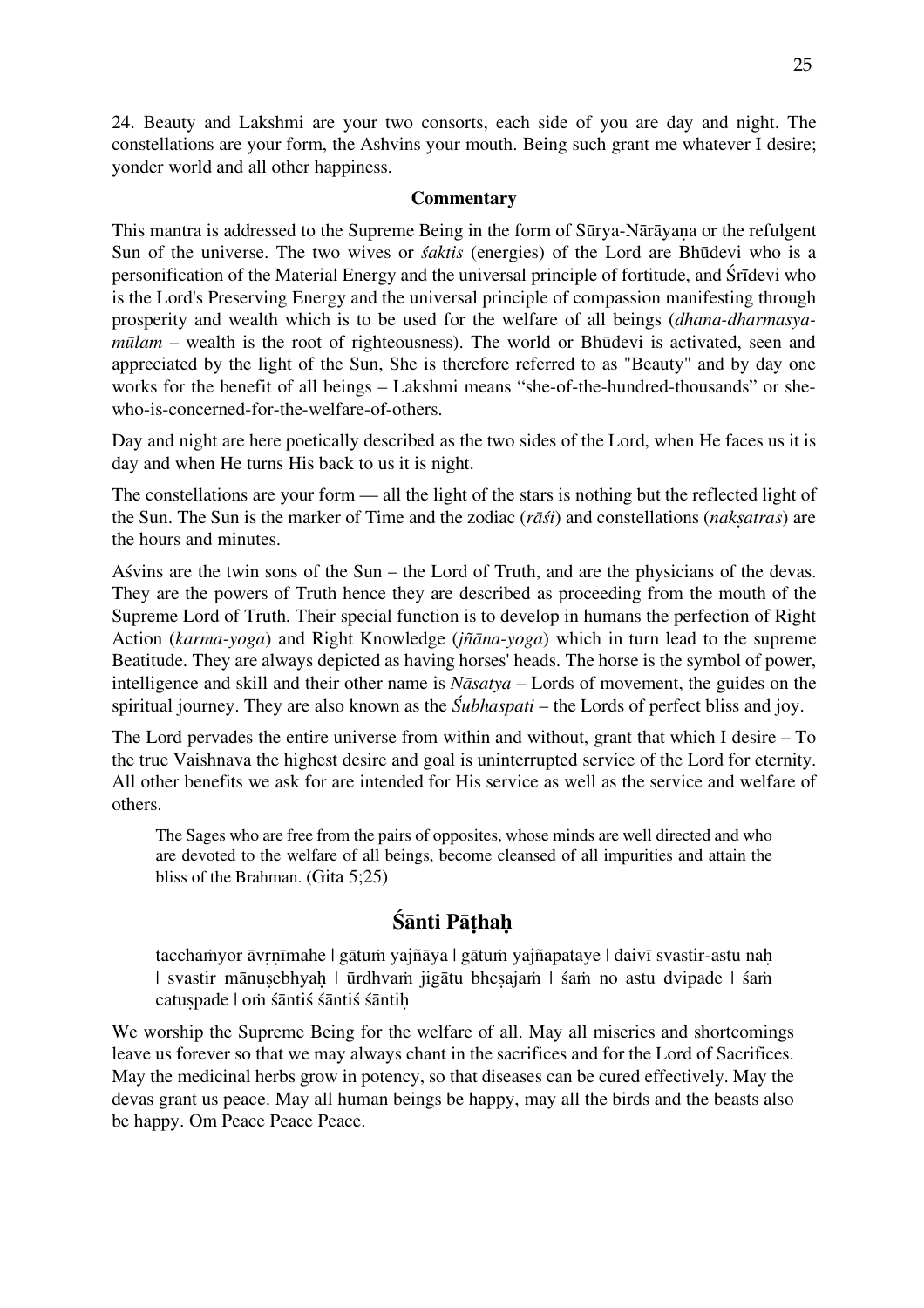All Vedic sacrifices have the welfare of all beings as their basis. We pray for health and wealth so that our strong bodies and minds along with the wealth that is bestowed upon us can be utilised for the service of the whole world.

yā vai sā prthivīyam vāva sā yad idam asmin pūruse śarīram | *asmin hīme prāṇāḥ pratiṣṭhitāḥ | etad eva nātiśīyante* || Chand. Up. 3.12.3.

Verily what this earth is, that verily is like the body of the Supreme Being, for on it the life forces are established they do not go beyond.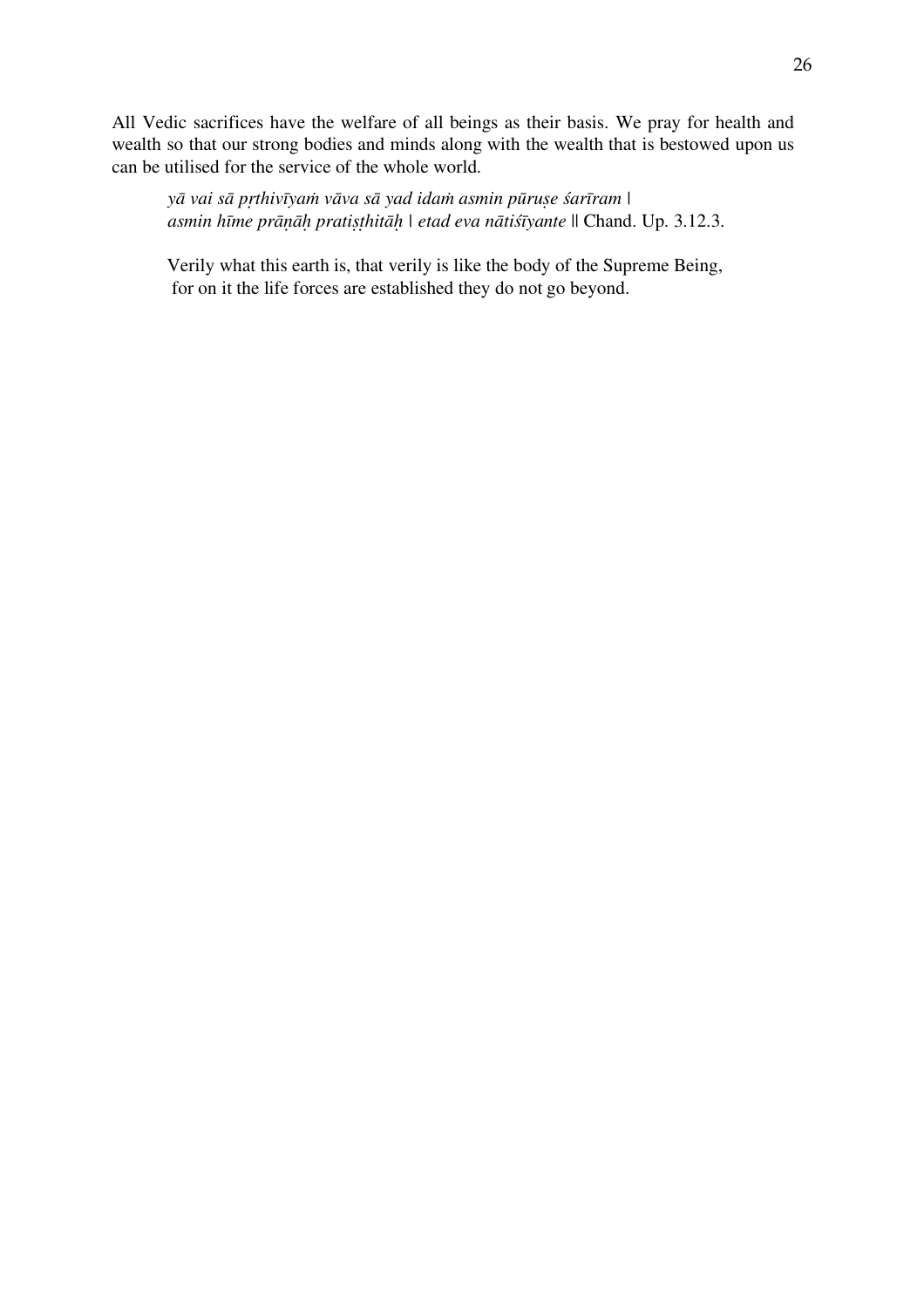# Commentary on the Puruṣa Sukta from the Srimad Bhagavatam Sk 2;1

#### Sri Suka said:

23. A person who has succeeded in practising steady posture, in controlling the breath, in abandoning attachments and in subduing the senses, should fix his mind on the aggregate form (sthūla rūpa) of the Lord with the help of the intellect.

24. This universe, which is the foremost of the ancient creations, is the form of the Lord. In this Cosmic Form all the past, the present and the future subsist.

25. Permeating this universal cosmic form, with its seven sheaths — consisting of the five elements, egoism, and the universal intelligence — there is the Virat-purusa — the Cosmic Divinity. He is the real object of concentration.

## Meditation on the Cosmic Form

26. Patala is the underside of His feet. The heels and the upper part of the feet constitute Rasatala. Mahatala is the ankle of the Creator; and Talatala, His calves.

27. The two knees of the Cosmic Being is Sutala, and the two thighs are Vitala and Atala, while, O King ! His hips constitute the Bhuh or the Earth sphere, and His deep navel, the sky.

28. The sphere Swarga is considered to be His chest, Maharloka the neck, Janaloka the face, and Tapoloka the forehead, while Satyaloka is the head of that thousand-headed Being.

29. Indra and the Devas are identified as His arms, the quarters as His ears, sound as His organ of hearing, the (twin) Ashwins as His nostrils, scent as His organ of smelling, and the burning fire as His mouth.

30. The skies constitute His eye-balls; the sun and the moon, His optic nerves; day and night, His eye-lids; the Brahma-loka, His brow; the waters, His four sides; and taste, His tongue.

31. The Vedas constitute His Brahma-randhra at the crown; His molars are represented by Yama, the God of Death; His (front) teeth are the expression of love; His smile is the world infatuating Maya; and His glance is the limitless creation.

32. His upper lip is modesty; lower lip = greed; breast = Dharma, back = Adharma; generative organ = Prajapati; testicles = Mitra and Varuna; abdomen = ocean; and bones = mountains.

33. The rivers are His blood vessels; the trees = His hair; the powerful wind = His breath; time = His movement; and the evolution of Prakriti (Material Nature) with its three Gunas = His sport.

34. The locks of hair of the Lord are the clouds; His cloth is the dusk, O greatest of the Kurus. Unmanifested Prakrti (Nature) is His heart, and His mind is the moon, the source of all gentle emotions.

35. The Mahat-tattva (the cosmic intelligence) is regarded as His Citta (consciousness), and Rudra as the ego-sense of this Universal Being. Animals like elephants, camels, horses and mules are thought of as His nails; and other animals like cows, deer, etc. as His waist.

36. Birds with splendorous colours, shape and powers are exhibitions of His wonderful craftsmanship; the first Manu is His intelligence; and mankind his abode. The celestial artistes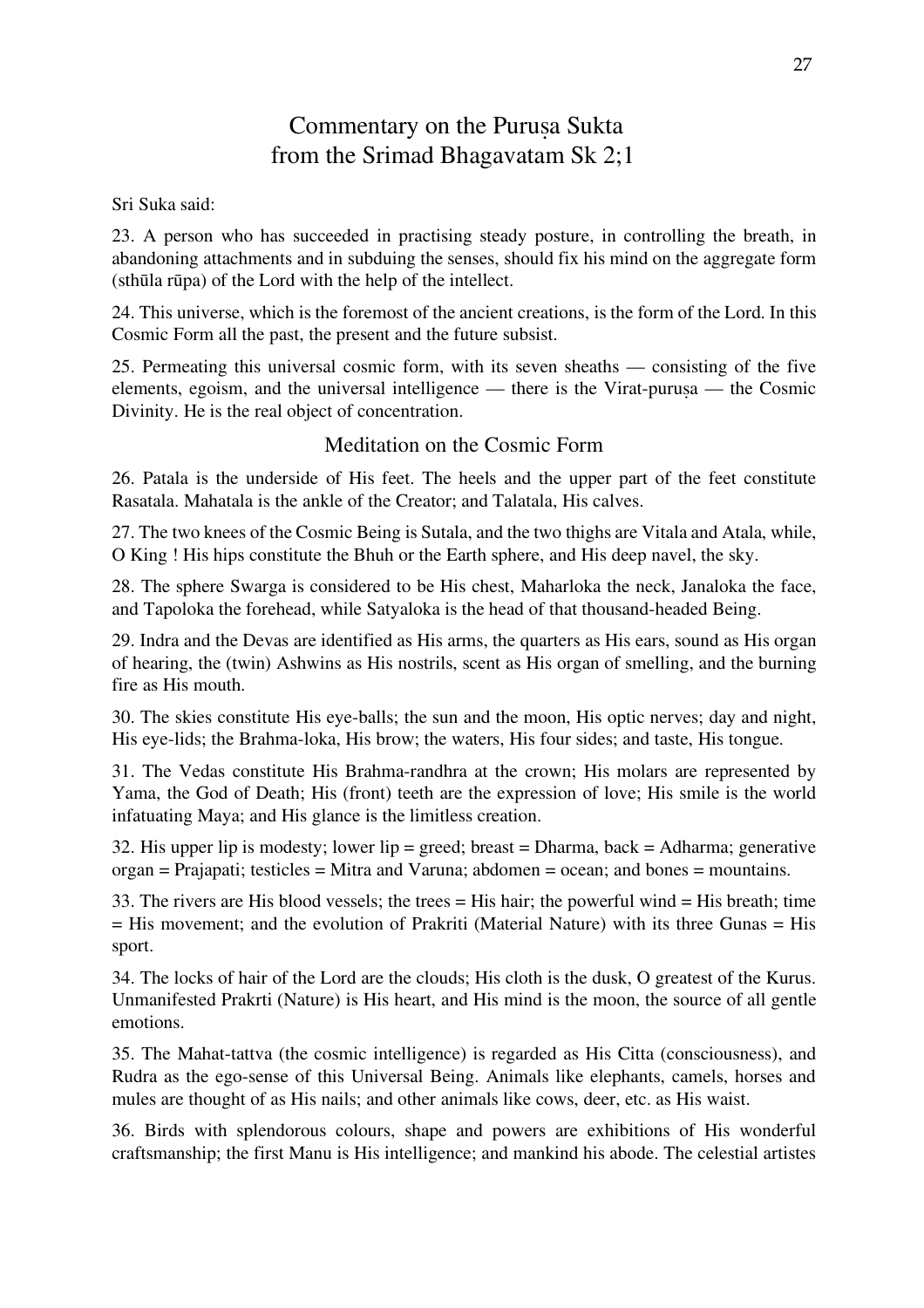like Gandharvas, Vidyadharas, Charanas etc. are His musical tunes while Asuras constitute His prowess.

37. The Brahmana is His face; the Kshatriya His arm; the Vaishya, His thigh; and the Sudra, His feet. The sacrificial rite invoking many divinities and requiring a great many ritualistic ingredients, is the work approved by Him.

38. What I have described to you is the location of the limbs and organs of the allcomprehensive Cosmic Being. The spiritual seeker tries to concentrate exclusively on this gross cosmic body of the Lord, outside which there is nothing more in this manifested Universe.

Verses 26 — 28 mention the 14 chakras or centres of consciousness and energy that are conceived of in the cosmic form of the Lord.

|                                  | World          | Cakra            | Meaning                                                                                                                                                     |  |
|----------------------------------|----------------|------------------|-------------------------------------------------------------------------------------------------------------------------------------------------------------|--|
| $\mathbf{1}$                     | Satyaloka      | Sahasrāra        | Illumination, enlightenment, communion with God.                                                                                                            |  |
| $\overline{2}$                   | Tapoloka       | Ajña             | Divine sight, the ability to perceive things as they really<br>are. Transcendence of time and space                                                         |  |
| 3                                | Janaloka       | viśudha          | Divine, universal love, realisation of one's divine nature<br>and an outpouring of compassion for all beings                                                |  |
| $\overline{4}$                   | Maharlok<br>a  | anāhata          | Direct cognition, insight into human nature, understanding<br>of subtle forces.                                                                             |  |
| 5                                | Svarloka       | Manipura         | Centre of willpower, discovery of individuality, endurance<br>and discipline                                                                                |  |
| 6                                | Bhuvarlok<br>a | svadhisthān<br>a | Reason and intellectual power the beginning of enquiry<br>and the search for meaning.                                                                       |  |
| $\tau$                           | Bhūloka        | mūlādhara        | memory-time-space, seat of basic instincts and drives. The<br>centre of libido.                                                                             |  |
| 8                                | Put            | Atala            | "without bottom" — Fear and lust, awareness is clouded<br>by indecision and anxiety.                                                                        |  |
| 9                                | Avīchi         | vitala           | "region of the lost" Raging anger, the desire to injure<br>others.                                                                                          |  |
| $\mathbf{1}$<br>$\boldsymbol{0}$ | Sanhata        | sutala           | region"<br>"great<br>nether<br>Retaliatory<br>jealousy,<br>the<br>overwhelming desire to have what others have and a<br>preoccupation with what one is not. |  |
| $\mathbf{1}$<br>1                | Tāmiśra        | talātala         | "under the lower level" prolonged confusion, perversion<br>replaces natural joy, reason is warped.                                                          |  |
| 1<br>$\overline{2}$              | Rijisa         | rasātala         | "lower moist region" selfishness obsession with "I" and<br>"mine". All actions are motivated by personal gain.                                              |  |
| 1<br>3                           | Kudmala        | mahātala         | "greatest lower region" lack of conscience, total self<br>absorption, blindness to all higher impulses.                                                     |  |
| $\mathbf{1}$<br>$\overline{4}$   | Kakola         | pātala           | "lowest region of wickedness" Malice and murder, hate,<br>killing for its own enjoyment, total lack of remorse, reason<br>is non-existent.                  |  |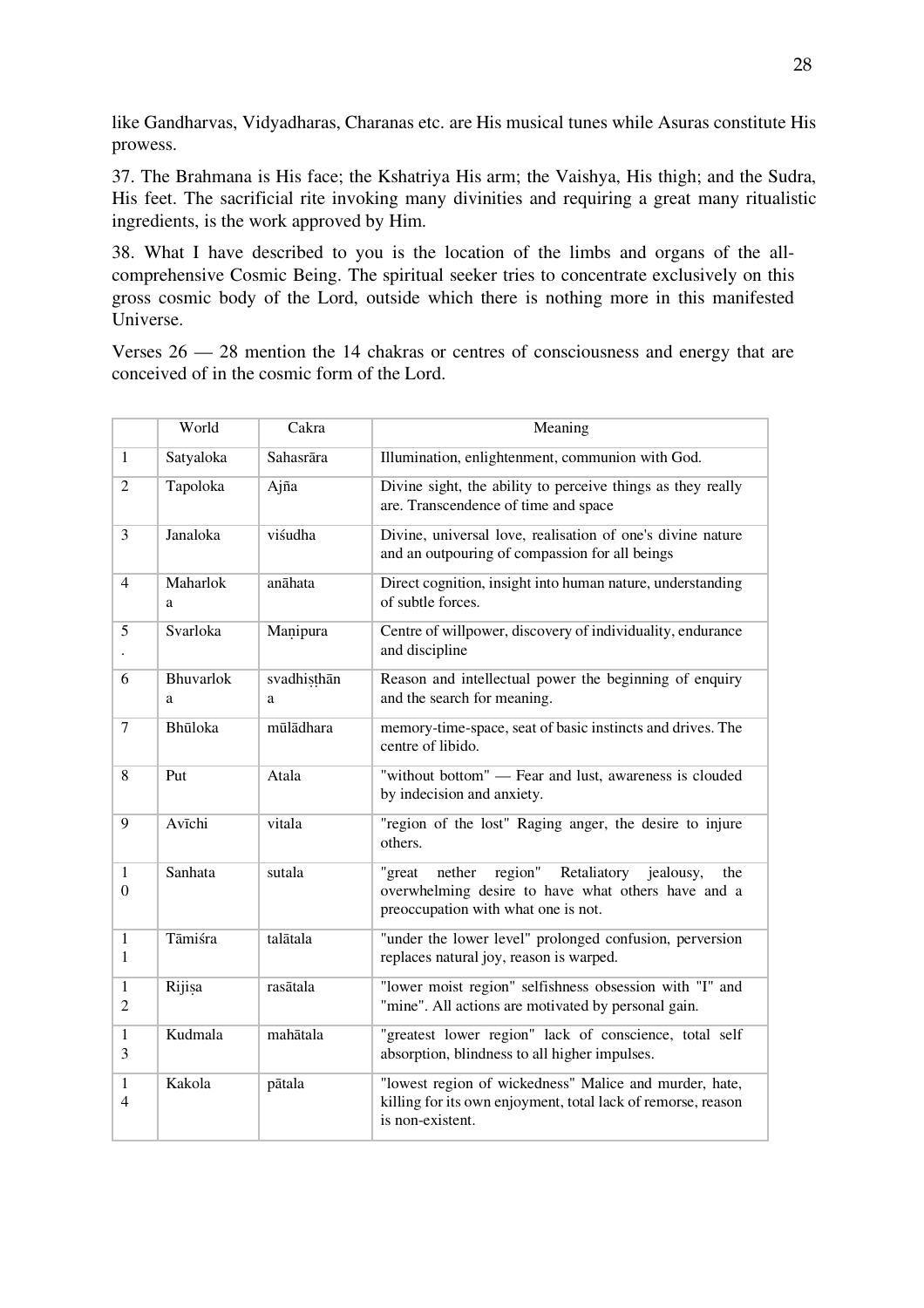In Isvara we have the two elements of wisdom and power,

The Essential nature of the Divine is not to be conceived on the human lines. He is not to be thought of as a greatly "magnified person". We should not attribute to the Divine human qualities as we know them. We have  $- (1)$  The Absolute, (2) God, as Creative Power, (3) God immanent in this world. These are not to be regarded as separate entities. They are arranged in this order because there is a logical priority. The Absolute must be there with all its possibilities before the Divine Creativity can choose one. The divine choice must be there before there can be the Divine immanent in this world. This is a logical succession and not a temporal one. The world-spirit must be there before there can be the world. We thus get the four poises or statuses of reality:— (1) the Absolute, Brahman (2) the Creative Spirit, Isvara, (3) the World-spirit, Hiraṇya-garbha, and (4) the World, jagat, viraj. This is the way the Hindu thinkers interpret the integral nature of the Supreme Reality. Mandukya Upaniṣad says that Brahman is catus-pat, four-footed, and its four principles are Brahman, Isvara, Hiraṇya-garbha and Viraj.

The four states stand on the subjective side for the four kinds of Self; vaiśvānara — the experiencer of gross things; taijasa — the experiencer of the subtle, prājña — the experiencer of the unmanifested objectivity, and the turīya — the Supreme Self.

The Mandukya Upanisad, by an analysis on the four modes of consciousness, waking, dream, deep sleep and illumined consciousness, makes out that the last is the basis of the other three.

On the objective side we have the cosmos — Viraj, the World-self — Hiraṇya-garbha, the Supreme God — Isvara, and the Absolute — Brahman. By looking upon Isvara as prajña, it is suggested that the supreme intelligence who dwells in the sleeping state holds all things in an unmanifested condition. The divine wisdom sees all things, not as human reason does in parts and relations, but in the original reason of their existence, their primal truth and reality. It is what the Stoics call spermatikos or the seed Logos which is manifested in conscious beings as a number of seed logoi.

\* For instance mark the words — sutra-yajña for preparing thread or bhu-dana-yajña for gifting lands.

The Sukta says that in the mental sacrifice the gods offered the Vasanta-rtu (spring season) as djya or ghee into the sacrificial fire. It is a wellknown fact that during the spring season the whole flora and fauna will be at its best. Domestic animals, especially the cows, can eat plenty of grass and hence can yield milk in profuse quantities. So, milk, curds and ghee will be available in good quantity, for being used in the sacrificial rites. This gives us a clue as to the selection of the Vasanta or the spring for being offered as ajya (ghee-oblation) in that sacrifice. However, neither ghee nor the spring season existed then, at the time of this mental sacrifice! How then could the gods perform it? Here, we have to stretch our powers of imagination a little. These gods remembered the previous cycle of creation and the last created world, remembered its spring season, mentally converted it into djya and poured it as oblation into the fire of the present mental sacrifice. Axid, this oblation instantly resulted in the physical production of the Vasanta-rtu or the spring season of this creation. This logic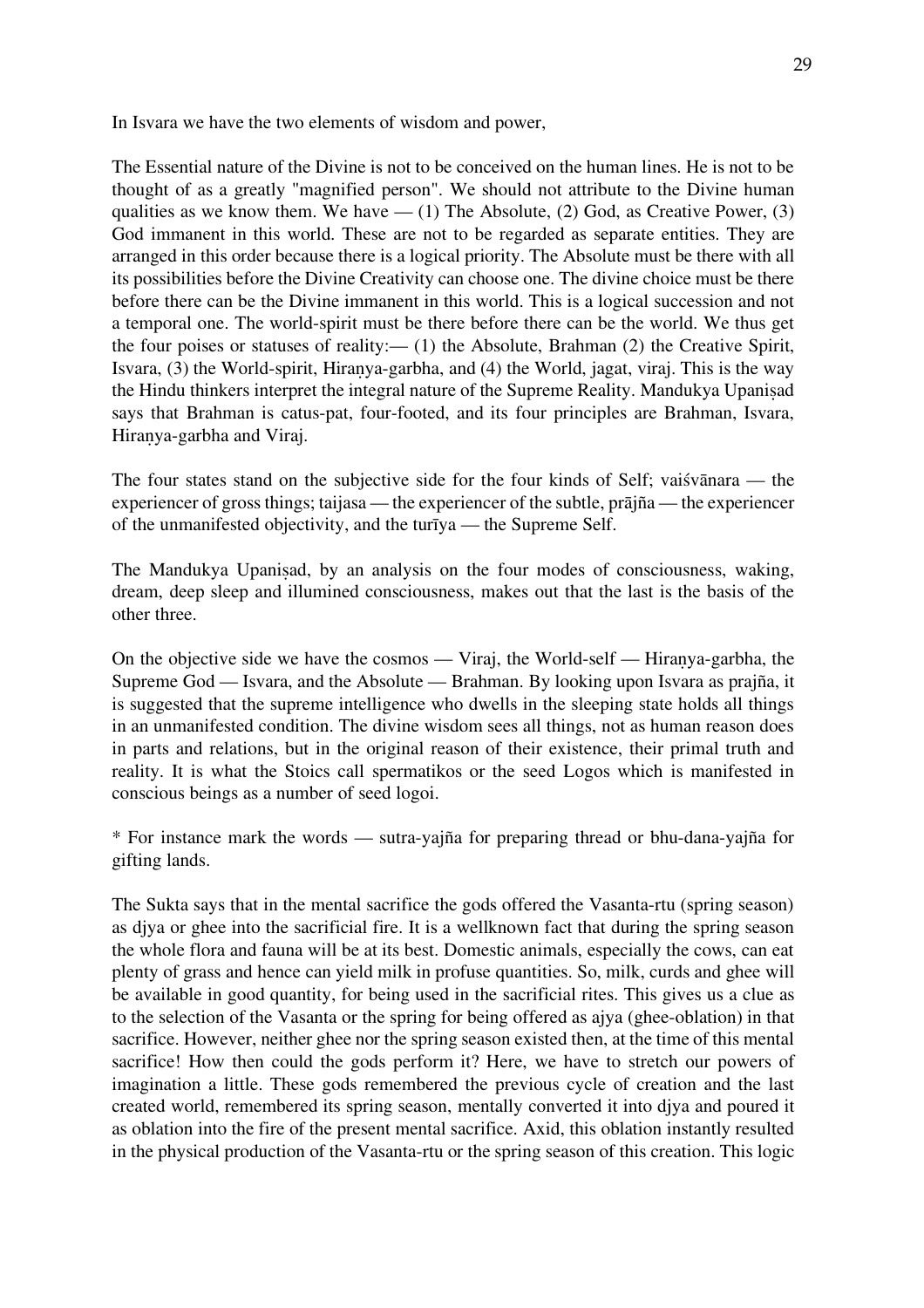or mode of explanation can now be extended to the other items of the sacrifice in a similar manner.

Thus were produced the seven chandas or Vedic metres, the twelve months, the three worlds, the five seasons, all objects of pleasure and enjoyment, various types of animals and the four Vedas. In other words, every conceivable object of creation was produced out of that great mental sacrifice of the gods.

It is interesting to note that in this act of creation, humans come last. But, are undoubtedly, the pinnacle of the whole process.

The Sukta, while narrating the creation of the human beings, puts it in a picturesque way. When the gods offered the various limbs of the Viratpurusa who himself had been treated as the pashu or animal for the sacrifice, into the sacrificial fire-of course, all in imagination since it was a mental or symbolic sacrifice-there came out of that offering, the people of the four varnas or groups — the brahmana, the ksattriya, the vaisya and the sudra. The brahmana emerged out of the face (or the mouth) of the Viratpurusa, the ksattriya (called rajanya) was produced out of his arms, the vaisya was created out of his two thighs whereas the sudra sprang from his feet. In other words, these people of the four varnas were produced when the respective limbs of the Viratpurusa were offered in that symbolic, mental, sacrifice.

The creation process continued further when the moon and the sun were born out of his mind and eyes. Indra and Agni emerged out of his mouth. So also Vayu or air was produced out of his prana or vital breath. This was followed by the appearance of antariksa (intervening space) from the navel, heaven from the head, earth from the feet, directions from the ears as also all the worlds.

The creation of the human beings as belonging to the four well known varnas or social groups and describing their emergence from the different limbs of the Viratpurusa, especially of the sudra from the feet, has raised bitter controversies and heated debates. The statement has even been construed as a machination of the brahmanas to subdue and enslave the others, especially the sudras. The rancour generated by such polemics based on a misunderstanding of the text, coupled with or nurtured by unhappy social environment has done enough damage to the solidarity of the Hindu society. Hence the subject needs a more extensive treatment.

## THE VARNA SYSTEM AND THE PURUṢA SUKTA

Everyone who is able chooses a vocation according to one's desire and aptitude. It is the duty of the society to provide suitable opportunities for the citizens to choose and pursue those vocations that conform to their nature. This is the principle and philosophy behind the varna system. The Purusa Sukta did not originate the system but only recognised its existence and described it picturesquely, in a highly poetical and symbolic language.

It is sometimes alleged that the varna system did not exist in the early Vedic society but appeared with its ebb. Since the Purusa Sukta refers to it, it is sometimes alleged that this work was, chronologically speaking, a later composition added on to the earlier part. But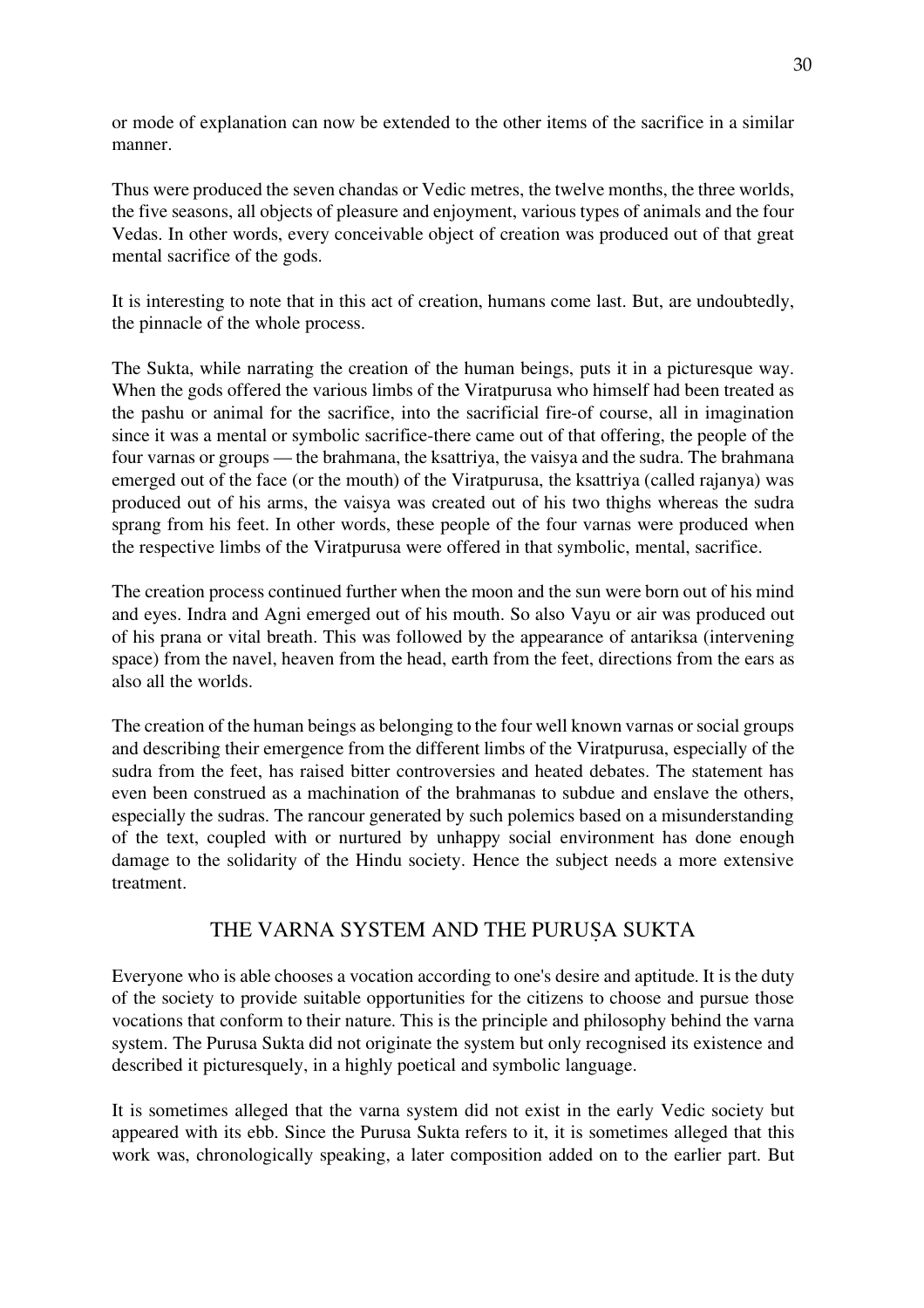this is not correct since there are enough references in other parts of the Rig Veda to the already existing varna system (vide Rig Veda Samhita 8.35.16.7; 1.10.8.7).

The brahmanas were the custodians of Vedic knowledge and culture which was transmitted orally hence they are described as arising from the mouth or the face of the Virat Purusa. Similarly, the birth of the ksatriyas or the rajanyas (warriors and kings) from the arms of the Virat Purusa is also an indication of their use of their arms in the protection and administration od society. The vaishyas were the main segment of the population supporting and sustaining the whole society by their economic activities. Hence the description of their being born out of the thighs of the Virat Purusa. Without the feet, the body cannot stand erect, nor can it move anywhere. So too the society cannot exist nor advance to any degree without the proletariate, which are the Sudras. The major factor to be kept in mind is that all of the four varnas were arose out of the body of the Virat-Purusa (God) and hence all are equally divine.

Social hierarchy is an inevitable fact of life which cannot be wished away. It exists even today in all societies including the socialist or the communist.

Much of the discontent roused by the Purusa-sukta regarding the Sudras was, mainly, due to two factors: (a) the notion that the 'head' is superior and the 'feet' are inferior in status; and (b) the nasty treatment that they have sometimes received at the hands of the upper classes of the society. The former is a notion that does not stand close scrutiny. Except in the game of football, where the head and the feet may be of equal importance, in all other situations of our life, the relative importance of our limbs varies as the occasion demands. For instance, while doing abhiseka or giving a ceremonial bath to the deity in a temple, or, laying the foundation stone for a building it is the hand (amrta-hasta?) that gets precedence and not the head. While honouring the elders, especially the religious leaders, puja (worship) is done to the feet and not to the head! While tending little children with love, we keep them in our lap (thighs?) and not on our crown! A cripple will perhaps consider the possession of feet as more important!

As regards the latter, the mistake lies mainly with the first two varnas who sometimes have misused their position to harass or oppress the sudras. Such oppression, however, has happened in all the societies of the world in its long history. But in India, this has been more of an exception than the rule. In fact, important religious works like the Mahabharata (vide Vanaparva 181.20-26) have declared that the brahmin-hood depends not on birth but on the possession of saintly virtues.

Once the basic truth, that diversity is a fact of life brought about by nature, is realised and serious attention is directed towards achieving unity and harmony, co-operation and coordination, in spite of that diversity, so that all human beings can live in peace, the problem stands dissolved. The Hindu seers had foreseen the need for such efforts. They were apprehensive of the possibilities of the first varna misusing its privileges and status. That is why attempts had been made to offset such tendencies by prescribing that a brahmana could take food in the house of a sudra who was serving him in some form (vide Manu smrti 6.253; Yajnavalkya smrti 1.166; Parasara smrti 11.19).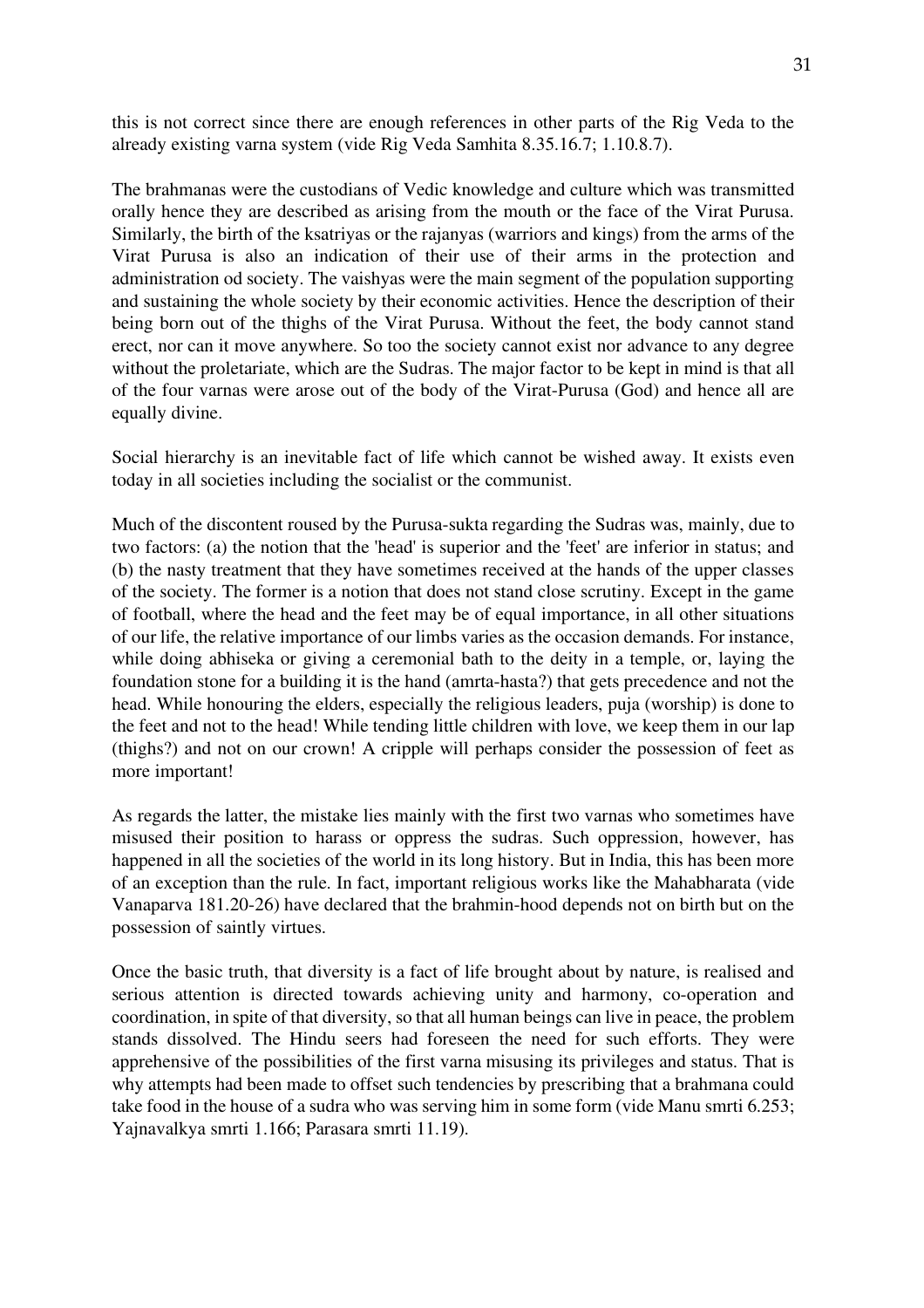More than everything else, the Sudras had never been denied spiritual knowledge and wisdom, which was the birthright of every human being. There have been many great saints from among the Sudras and even from the untouchables as illustrated by Valmilki, Vyasa, Dharmavyadha, Vidura, Nandandr, Raidas, Kanakadasa, Tiruppan Alvar and a host of others who are being highly venerated even now, by all sections of the Hindu society.

One more fact may be noted here. Is it not rather remarkable that the brahmanas, even though they had neither the military power, nor the economic power, were respected and obeyed for over five thousand years by the Hindu society? Could it be for any other factor than their devotion to satya and dharma (truth and righteousness), to their sublime character? Is it not equally noteworthy that in the dharmagastras (scriptural works dealing with the conduct of people) they composed, they have voluntarily bound themselves with more stringent rules than they have prescribed for others?

It is nevertheless, an undeniable fact that the caste system as it obtains today has very little in common with the original spirit of the vama system. The evils generated, including the animosity amongst the people of various castes seem to far outweigh the advantages. The Hindu society in this post-independence era, characterised by tremendous advancement in science and technology, throwing open all professions to all persons, is absolutely free to bring about healthy changes. The fact has been well recognised by the ancient sages who composed the smrtis and dharma-sastras that when people dislike a custom or a social system they can give it up and substitute it by better ones (vide Manu smrti 4.176; Yajnavalkya smrti 1.156).

In spite of its several shortcomings and even aberrations, if the caste system based solely on birth, has survived for five to six thousand years, there must undoubtedly be something good in it. Perhaps, the psychological sense of belonging to a recognised social group and the consequent security it has offered may be the main reasons for the same. Hence, it is much wiser to attempt reforming it or even replace it with a better system than totally uprooting it, or, substituting it with a worse system like the one based on the power of money or ethnic differences or political patronage.

It may be useful to remember here the declaration of Swami Vivekananda, the great prophet of modem India, that the giving of good education which includes culture, will go a long way in the levelling up of the society.

## SECONDARY CREATION-FURTHER DETAILS

The Sukta goes on to describe further creation by the devas from the Viratpurusa. From his mind emerged the moon. The sun was born out of his eyes. Indra and Agni emanated from his face or mouth. So also Vayu (air) came out of his prana (life-force or vital air). Dyuloka or the heaven, bhumi or the earth and antariksa or the intervening space were born respectively out of his head, feet and the navel. Similarly all the other worlds, and their beings were also created.

With this, practically, ends the description of creation from the Purusa.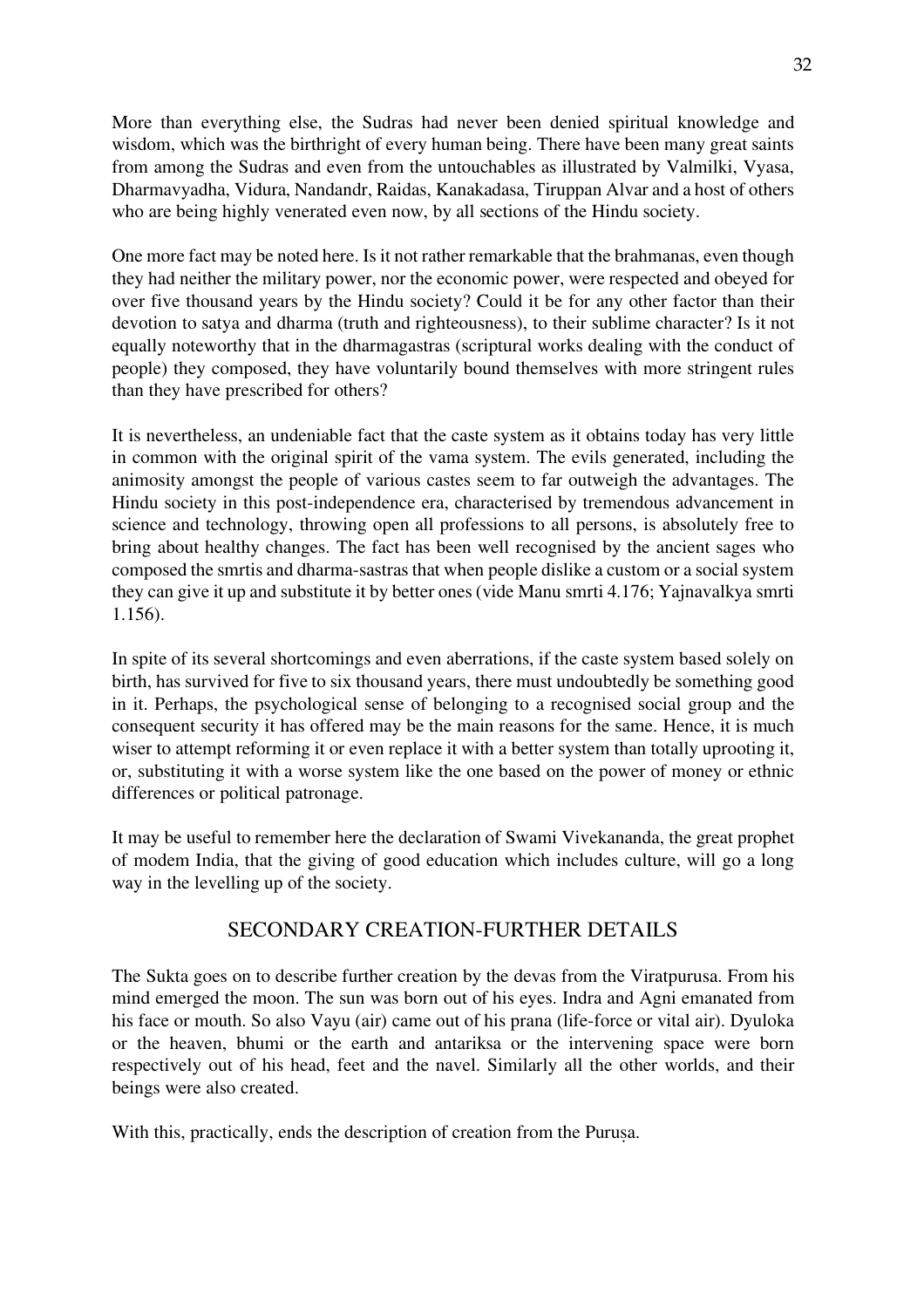One notable thing in this description is, perhaps, the relationship between the moon and our minds. Since our minds are parts of the cosmic mind and the moon is also a product of that cosmic mind, the influence of the moon on our minds cannot be ruled out. The very word 'lunacy' used as a synonym for insanity (Luna = moon) and the aggravation or subsidence of symptoms with the changing phases of the moon, confirm this.

The human mind has always been interested in knowing how this creation has come about. Since it itself is a product of the created world it can never succeed in knowing this secret. The §ruti or the Vedas, are the only authority for knowing it. However, the descriptions given in the Vedas, including the Upanisads, are so variegated that we do not get a clear-cut picture of the same. Neither do the attempts made in the works like the Brahma-sutras to give a coordinated picture, help us much. Hence, the only way of resolving the problem is to concede that the main purpose of the Sruti is to draw our attention to the Creator, (and not to the creation as such which is only a projection from out of himself), the need to know him and the consequent beatitude we attain.

This attainment of beatitude has been expressed in exquisitely enchanting terms by a r§i in the Purusasakta to inspire and guide the spiritual aspirants.

## BLISS OF REALISATION

One of the most important questions discussed by the Hindu philosophical works is the final goal of human life. According to the Vedas and the Vedanta, this goal is moksa or liberation from transmigration. This moksa, according to them, is rediscovering our eternal relationship with that Purusa variously called as Paramapurusa, Paramatman, Isvara, Paramesvara, Brahman, Atman and so on. This is possible only through jñana or knowledge which is anubhava or direct experience or realisation and not just intellectual understanding.

The Purusa sukta teaches us this fundamental truth by describing the ecstatic experience of realisation of a rsi and an unequivocal declaration that there is absolutely no other path to immortality than the knowledge or the direct experience of that Purusa who is brilliant like the sun and is beyond tamas, darkness of ignorance. Though karma or Vedic rituals have been eulogised and prescribed, they are only aids in the spiritual path and are of secondary importance.

This statement can also serve the purpose of guiding an aspirant in the path of Meditation on the supreme Puruṣa.

## SPIRITUAL WISDOM AND SPIRITUAL TEACHERS

Hindu sampradaya or tradition vehemently asserts that all knowledge, especially spiritual wisdom, generally called 'adhyatmavidya', has to be obtained personally from a competent guru or spiritual preceptor. And, who else can be a better guru than the Purusa himself? The Purusa-sukta automatically stresses this point when it declares that this wisdom was first taught by the Purusa to Dhata (the four faced Brahma, the creator) who taught it to Sakra or Indra. Indra then spread it in all directions through worthy Rishis or sages.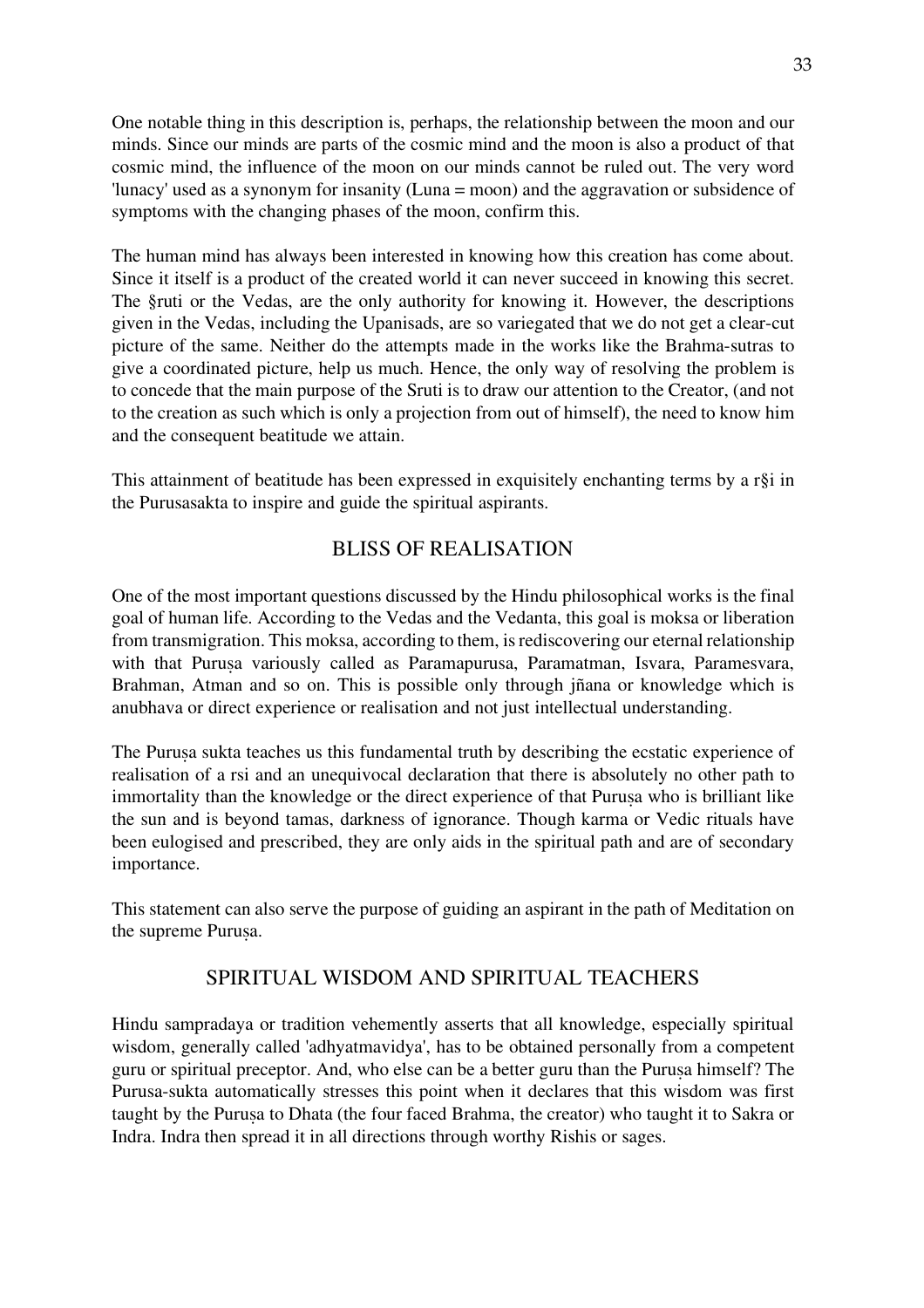## PRIMARY DHARMAS OR DUTIES

Though the Purusa-sukta has accorded primary importance to the description of the Purusa and the process of creation, as also to spiritual knowledge, as the sole means of moksa or liberation, it has not forgotten to stress the significance of performing one's allotted duties in life. While declaring that the devas worshipped the Purusa through yajna or sacrifice, the Sukta has also proclaimed that these dharmas became the primary or the cardinal ones contributing to the sustenance of the world. This statement needs a little amplification.

The devas had been allotted the task of secondary creation by the Purusa, who had also supplied them, the raw-material, in the form of the Virat. They used this raw-material, performed the manasa-yajna or mental sacrifice and completed the task of creation as allotted to them. It goes to their credit that they found out their respective duties and performed them with single-minded devotion. This itself became their worship of the Purusa.

This has a great lesson for us, the human beings. God has given us a ready-made world. It is well-regulated by the cosmic laws. Even the gods worked-and are still working-within the ambit of these laws, for the good of the whole world. A yajna, in spirit, means just this, offering the individual good into the cosmic or the universal good, by performing one's duties to the best of one's ability and always keeping in mind the cosmic good.

The day the devas performed the very first manasa-yajna or mental sacrifice, that very day were born the 'prathama-dharmas' or the first karmas, which became a model to the human beings after creation. The Bhagavadgita (3.9-16) describes the jagaccakra or the universal cycle in which all beings and things are linked with one another, because of which the world runs smoothly. If each person performs his svadharma or allotted duty, not only does the world run smoothly but also that very svadharma-karma becomes a worship of the Lord leading to siddhi or spiritual fulfilment.

## ATTAINMENT OF HEAVEN

Being full of desires as they are, the human beings aspire for the attainment of heaven after death. The Hindu Scriptures do contain plenty of references to such higher lokas or abodes, of which the svargaloka is the one most sought after. The Purusasukta also refers to this as Naka, the world free from all sorrow, the heaven, where the ancient devas and sadhyas live and to where the noble ones who contemplate on the Purusa, go. Then there are others too, who wish to attain the status of the Prajapatis (pro-genitors or secondary creators) like Marici, Atri and others.

However the main stress of the Sukta is on mukti or liberation through the knowledge of Purusa.

## OBEISANCE AND PRAYERS

The Sukta ends with an obeisance to the self-luminous Purusa by the gods who also declare their subservience to any person who succeeds in knowing that Purusa.